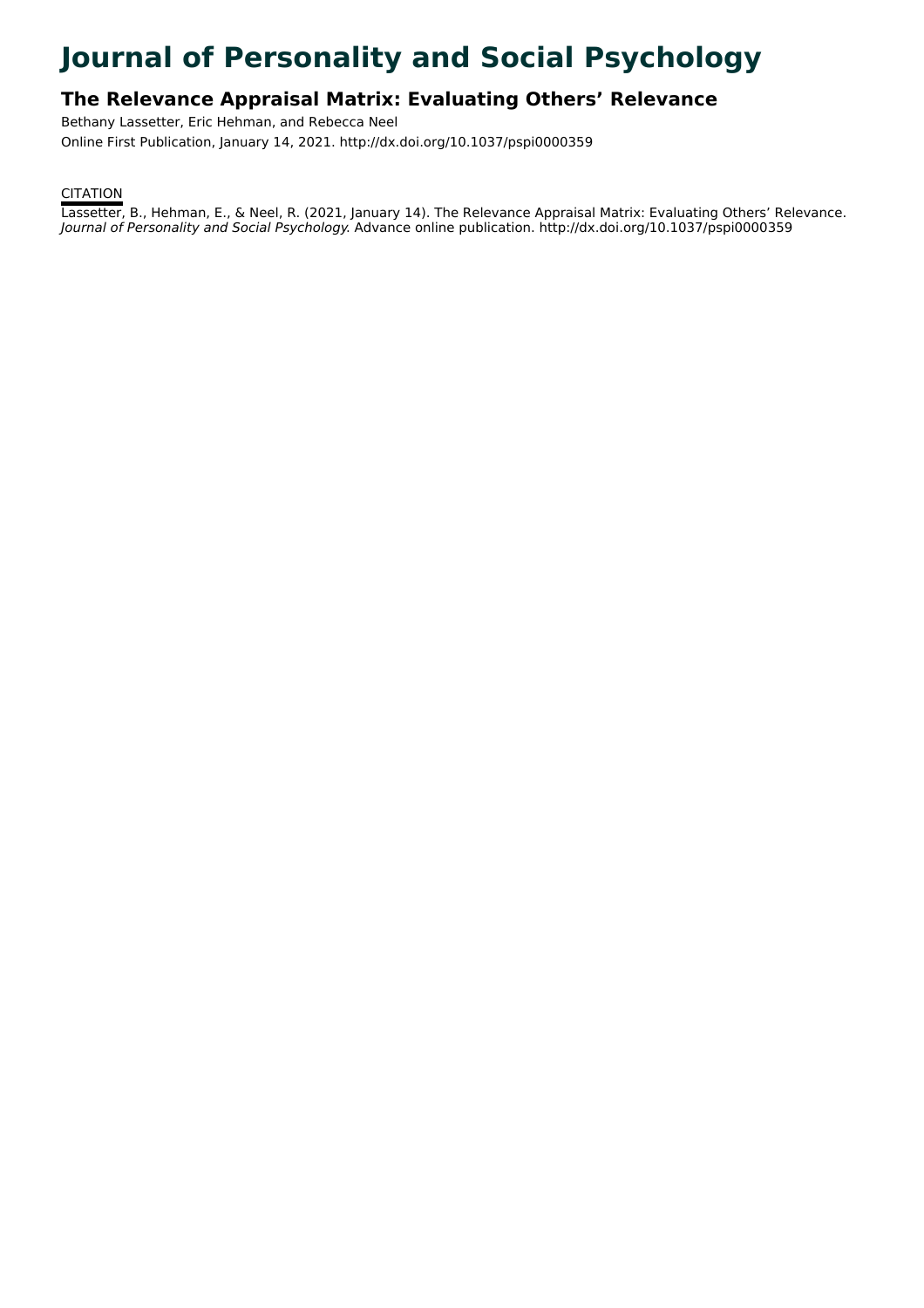

© 2021 American Psychological Association ISSN: 0022-3514

https://doi.org[/10.1037/pspi0000359](https://doi.org/10.1037/pspi0000359)

# The Relevance Appraisal Matrix: Evaluating Others' Relevance

Bethany Lassetter<sup>1</sup>, Eric Hehman<sup>2</sup>, and Rebecca Neel<sup>1</sup> <sup>1</sup> Department of Psychology, University of Toronto

<sup>2</sup> Department of Psychology, McGill University

People seek to detect who facilitates and who impedes their goal pursuit. The resulting *relevance appraisals* of opportunity and threat, respectively, can strongly shape subsequent social judgment and behavior. However, important questions about the nature of relevance appraisals remain unanswered: Are relevance appraisals unidimensional or multidimensional? Are people evaluated as generally posing opportunities and/or threats, or as dynamically relevant depending on perceiver goals? We test two hypotheses. First, we propose that opportunity and threat are appraised *independently,* rather than as endpoints of a single dimension. If so, then others can be evaluated as (a) facilitating a goal, (b) impeding a goal, (c) both facilitating *and* impeding a goal, or (d) neither facilitating nor impeding a goal. Second, we hypothesize that relevance appraisals shift dynamically with perceiver goals. For example, a single person may be appraised as facilitating one's mate-seeking goal, but as neither facilitating nor impeding one's self-protection goal. In two studies, participants rated the extent to which a variety of targets (e.g., a doctor, a 5-year-old child) pose threats and opportunities to different goals. Confirmatory factor analyses support both hypotheses. We also explore relationships between the Relevance Appraisal Matrix and the stereotype content (Fiske et al., 2002) and ABC (Koch et al., 2016) models of stereotypes, finding evidence that relevance appraisals are distinct from stereotypes of group attributes. In sum, we provide a framework for understanding the structure of relevance appraisals: A central and consequential, yet dynamic and relatively understudied, aspect of social cognition.

*Keywords:* goal relevance, threat, opportunity, appraisals, motivation

*Supplemental materials:* https://doi.org/10.1037/pspi0000359.supp

Interacting effectively with other people requires assessing what they are like. When encountering another person, we quickly and effortlessly infer that person's age, race, gender, attractiveness, and other attributes (Todorov et al., 2015). Of course, on their own, these cues do not tell us how to behave toward the person. Instead, these cues are useful only if they inform predictions about how the person is likely to behave. For example, on a dark street a physically large, unfamiliar man may be appraised as potentially dangerous, whereas a friendly acquaintance may be appraised as an ally. Our evaluations of whether a person is *relevant* in each context (i.e., as a potential danger or potential help), rather than our evaluations of these people's *cues* per se (physical size and

familiarity), guide our social behavior, such as crossing the street to avoid contact or approaching with a smile (e.g., Fiske & Neuberg, 1990).

These assessments of whether another person is likely to help or hurt us—*relevance appraisals*— guide numerous aspects of social cognition and behavior (Eitam & Higgins, 2010; Moors et al., 2013). Targets appraised as relevant receive greater social attention and processing (e.g., [Brewer, 1988;](#page-21-0) Neuberg & Fiske, 1987), are likely to elicit others' emotions (e.g., Moors, 2017; Moors et al., 2017), and can prompt distinct kinds of behavior tailored to managing their specific form of relevance. Indeed, numerous literatures spanning a diverse array of processes—including impres-

Bethany Lassetter **D** https://orcid.org/0000-0001-9458-3478

This research was facilitated by National Science Foundation Grant SBE-1625401 (awarded to R. Neel). A portion of this research was conducted while B. Lassetter and R. Neel were affiliated with the University of Iowa's Department of Psychological and Brain Sciences.

We thank Annalise Castro, Merril Chesser, Gabrielle Dillman, Donney Jackson, Anna Kraft, Mckinna Wilts, and Solomon Furious Worlds for research assistance. We thank Jaimie Krems, Steve Neuberg, Jovana Pajovic, members and affiliates of the University of Toronto Stigma and Motivation Lab, and the University at Buffalo Social Metacognition Lab for feedback at various stages of this research.

Portions of the data in this article have been presented at meetings of the Society for Personality and Social Psychology (February 2019,

Portland, Oregon, United States), the Midwestern Psychological Association (April 2019, Chicago, Illinois, United States), the York-University of Toronto Social Personality Abnormal Conference (YUTSPA; May 2019, Mississauga, Ontario, Canada), and the Duck Conference on Social Cognition (May 2019, Corolla, North Carolina, United States).

The authors have no conflicts of interest to disclose.

Materials, scripts, and data for all studies (Studies 1 and 2, and the Pilot Study), and Study 2's preregistration, are publicly available on the Open Science Framework and can be accessed here: [https://osf.io/m82kh/.](https://osf.io/m82kh/)

Correspondence concerning this article should be addressed to Bethany Lassetter, Department of Psychology, University of Toronto, 100 St. George Street, Sidney Smith Hall, Toronto, Ontario M5S 3G3, Canada. Email: [bethany.lassetter@mail.utoronto.ca](mailto:bethany.lassetter@mail.utoronto.ca)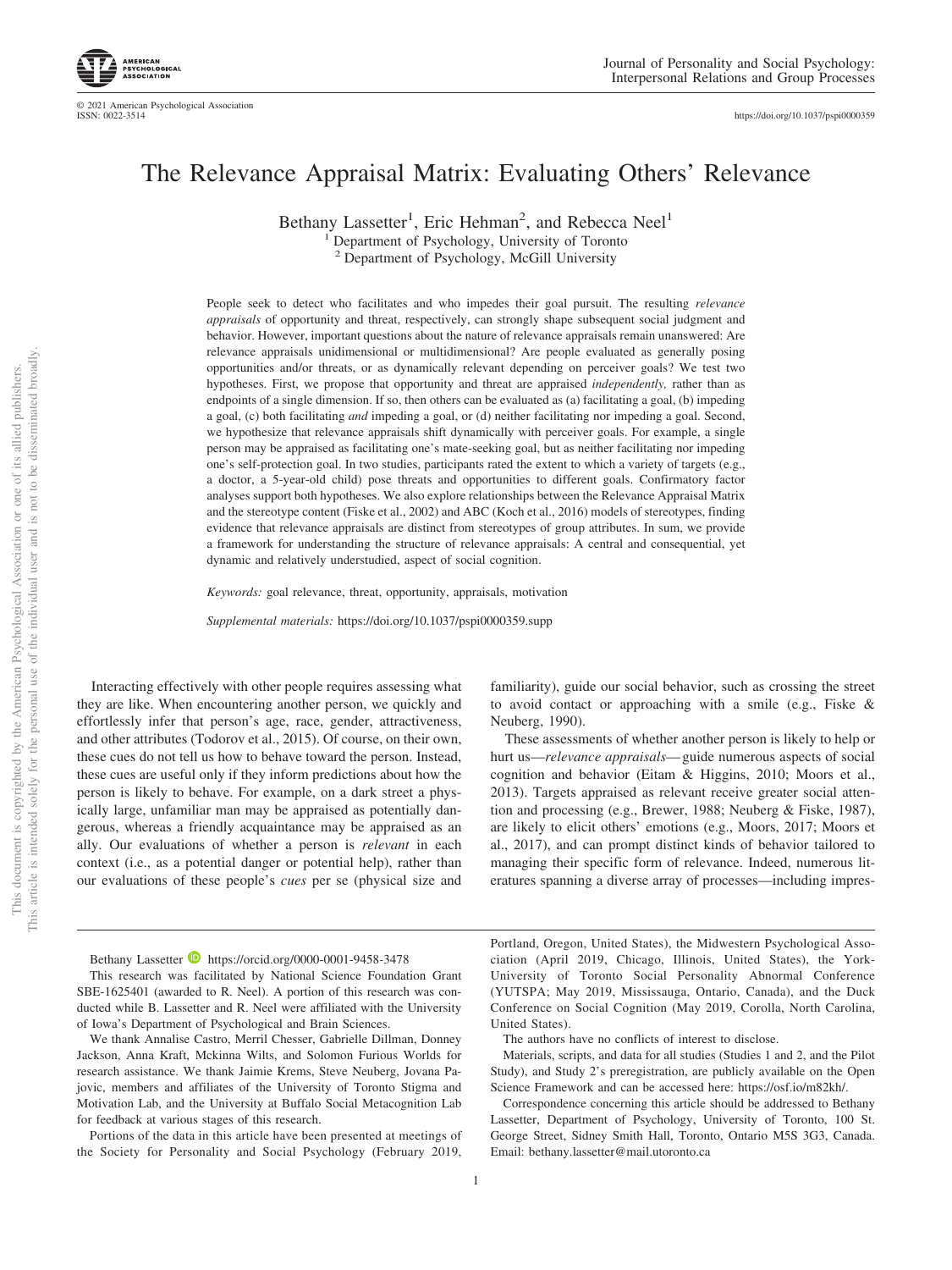sion formation, emotion, mental representation, stigmatization, and discrimination— emphasize the importance of relevance appraisals [\(Brewer, 1988;](#page-21-0) Cottrell & Neuberg, 2005; Cunningham et al., 2007; Eitam & Higgins, 2010; Fiske & Neuberg, 1990; Freeman & Ambady, 2011; Gawronski et al., 2010; Kawakami et al., 2017; Kunda & Thagard, 1996; Macrae & Bodenhausen, 2000; Moors et al., 2013; Zebrowitz & Montepare, 2006). In short, relevance appraisals are a lever upon which much of social cognition and behavior depends.

Despite their importance to many social phenomena, there is still much to learn about what relevance appraisals are and how they are made (Eitam & Higgins, 2010). In the current work, we present two studies that test the nature of relevance appraisals. First, we determine whether appraisals of help versus harm (i.e., affordances of opportunity vs. threat) are opposite ends of a single dimension, or distinct, independent appraisals. Take, for example, the goal of affiliating with others. If appraisals are unidimensional, then when we evaluate a person as *threatening* our goal to affiliate, we also evaluate them as *incapable of facilitating* our goal to affiliate. If, however, appraisals are independent, then some targets may be judged as both threatening *and* facilitating affiliation, and others judged as neither threatening nor facilitating affiliation. Second, we examine whether a person appraised as posing one type of affordance (i.e., of threat or opportunity) is evaluated as posing that same affordance across all contexts, or whether relevance appraisals change depending on the perceiver's goals. That is, if we appraise a person as threatening our affiliation goal, do we appraise that same person as also threatening our other goals (e.g., of self-protection, disease avoidance)? Third and finally, we explore whether relevance appraisals are, as we propose, distinct from stereotypes of a group's general attributes.

# **An Affordance-Management Approach to Social Perception**

Affordance-management approaches to social perception highlight relevance appraisals' central role in social judgment and behavior. These perspectives posit that a person's *needs, motivations*, and *goals* shape how they will interact with the world (Gibson, 1979; McArthur & Baron, 1983; Neuberg et al., 2010; Zebrowitz & Collins, 1997; Zebrowitz & Montepare, 2006; see also Austin & Vancouver, 1996 for a review). We use the overarching term "motivation" to refer to many constructs that can manifest at various levels of specificity. For example, motivations to obtain a high-paying job versus to obtain high status are clearly related, but exist at different levels of analysis (see Emmons, 1992, for a related approach to variation across goals). With the current research we focus on recurrent, high-level fundamental motivations (e.g., to obtain high status) rather than their specific outcomes or manifestations (e.g., to obtain a high-paying job). Put more concretely, fundamental motivations are "systems shaped by our evolutionary history to energize, organize, and select behavior to manage recurrent social threats and opportunities to reproductive fitness" (McClelland, 1985; Neel et al., 2016, p. 887). Human sociality and interdependence have produced motivations to, for example, protect ourselves, form friendships, and belong to social groups (Anderson et al., 2015; Baumeister & Leary, 1995; Maner et al., 2005). With the current research we focus on a set of fundamental motivations that represent recurrent challenges humans have encountered when navigating their social environments: Protecting oneself from physical harm, avoiding disease, affiliating with others, seeking status, seeking and retaining romantic partners, and caring for one's children (Kenrick et al., 2010; Neel et al., 2016; Schaller et al., 2017). For simplicity, we broadly refer to these fundamental motivations as "goals" throughout the article. Relevance to these fundamental goals is consequential and has been shown to shape processes such as categorization and stereotyping (Maner et al., 2005, 2012; Sacco et al., 2014) and facial expression processing (Adams et al., 2017; Weisbuch & Adams, 2012).

# **The Relevance Appraisal Matrix**

Appraising the relevance of targets in one's environment involves determining whether those targets pose a threat and/or an opportunity to one's goals. Much research demonstrates how target cues and perceiver goals jointly produce relevance appraisals, and identifies relevance appraisals as key mechanisms linking stereotypes to downstream attentional/cognitive, emotional, and behavioral outcomes (see Neuberg et al., 2010). Specifically, Neuberg et al. (2010) articulate a model, which [Neel and Lassetter \(2019\)](#page-23-0) refine, by which perceivers first detect targets' relevanceindicating cues. These cues range widely to include not only basic categorical information such as a target's race, age, and gender, but also more dynamic information such as their emotion expressions, body posture, and less visible attributes (if known) such as their relationship status or religion. Stereotypes help give meaning to these cues and inform the perceiver's assessment of the target's relevance. From these cues, the perceiver makes an appraisal of the extent to which a target poses threats and/or opportunities to their goals. Finally, the perceiver's appraisal of the target's goalrelevance guides the extent and nature of the perceiver's attention, emotion, and behavior toward the target. For example, a woman's goal to protect herself from physical harm guides how she interprets target cues (e.g., an approaching person's gender) as signaling relevance: If she stereotypes men as dangerous (e.g., Becker et al., 2007), she may evaluate an approaching man as impeding her self-protection goal. This appraisal, in turn, would produce feelings and behaviors that are geared to manage that perceived threat: She may pay more attention to him, fear him, and physically distance herself from him.

How are threat and opportunity appraisals related? One possibility is that threat and opportunity are opposite ends of a single dimension: That is, if the man in the example above is perceived as posing a threat, he will not be perceived as posing an opportunity, and vice versa. However, threat and opportunity may constitute independent dimensions of social judgment, rather than ends of a single dimension. [Neel and Lassetter \(2019\)](#page-23-0) propose that appraisals of relevance are multidimensional rather than unidimensional, with threat and opportunity forming two independent axes as illustrated by the Relevance Appraisal Matrix (see Figure 1), but this claim has yet to be tested empirically.

In this formulation, as in a unidimensional model, targets may be appraised as high in threat and low in opportunity (*goal impeders*; the bottom right quadrant of Figure 1) or low in threat and high in opportunity (*goal facilitators*; the top left quadrant of Figure 1). However, the Relevance Appraisal Matrix highlights two additional possible appraisals: high in both threat and oppor-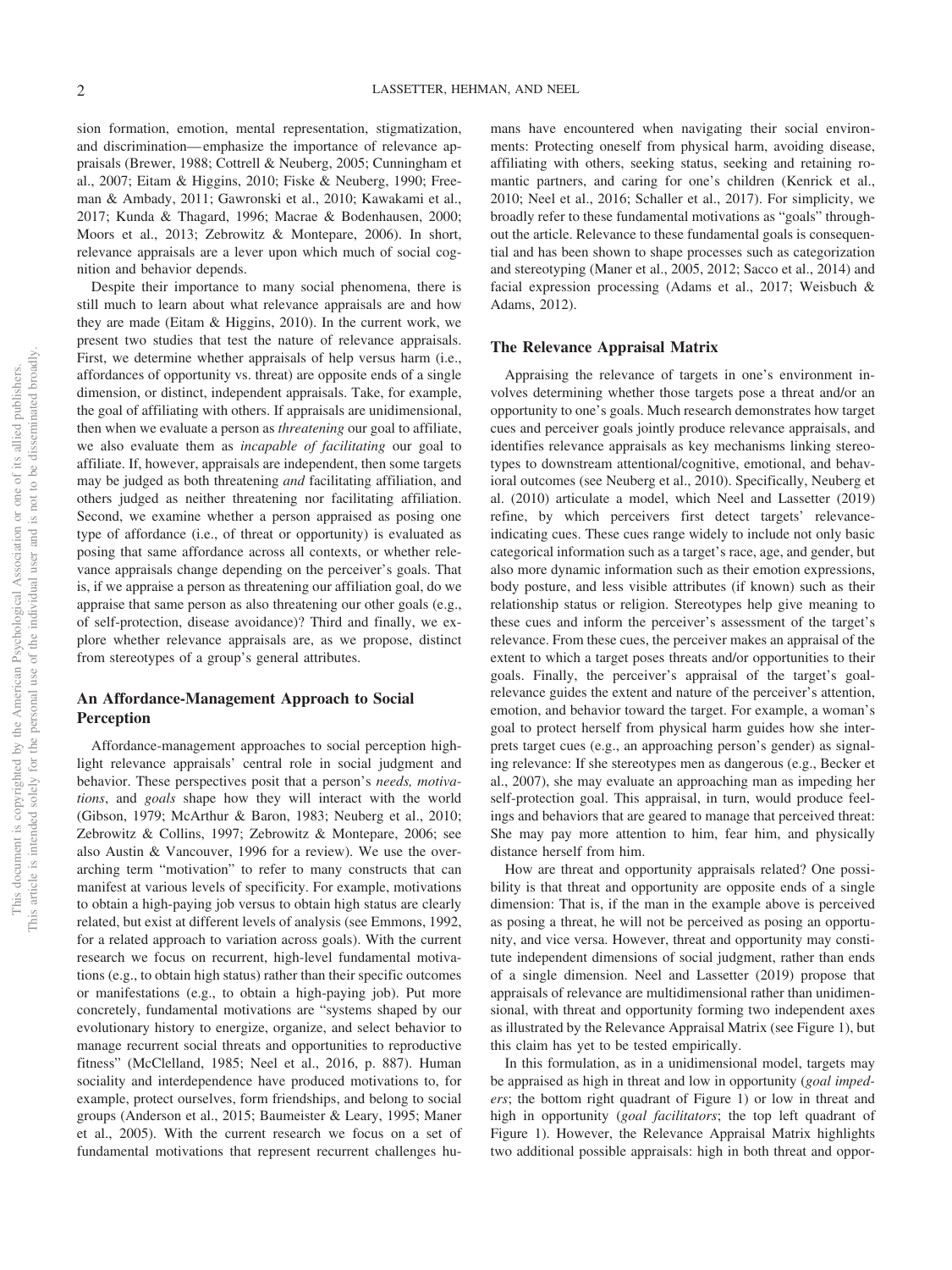**Figure 1** *The Relevance Appraisal Matrix [\(Neel & Lassetter, 2019\)](#page-23-0)*



tunity (i.e., *goal facilitators and impeders*; the top right quadrant of Figure 1) and low in both threat and opportunity (i.e., *goal irrelevant*; the bottom left quadrant of Figure 1).

If threat and opportunity are in fact independent, this would profoundly shape both how we understand these constructs, as well as how we should measure them. For example, dividing threat and opportunity appraisals into independent dimensions differentiates *goal facilitators and impeders* from *goal irrelevant* targets. A perceiver's judgment of a target as a goal facilitator and impeder likely will result in a suite of qualitatively distinct outcomes: The perceiver may pay attention to and/or actively monitor the target, they may feel both positive and negative emotions (e.g., prejudice) toward the target, and they may behave in certain ways toward (e.g., discriminate against) the target. In contrast, if the perceiver judges the target as goal irrelevant, they may not pay attention to the target, and they may express very little (if any) emotion toward the target (see [Neel & Lassetter, 2019\)](#page-23-0). These contrasting outcomes and downstream target experiences suggest that treating threat and opportunity as independent constructs opens new areas of inquiry in social judgment and behavior. With a unidimensional model, these distinctions are muddled at best and completely lost at worst. In addition, mapping threat and opportunity onto a single dimension would introduce conflation of qualitatively distinct judgments: The midpoint of a unidimensional measure could represent targets considered neither a threat nor an opportunity, as well as those considered *both* a threat *and* an opportunity. The empirical distinction between threat and opportunity is clearly consequential, but currently untested.

Several areas of social psychological inquiry have determined that bidimensional models often better describe phenomena previously assumed to be unidimensional (e.g., Russell, 2003). Bidimensional models of attitudes, for example, separate positive and negative valence into two dimensions, allowing for both indifference (the absence of positive and negative affect) and ambivalence (the presence of both positive and negative affect) to exist toward attitude objects. On a single dimension (i.e., a unidimensional model), indifference and ambivalence would both be operationalized at the midpoint of the scale, leading to the conflation of qualitatively distinct attitudes. Bidimensional models of attitudes avoid this confusion, and have become well-established in the present-day literature, garnering neuropsychological support (e.g., Cacioppo et al., 1996; Cunningham et al., 2005; Cunningham & Kirkland, 2014; Davidson & Fox, 1982; Ito et al., 1998). We propose that relevance appraisals are an additional domain requiring bidimensional, rather than unidimensional, conceptualization and measurement. Because relevance appraisals are the central mechanism of an affordance-management approach to social perception, understanding their structure is essential for determining how antecedent factors—such as target cues— ultimately lead to downstream outcomes—such as perceiver emotion and prejudice.

#### **Target Cues Inform Relevance Appraisals**

As discussed above, perceivers appraise targets on threat and opportunity *in reference to* specific goals. That is, a woman walking on a dark street who is concerned about her physical safety may appraise an approaching large and unfamiliar man as a potential threat to her self-protection. However, if the same woman is sitting on a bus and has a different goal, such as avoiding the flu, the same man will not necessarily be appraised as threatening her goal of avoiding disease. Appraisals of any particular target's relevance likely vary as a function of different goals.

Social perceivers use a variety of target cues to assess threat and opportunity to any particular goal (e.g., targets' social categories such as age, race, and sex; emotion expressions; height and posture; relationship to the perceiver). For example, men often are assumed to be more likely than women to pose a threat of physical aggression (e.g., Becker et al., 2007). Perceivers with a selfprotection goal therefore may appraise men, compared with women, as more likely to threaten their goal to stay physically safe. Importantly, which cues are used will vary across one's goals (e.g., to avoid physical danger, to avoid disease). For example, whereas being a man may be considered informative of whether that person poses threats to one's physical safety, these same target cues may be considered relatively uninformative of potential disease threat. In sum, target cues inform relevance appraisals that perceivers make depending on the perceivers' specific motivations at any given time.

# **Relevance Appraisals Guide Downstream Attention, Emotion, and Behavior**

A wealth of research demonstrates that target relevance shapes perceiver attention and emotion (including prejudice) toward the target. Those who are seen as more relevant—as either a threat or opportunity— garner more attention from others (Brown-Iannuzzi et al., 2014; Eitam et al., 2013; Koivisto & Revonsuo, 2007; Most et al., 2005; Simons & Chabris, 1999; Trawalter et al., 2008). Many perspectives on emotion likewise identify goal-relevance as a key component guiding emotional experience (Carver, 2004; Frijda, 1987; Lench et al., 2015; Levine, 1996; Moors, 2017; Moors et al., 2017; [Nesse & Ellsworth, 2009;](#page-23-1) Roseman et al., 1996; Scherer, 2005). This goal-relevance perspective has been applied to understand prejudicial emotions as well (Cook et al., 2018; Cottrell & Neuberg, 2005; Dasgupta et al., 2009; Ellsworth & Scherer, 2003; Pick & Neuberg, 2017, 2020; Pirlott & Cook,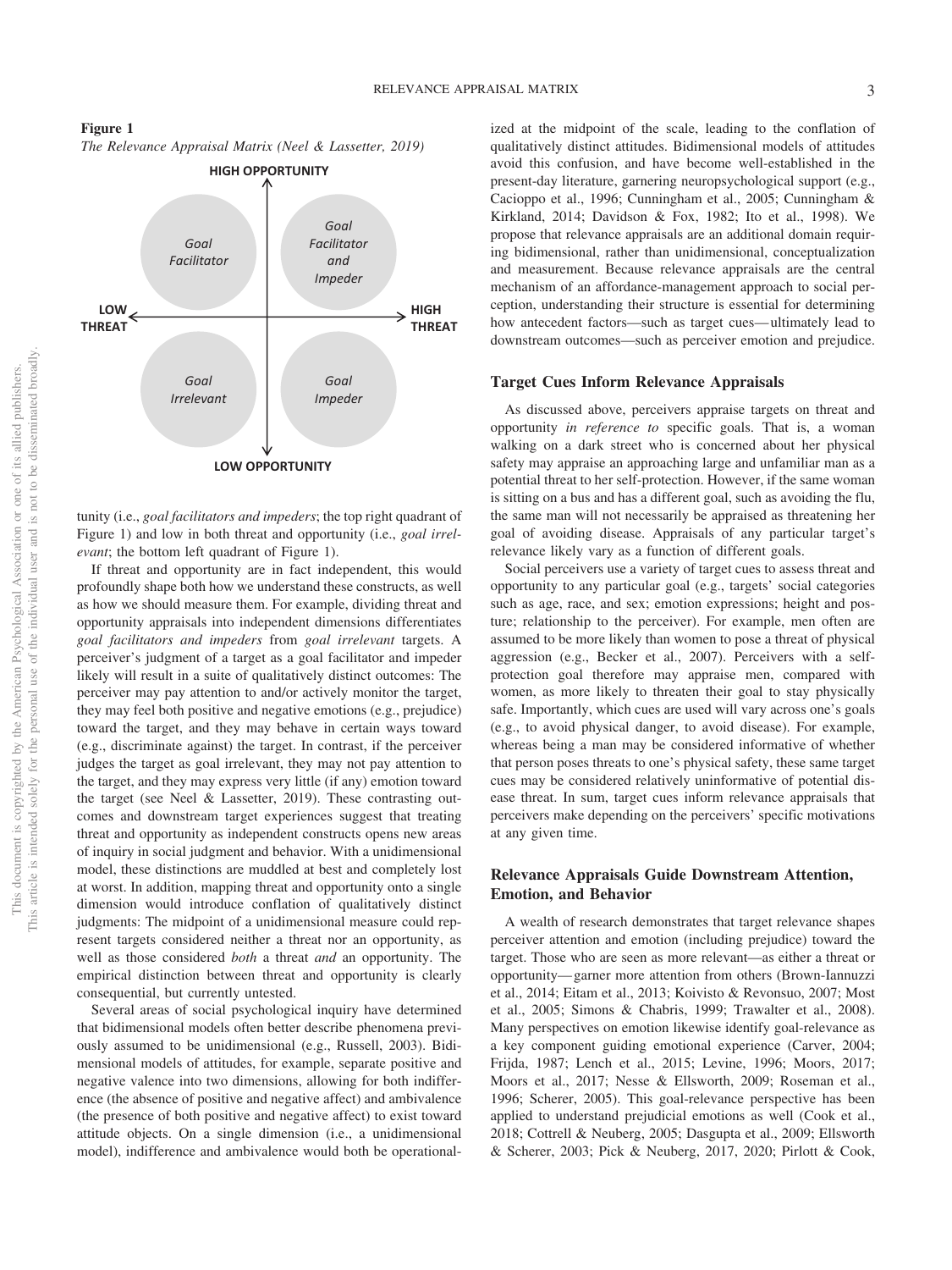2018; Schaller & Neuberg, 2012). For example, appraising a target group as posing a particular threat (e.g., believing that African Americans threaten safety) predicts functionally relevant emotions (e.g., feeling fearful toward African Americans; Cottrell & Neuberg, 2005).

A goal-relevance, affordance-management perspective thus posits that in order to functionally engage with other people, we must assess how they are relevant to our current needs and motivations, and then pay attention to, feel, and act toward them in ways that best manage their affordances to us (Neuberg et al., 2010). Focusing on relevance anticipates important nuance in how stereotypes produce emotions and prejudice; that is, people can hold the same stereotypes of a group, yet nonetheless feel very different emotions toward them depending on how the group is seen to fit the perceiver's goals. Indeed, a group of people who endorse the stereotype that Mexican immigrants are willing to work for low wages may nonetheless feel very differently: Those who want to use cheap labor feel positively toward Mexican immigrants, whereas those who may be competing with Mexican immigrants for those jobs feel negatively (Pick & Neuberg, 2017, 2020). Given the abundant work on how relevance relates to emotions and prejudice, we focus the current investigation on empirically testing the Relevance Appraisal Matrix itself; that is, determining whether threat and opportunity are independent dimensions of social judgment that vary across perceiver goals. Understanding the structure of these appraisals sets the stage for a more complete understanding of how relevance relates to emotions and prejudice.

# **The Relevance Appraisal Matrix Versus Other Theoretical Frameworks**

How does the Relevance Appraisal Matrix differ from other models of social perception and judgment? The stereotype content model (Fiske et al., 2002) proposes that *warmth* and *competence* are the two key dimensions of social perception that guide downstream prejudices. The ABC model of stereotypes (Koch et al., 2016) introduces a third dimension— conservative-progressive beliefs (hereafter referred to as *progressive beliefs*)—in addition to agency/socioeconomic success (in line with the stereotype content model's *competence*) and communion (in line with the stereotype content model's *warmth*). Other well-known models propose dimensions of ability and willingness, agency and experience, dominance and trustworthiness, niceness and shyness, masculinity and femininity, and uniquely human and essentially human characteristics (Bem, 1974; Collova et al., 2019; Gray et al., 2007; Haslam, 2006; Hester et al., 2020; Martin & Slepian, 2020; Montoya & Horton, 2014; Todorov et al., 2008).

The Relevance Appraisal Matrix does not simply recapitulate these other models. Instead, it describes social judgments at a different level of analysis. Many of the models discussed above examine cultural stereotypes about general attributes (i.e., what do *most people* think *this group is like*?) whereas the Relevance Appraisal Matrix, as tested in the current studies, focuses on personally held beliefs about targets' goal-relevance (i.e., what do *you personally* think this target *affords you*?). This is not a minor distinction. People may believe that a group or target is highly competent, for example, but the group or target may be seen to *help* one's goals in a cooperative context, and to *hurt* one's goals in a competitive context (e.g., Cuddy et al., 2008; Russell & Fiske,

2008). Note that in this case, the same stereotype has produced qualitatively distinct relevance appraisals.

Another important distinction to be made is the level at which we appraise others as helping and/or harming us. As mentioned above, extant research on stereotype content (e.g., Fiske et al., 2002; Koch et al., 2016) and sociofunctional approaches to prejudice (e.g., Cottrell & Neuberg, 2005) often focus on cultural and group stereotypes, examining beliefs about and appraisals of social groups. We view the current research through more of a person perception (vs. group-based stereotypes) lens, focusing on appraisals of individual group members. The Relevance Appraisal Matrix may apply flexibly to both individual- and group-based appraisals (and outcomes). We discuss how this framework relates to both levels of analysis in more detail in the General Discussion section.

Our approach also diverges from previously established models in other ways. For example, some of these models presume a direct path from stereotypes to outcomes such as prejudice or discrimination. We argue that, in fact, stereotypes inform appraisals of goal relevance, which then may lead to prejudice and discrimination [\(Neel & Lassetter, 2019;](#page-23-0) Neuberg et al., 2010; Pick & Neuberg, 2017, 2020). For example, a perceiver may stereotype Black men as relatively low in competence (Fiske et al., 2002) and as physically threatening (Cottrell & Neuberg, 2005). If the perceiver is competing with the Black man for a job (i.e., she has an economic attainment motivation), her belief that Black men are incompetent may result in appraising the Black man as neither threatening nor facilitating—that is, as irrelevant to— her goal of obtaining the job. As such, she may not have a strong (if any) emotional response to him. However, if the perceiver is walking alone at night and sees the Black man approaching her, her belief that Black men are dangerous may result in appraising him as a threat to her selfprotection goal, resulting in a unique affective response: fear. In other words, relevance appraisals likely serve as a mechanism determining when and in what manner stereotypes and prejudice influence behavior [\(Neel & Lassetter, 2019;](#page-23-0) Pick & Neuberg, 2017, 2020).

Empirically examining how relevance appraisals relate to these well-established dimensions of social judgment can ensure we are not recapitulating an existing framework or contributing to the *jangle fallacy* by giving the same construct a different name (see Flake & Fried, 2020; Kelley, 1927). Further, estimating the relationships between dimensions of the Relevance Appraisal Matrix (i.e., threat and opportunity across goals) and different stereotype content (e.g., warmth and competence) can help to illuminate how stereotypes may inform relevance appraisals. Our purpose here is not to replace these existing models of social judgment but rather to provide a framework that exists in tandem, making unique predictions. As such, we explore how dimensions of the Relevance Appraisal Matrix relate to the stereotype content model in Study 1, and to the ABC model in Study 2.

#### **The Current Research**

We conducted two studies to test two primary hypotheses. First, we hypothesize that threat and opportunity judgments are independent constructs. That is, rather than existing as two ends of the same dimension (and therefore being the inverse of each other), we propose that threat and opportunity appraisals are independent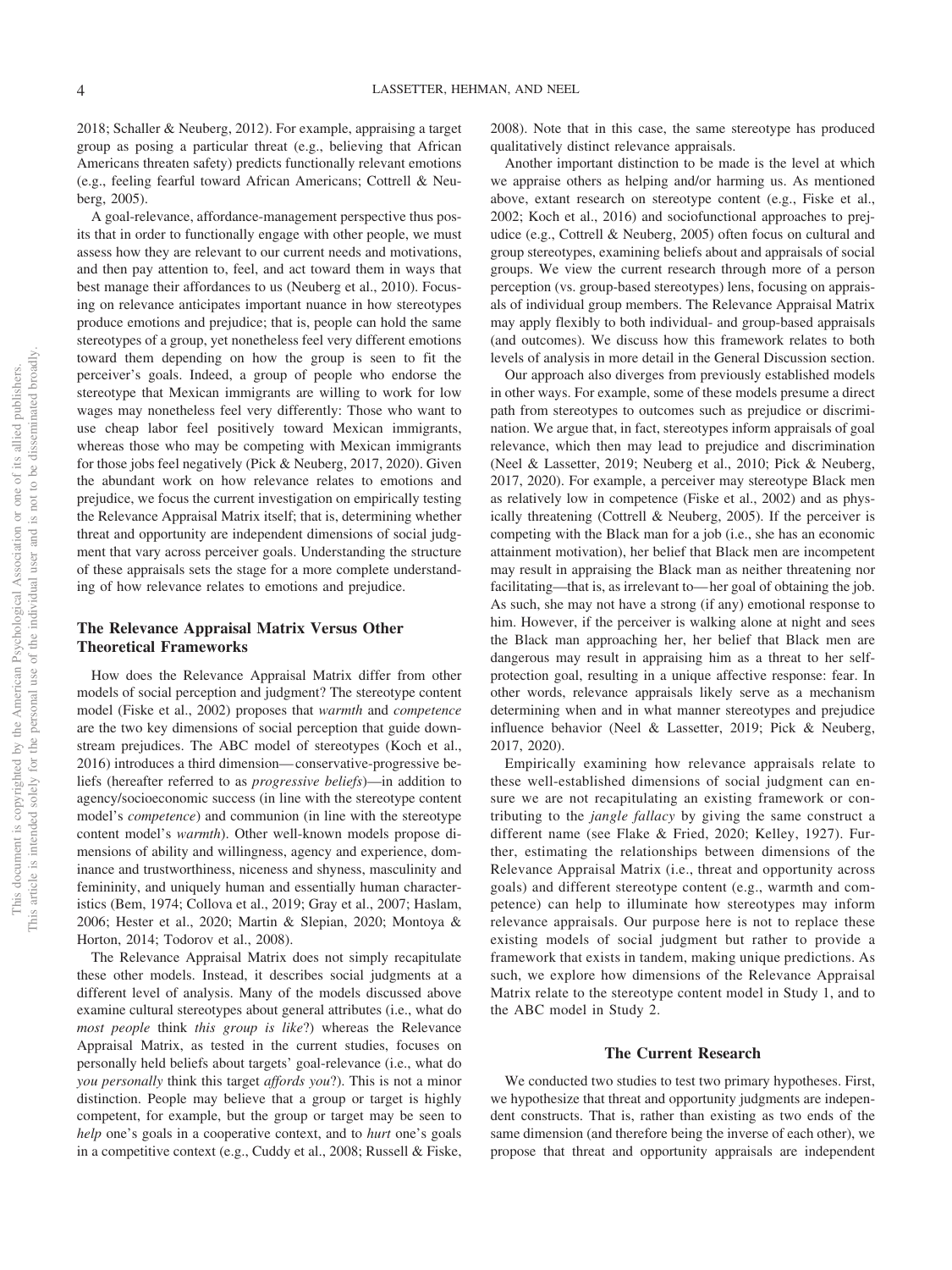dimensions (termed the Relevance Appraisal Matrix). Second, we hypothesize that threat and opportunity judgments of different social targets can be dynamic across different fundamental goals. For example, rather than appraising targets as facilitating and/or threatening all goals, we argue that appraisals are motivationspecific: Just because a perceiver evaluates a target as relevant (or irrelevant) to one goal, does not necessarily mean the perceiver will evaluate the target as relevant (or irrelevant) to another. Finally, we explored whether and how threat and opportunity appraisals might relate to other aspects of social judgments: Stereotypes as reflected in the stereotype content model (in Study 1), and the ABC model (in Study 2). Across studies, participants reported their relevance appraisals (assessments of threat and opportunity) of a variety of targets across several fundamental motivations.

The University of Iowa Institutional Review Board approved Study 1 and the University of Toronto Research Ethics Board approved Study 2. Study 1 was approved under "Social Invisibility" (Protocol #201511821) and Study 2 was approved under "Stereotypes of Groups' Relevance: Independent Judgments of Threat and Opportunity" (Protocol #37564). Both studies were conducted prior to the global coronavirus (COVID-19) pandemic of 2020.

#### **Study 1**

Undergraduate students appraised a variety of targets on their likelihood of facilitating (i.e., presenting an *opportunity* for) and impeding (i.e., posing a *threat* to) two goals: self-protection and disease avoidance. Study 1 thus affords an initial test of the two central hypotheses.<sup>1</sup> First, we test using confirmatory factor analysis (CFA) whether threat and opportunity are best characterized as independent dimensions of social perception. We expect that appraising a target as *threatening* one's goal does not necessitate appraising the target as *not facilitating* the goal; rather, we predict that threat and opportunity appraisals are made independently from one another and comprise two distinct dimensions. Second, we use CFA to test whether judgments that a target affords a threat and/or an opportunity vary across goals. We expect that a target's appraised relevance to one goal (e.g., threat to self-protection) will not necessarily indicate that the target poses the same form of relevance to another goal (e.g., threat to disease avoidance).

We focus on self-protection and disease avoidance goals for this initial test because both the threat of intergroup violence and of infectious disease had grave implications for survival in the ancestral environment, and are thought to have shaped human social evolution (e.g., Ferguson, 1984; Haas, 1990). As a result, humans' psychological systems for managing these problems can produce different forms of prejudice and stigmatization (Kurzban & Leary, 2001; Schaller & Neuberg, 2012). Different cues are used to assess whether someone poses a physical safety or disease threat, and thus different targets are seen to pose these threats. For example, outgroup men are seen to pose a threat of physical safety (Cottrell & Neuberg, 2005; McDonald et al., 2012) whereas people who are overweight (Crandall, 1994) and older people (Duncan & Schaller, 2009; Schaller & Neuberg, 2012) are heuristically associated with a threat of disease. Because different targets are assumed to pose threats of violence and disease, we expect that appraisals of a target's relevance—that is, whether they pose a threat and/or an opportunity to others—will vary across goals (i.e., self-protection, disease avoidance).

Study 1 also explored the relationship between the Relevance Appraisal Matrix [\(Neel & Lassetter, 2019\)](#page-23-0) and the stereotype content model (Fiske et al., 2002). Although we argue that appraisals of threat and opportunity do not simply recapitulate warmth and competence, the precise relationship between these factors is unknown. Below we discuss several possibilities.

First, *competence* may inform appraisals for only some goals for example, those in which ability to control one's actions amplifies goal threat. More specifically, a highly competent target may be appraised as capable of physically harming others and thus, as a threat to self-protection. However, a target may pose a threat of disease irrespective of their stereotyped competence, or alternatively, higher competence may even *reduce* the perceived threat of disease, as it may facilitate engaging in disease-reducing behaviors. Stereotypes of competence thus are likely to affect affordances differently across goals.

Second, threat appraisals may generally track *warmth*: Low warmth targets (compared with high warmth targets) may be appraised as more likely to threaten a perceiver's goals. Perceptions of warmth have often been described as an index of targets' intentions (e.g., Fiske et al., 2007; Reeder et al., 2002): Perceivers may believe that a target stereotyped as high warmth has greater intentions to help them. These intentions, however, are not always necessary to obstruct others' goals. For example, a close friend that a perceiver stereotypes as high warmth and friendly may be perceived as threatening the perceiver's goal of avoiding disease if that friend has the flu. Although relationships between the Relevance Appraisal Matrix and the stereotype content model are likely, we hypothesize that threat and opportunity appraisals do not map clearly onto warmth and competence.

# **Method**

#### *Participants*

Data from as many participants as possible were collected until the academic term ended and the participant pool closed. Twohundred and four undergraduate students completed the online survey for partial course credit (59 males,  $145$  females;  $M_{\text{age}} =$ 18.86 years,  $SD<sub>age</sub> = 1.08$  years; 14 Asian or Asian American, six Black or African American, eight Hispanic and/or Latinx, 153 White, 19 Multiracial, one other racial/ethnic identity, three declined to respond).

#### *Procedure*

Participants completed the study in-lab at individual computer workstations. After consenting to participate, participants appraised 12 (of 30) social group members (hereafter referred to as *targets*) on their likelihood of facilitating and impeding their (the participant's) self-protection and disease avoidance goals. Participants thus assessed 12 targets across two relevance dimensions

<sup>&</sup>lt;sup>1</sup> Study 1 was preceded by a lower-powered pilot study ( $N = 107$ ). Because Study 1 replicated the Pilot Study with a larger sample size and extended it by adding warmth and competence items, we report the Pilot Study in the [online supplementary materials.](https://doi.org/10.1037/pspi0000359.supp) Data patterns between the Pilot Study and Study 1 were nearly identical.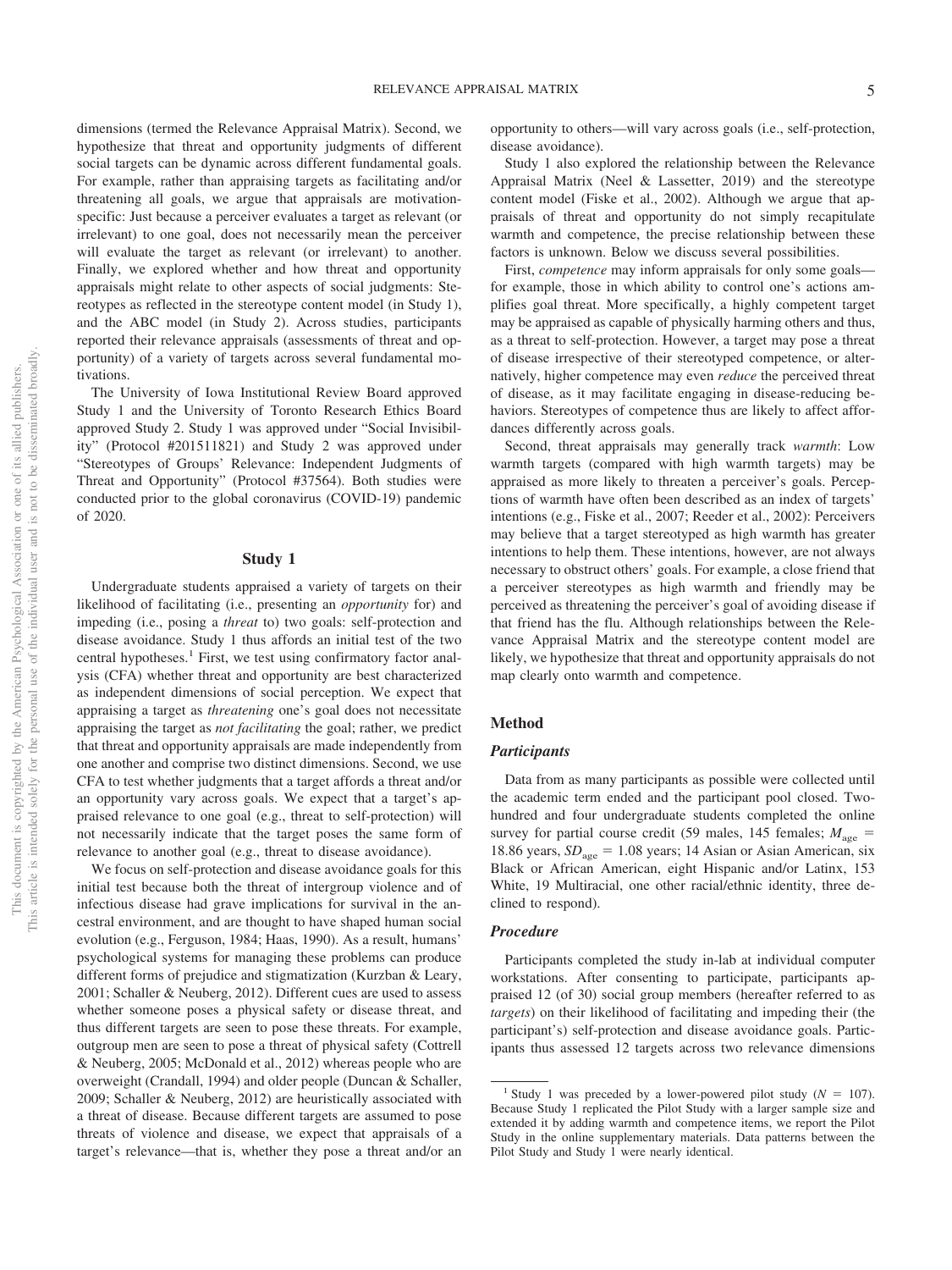(threat and opportunity) and two goals (self-protection and disease avoidance). The order of all items was counterbalanced. Participants also completed items assessing targets' warmth and competence. Participants answered two sets of questions (in counterbalanced order) about different targets: one, the relevance appraisals, and the other, the warmth and competence items. Finally, participants completed demographic items and then were debriefed.

#### *Materials and Measures*

**Social Group Targets.** We created a list of commonly studied targets in the prejudice and stereotyping literature (e.g., a Muslim, a gay man, an obese person), people the participant would likely encounter in their everyday lives who may be relevant to social goals (e.g., your roommate, your parent), and people whom we judged as particularly likely to represent threats and/or opportunities to selfprotection or disease-avoidance goals (e.g., a convicted murderer, a person with a cold or flu, respectively). We then selected 30 targets from that list that we believed would span divergent evaluations of threat and opportunity across the two focal goals (i.e., we wanted the final list of targets to account for a good portion of variance across the hypothesized two-dimensional space of the Relevance Appraisal Matrix; [Neel & Lassetter, 2019\)](#page-23-0). Table 1 lists the final selection of targets. To reduce survey length (and thus reduce participant fatigue and thoughtless responding) the 30 targets were randomly divided into three between-subjects conditions of 12 targets, with three targets repeated across all conditions to provide some consistency and comparability within between-subjects groups (a convicted murderer, a doctor, and a person with a cold or flu; italicized in Table 1).

**Relevance Appraisals.** Participants responded to three items assessing each of the four relevance dimension  $\times$  goal combinations (i.e., self-protection threat, self-protection opportunity, disease avoidance threat, and disease avoidance opportunity), resulting in 12 total items per target. Each item was anchored at 1 (*not likely at all*) and 7 (*extremely likely*). Table 2 shows all items.

To maximize rated differences between targets, we blocked Study 1 by item. That is, participants rated all 12 targets (in

**Table 1**

|  |  |  |  |  | <b>Study 1 Social Group Targets</b> |
|--|--|--|--|--|-------------------------------------|
|--|--|--|--|--|-------------------------------------|

| 5-year-old child                        | <b>Nurse</b>                  |
|-----------------------------------------|-------------------------------|
| Bouncer at a night club                 | Obese person                  |
| Convicted murderer                      | Paramedic                     |
| Doctor                                  | Your parent                   |
| Elderly stranger                        | Person with a cold or flu     |
| Gay man                                 | Person with schizophrenia     |
| Your grandparent                        | Police officer                |
| Healthy person                          | Professional athlete          |
| Hippie                                  | Your roommate                 |
| Homeless person                         | Security guard                |
| Infectious disease nurse                | Self-defense class instructor |
| Martial artist                          | Strong friend                 |
| Medical professional with a cold or flu | Terrorist                     |
| Middle-aged woman                       | Tourist                       |
| Muslim                                  | Trusted male relative         |
|                                         |                               |

*Note*. For items preceded by *Your*, participants were instructed to think of their own grandparent, parent, and roommate. If participants did not currently have a roommate, they were asked to make their best guess about how they would respond. All participants appraised the convicted murderer, doctor, and person with a cold or flu, regardless of condition (italicized).

randomized order) on each item before moving onto the next item. Item order was counterbalanced.

**Warmth and Competence Evaluations.** Participants responded to stereotype content items from Fiske et al. (2002), rating each target on warmth (four items: tolerant, warm, good-natured, sincere) and competence (five items: competent, confident, independent, competitive, and intelligent) on 5-point Likert scales anchored at 1 (*not at all*) and 5 (*extremely*). Items for warmth (*M*  $\Omega = .75$ ,  $SD = .10$ ,  $range = .47–.90$ ) and competence (*M*  $\Omega =$ .77,  $SD = .07$ ,  $range = .59 - .87$ ) were separately combined into composites. See [Table S4](https://doi.org/10.1037/pspi0000359.supp) in the online supplementary materials for McDonald's omegas, *N*s, means, and standard deviations for warmth and competence composites per target. We blocked warmth and competence questions by item. That is, participants rated all 12 targets (in randomized order) on each warmth and competence item before moving onto the next item. Participants rated the same targets on warmth and competence as they did for threat and opportunity.

**Demographics.** Participants reported their age, sex, race/ethnicity, sexual orientation, relationship status, whether or not they have children, socioeconomic status, income, academic major, native language, and zip code.

# **Results**

#### *Analytical Strategy*

We used CFA to test hypotheses. We collected data in a manner designed to minimize participant fatigue, and therefore the data structure was not suitable for fitting a single confirmatory factor model across all participants and targets. Instead, we built different confirmatory factor models for each type of target (e.g., a convicted murderer; a 5-year-old child), using participants' relevance appraisals. Specifically, we compared three theoretical models. The *hypothesized four-factor model* was built with independent latent factors of self-protection threat, self-protection opportunity, disease avoidance threat, and disease avoidance opportunity (see Panel A of Figure 2). We compared the hypothesized model with a *goal-specific two-factor model* with independent factors of selfprotection and disease avoidance, as well as to an *appraisalspecific two-factor model* with independent factors of threat and opportunity (see Panels B and C, respectively, of Figure 2).

We interpreted superior model fit for the four-factor model as evidence in support of the hypothesis, which would indicate that the theoretically defined covariance matrix of the hypothesized four-factor model better matches the observed data than those of the alternative two-factor models. To conduct CFAs, we loaded all items onto the different latent factor solutions, allowing all latent factors to correlate with one another.

In addition to testing primary hypotheses with CFA, we explored relationships between the Relevance Appraisal Matrix and stereotype content model with correlational analyses.

#### *Are Threat and Opportunity Appraisals Independent?*

To test the first hypothesis, we compared the fit of the hypothesized model to the goal-specific model (see Panels A and B, respectively, of Figure 2). If, counter to predictions, the goalspecific model describes the data better than the hypothesized model, this would suggest that threat and opportunity appraisals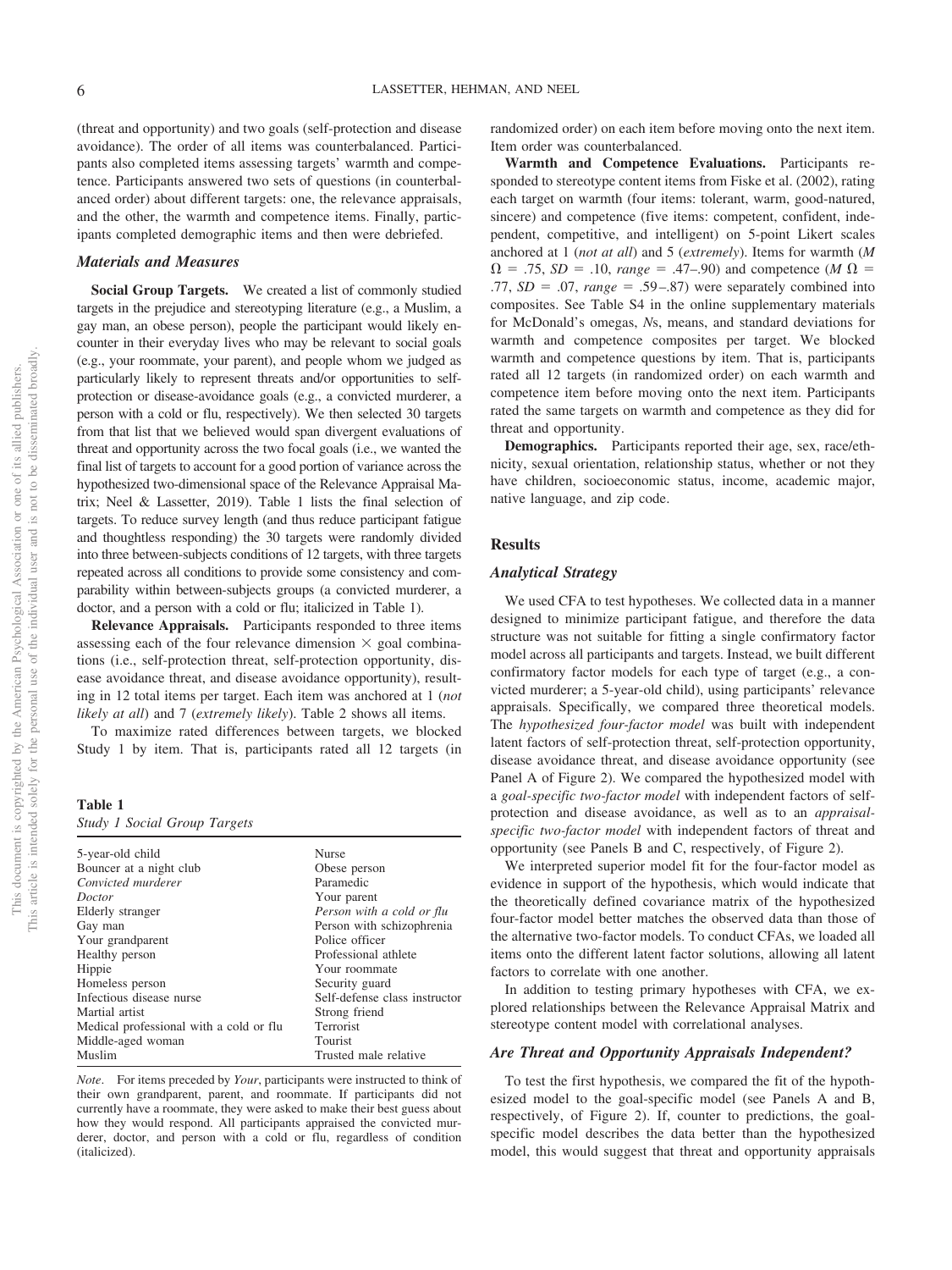| Table 2 |                           |  |
|---------|---------------------------|--|
|         | Relevance Appraisal Items |  |

| Self-protection<br>Studies 1 and 2 | 1. If you were to encounter this person, how likely is it that he/she would endanger your                                                                                                                                          |
|------------------------------------|------------------------------------------------------------------------------------------------------------------------------------------------------------------------------------------------------------------------------------|
|                                    | physical safety?                                                                                                                                                                                                                   |
|                                    | 2. If you were to encounter this person, how likely is it that he/she would be physically<br>dangerous to you?                                                                                                                     |
| Disease avoidance                  | 3. If you were to encounter this person, how likely is it that he/she would physically hurt you?<br>1. If you were to encounter this person, how likely is it that he/she would increase your risk of<br>physical illness?         |
|                                    | 2. If you were to encounter this person, how likely is it that he/she would give you a disease?<br>3. If you were to encounter this person, how likely is it that he/she would increase your risk of<br>getting sick?              |
| Economic<br>Study 2 only           | 1. If you were to encounter this person, how likely is it that he/she would take economic<br>opportunities away from you?                                                                                                          |
|                                    | 2. If you were to encounter this person, how likely is it that he/she would decrease the<br>economic opportunities available to you?                                                                                               |
|                                    | 3. If you were to encounter this person, how likely is it that he/she would take a job that you<br>want?                                                                                                                           |
| Study 2 only                       | 1. If you were to encounter this person, how likely is it that he/she would make it harder for<br>you to date someone?                                                                                                             |
|                                    | 2. If you were to encounter this person, how likely is it that he/she would keep you from<br>meeting people to flirt with or date?<br>3. If you were to encounter this person, how likely is it that he/she would compete with you |
|                                    | for a new romantic or sexual partner?                                                                                                                                                                                              |
| Study 2 only                       | 1. If you were to encounter this person, how likely is it that he/she would socially exclude<br>you?                                                                                                                               |
|                                    | 2. If you were to encounter this person, how likely is it that he/she would reject you from a<br>social group?                                                                                                                     |
|                                    | 3. If you were to encounter this person, how likely is it that he/she would intentionally leave<br>you out of plans and activities?                                                                                                |
| Self-protection<br>Studies 1 and 2 | 1. If you were to encounter this person, how likely is it that he/she would protect your physical<br>safety?                                                                                                                       |
|                                    | 2. If you were to encounter this person, how likely is it that he/she would keep you safe from<br>physical danger?                                                                                                                 |
| Disease avoidance                  | 3. If you were to encounter this person, how likely is it that he/she would help you stay safe?<br>1. If you were to encounter this person, how likely is it that he/she would help you stay<br>healthy?                           |
|                                    | 2. If you were to encounter this person, how likely is it that he/she would keep you from<br>getting sick?                                                                                                                         |
|                                    | 3. If you were to encounter this person, how likely is it that he/she would help you avoid<br>disease?                                                                                                                             |
| Study 2 only                       | 1. If you were to encounter this person, how likely is it that he/she would provide economic<br>opportunities to you?                                                                                                              |
|                                    | 2. If you were to encounter this person, how likely is it that he/she would increase the<br>economic opportunities available to you?                                                                                               |
|                                    | 3. If you were to encounter this person, how likely is it that he/she would help you obtain a<br>job that you want?                                                                                                                |
| Mate-seeking                       | 1. If you were to encounter this person, how likely is it that he/she would make it easier for<br>you to date someone?                                                                                                             |
|                                    | 2. If you were to encounter this person, how likely is it that he/she would potentially be a<br>person with whom you would flirt or date?                                                                                          |
|                                    | 3. If you were to encounter this person, how likely is it that he/she would be someone you are<br>interested in as a romantic or sexual partner?                                                                                   |
| Affiliation                        | 1. If you were to encounter this person, how likely is it that he/she would include you in social<br>situations?                                                                                                                   |
|                                    | 2. If you were to encounter this person, how likely is it that he/she would be friendly to you?<br>3. If you were to encounter this person, how likely is it that he/she would make you feel like<br>you are accepted and belong?  |
|                                    | Studies 1 and 2<br>Mate-seeking<br>Affiliation<br>Studies 1 and 2<br>Economic<br>Study 2 only<br>Study 2 only                                                                                                                      |

*Note*. Participants responded to all three items for each relevance dimension  $\times$  goal combination. All items were anchored at 1 (*not likely at all*) and 7 (*extremely likely*). Self-protection and disease avoidance goals were measured in Studies 1 and 2. Economic, mate-seeking, and affiliation goals were measured only in Study 2.

are better characterized as opposite ends of a single dimension, rather than as two separate dimensions.

Models for all targets converged. We report the comparative fit index (CFI), the Tucker Lewis index (TLI), the standardized root mean square residual (SRMR), and the root mean square error of approximation (RMSEA). The hypothesized model fit indices were superior when compared with those of the goal-specific model, which were far below recommended fit thresholds (Hu &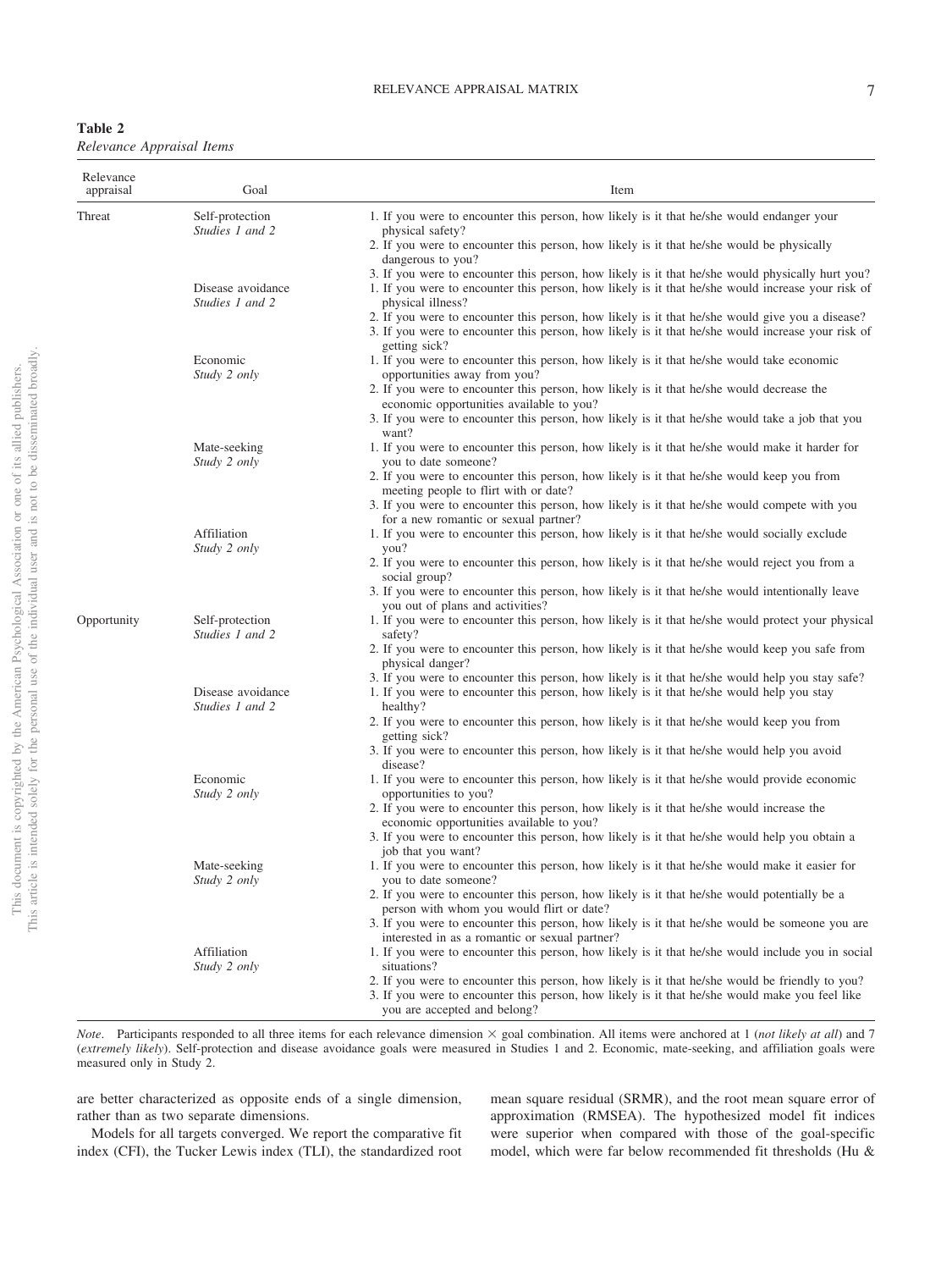# **Figure 2**

*Study 1 Latent Factor Solutions: Hypothesized (Panel A), Goal-Specific (Panel B), and Appraisal-Specific (Panel C) Models*



*Note.* Ovals represent latent factors. Boxes represent observed indicators. Single-headed arrows represent indicator loadings. Double-headed arrows represent correlations between latent factors.

Bentler, 1999; see Table 3 for fit indices averaged across targets and Table 4 for fit indices per target).

Specific comparisons of model fit, using change in chi-squared tests, echoed these descriptive observations (see Table 4). The data of all 30 targets were described significantly better by the hypothesized model than the goal-specific model.

As anticipated, the hypothesized model (which specified separate latent factors for self-protection and disease goals *and* threat and opportunity appraisals) described the data better than the goal-specific model, suggesting that threat and opportunity appraisals are better characterized as two separate dimensions, rather than two ends of a single dimension.

We demonstrate above that threat and opportunity appraisals each explain unique variance within Study 1's data. An open question remains: How *related* are threat and opportunity appraisals to each other? To explore this question, we examined the relationships between latent factors across confirmatory factor models. Standardized covariances between latent factors for the hypothesized and goal-specific models per target can be found in [Table S5](https://doi.org/10.1037/pspi0000359.supp) in the online supplementary materials. Averaged across targets, the relationship between threat and opportunity appraisals (i.e., the latent factors of the goal-specific model) was negative, small in size, and highly variable  $(M_\beta = -10, SD_\beta =$ 0.43,  $range_{\beta} = -.78 - .79$ . The observed relationships between latent factors of the hypothesized model echoed this pattern. The average association between self-protection threat and selfprotection opportunity was negative, small in size, and highly variable ( $M_{\beta} = -.12$ ,  $SD_{\beta} = 0.44$ ,  $range_{\beta} = -.91-.87$ ), and the average association between disease avoidance threat and disease avoidance opportunity was very close to zero and highly variable  $(M_\beta = .05, SD_\beta = 0.35, range_\beta = -.60-.64)$ . Of note, the high variability across these averaged associations suggests that the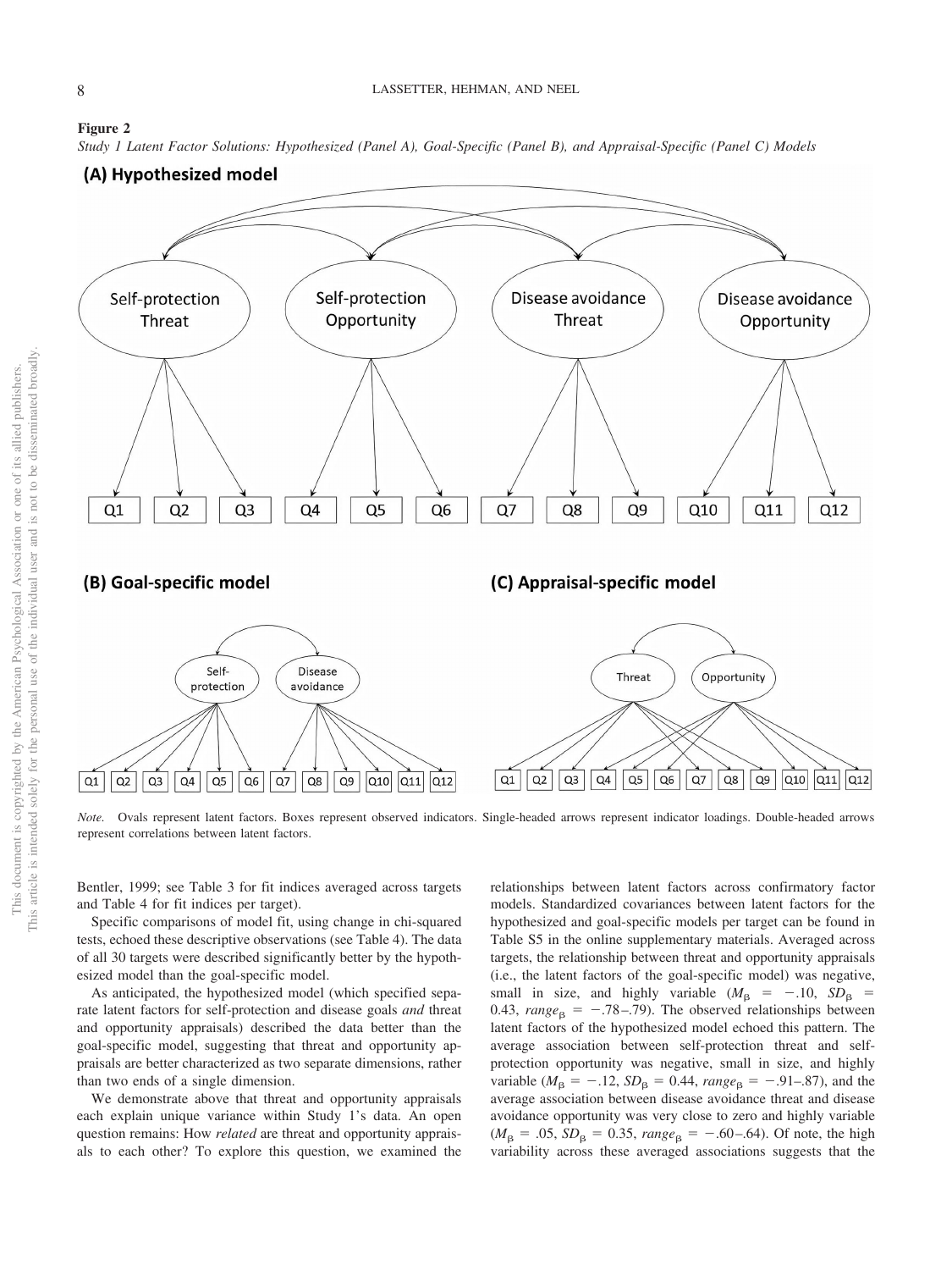**Table 3** *Study 1 Fit Indices Averaged Across Targets for Hypothesized, Goal-Specific, and Appraisal-Specific Models*

| Model              | CFI        | TLI        | <b>SRMR</b> | <b>RMSEA</b> |
|--------------------|------------|------------|-------------|--------------|
| Hypothesized       |            |            |             |              |
| M                  | 0.94       | 0.91       | 0.07        | 0.08         |
| Range              | 0.86, 1.00 | 0.81, 1.00 | 0.04, 0.10  | 0.00, 0.12   |
| Goal-specific      |            |            |             |              |
| M                  | 0.60       | 0.51       | 0.18        | 0.20         |
| Range              | 0.34, 0.76 | 0.18, 0.70 | 0.10, 0.30  | 0.14, 0.27   |
| Appraisal-specific |            |            |             |              |
| M                  | 0.80       | 0.75       | 0.11        | 0.13         |
| Range              | 0.61, 1.00 | 0.51, 1.00 | 0.06, 0.17  | 0.00, 0.19   |

*Note*. The hypothesized model fit indices are bolded.

relationship between threat and opportunity varies considerably depending on the target, as well as the goal.

To visualize how average participant evaluations of Study 1's 30 targets map onto the two-dimensional Relevance Appraisal Matrix (see Figure 1), we created composite relevance appraisal ratings (by averaging the three items per goal and appraisal) for each target. We then plotted these composites on the Relevance Appraisal Matrix space (see Figure 3).

Note that whereas Study 1's primary analyses examined appraisals within groups (i.e., are appraisals of threat and opportunity independent for each specific group?), Figure 3 highlights differences in average appraisals *across groups* (i.e., where does each group fall on average appraisal of threat and opportunity?). Thus, these patterns do not speak to the primary CFA analyses we report and are for illustrative purposes only.

From the associations between latent factors for the disease avoidance goal, appraisals of threat and opportunity do not seem strongly related to one another. For a self-protection goal, however, appraisals of threat and opportunity appear to be negatively related: If a target is appraised as threatening self-protection, they are less likely to be appraised as facilitating self-protection. Crucially, however, threat and opportunity appraisals describe unique variance within Study 1's data (as demonstrated with the CFAs) and are best characterized as two separate dimensions rather than opposite ends of a single dimension.

# *Do Appraisals of a Target's Relevance Vary Dynamically Across Different Goals?*

To test the second hypothesis, we compared the fit of the hypothesized model and the appraisal-specific model (see Panels A and C, respectively, of Figure 2). If, counter to the second hypothesis, the appraisal-specific model describes the data better than the hypothesized model, then this would suggest that threat and opportunity appraisals may be independent dimensions (in line with the first hypothesis), but that they *do not vary across goals*.

Models for all targets converged. The hypothesized model fit indices were superior to those of the appraisal-specific model. Of the 30 targets, the data of 29 were described significantly better by the hypothesized model than the appraisal-specific model, which were far below recommended fit thresholds (Hu & Bentler, 1999). Data for only the middle-aged woman were described equally poorly by both models. See Table 3 for fit indices averaged across

targets, and Table 4 for model-fit comparisons and fit indices for each of the 30 targets.

We again examined relationships between latent factors across confirmatory factor models. Standardized covariances between latent factors for the hypothesized and appraisal-specific models per target can be found in [Table S5](https://doi.org/10.1037/pspi0000359.supp) in the online supplementary materials. Averaged across targets, the relationship between appraisals for self-protection and disease avoidance goals (i.e., the latent factors of the appraisal-specific model) was positive, large in size, and highly variable ( $M_\beta$  = .62,  $SD_\beta$  = 0.43,  $range_\beta$  = .79 –1.00). The observed relationships between latent factors of the hypothesized model echoed this pattern. The average association between self-protection threat and disease avoidance threat was positive and large, with high variability ( $M_\beta$  = .64,  $SD_\beta$  = 0.22,  $range_{\beta} = .10-.96$ , as was the association between selfprotection opportunity and disease avoidance opportunity ( $M<sub>\beta</sub>$  =  $.71, SD_{\beta} = 0.25, range_{\beta} = .05-1.00$ . Once again, the wide ranges of the latent correlations between threat and opportunity suggest that the relationship varies considerably across both targets and goals.

In sum, threat appraisals for self-protection and disease avoidance goals and opportunity appraisals for both goals were positively related to each other: If a target was appraised as posing a threat or opportunity in one domain, they were increasingly likely to be appraised as posing a threat or opportunity in another domain. Even though these appraisals were related to each other, they still described unique variance within Study 1's data: In line with the second hypothesis, the hypothesized model described the data better than the appraisalspecific model.

# *How Do Threat and Opportunity Appraisals Relate to Judgments of Warmth and Competence?*

We next explored how relevance appraisals related to warmth and competence at the target level (see [Table 5\)](#page-11-0). Like above, we collected data in a way to minimize participant fatigue, and were unable to fit a single confirmatory factor model across all participants and targets, including both relevance appraisal items and stereotype content items. Thus, we approached this exploratory question with correlations conducted on composites. We combined the four items for warmth and five items for competence into composite scores and examined their associations with composites for each relevance dimension  $\times$  goal combination (i.e., self-protection threat, self-protection opportunity, disease avoidance threat, and disease avoidance opportunity).

Across both goals, opportunity appraisals correlated positively with both warmth ( $rs \geq .68$ ,  $ps < .001$ ) and competence ( $rs \geq .72$ ,  $p<sub>5</sub>$  (001) and these associations were large in size. The correlation between self-protection threat appraisals and warmth was large and negative,  $r = -.84$ ,  $p < .001$ . All other associations between threat appraisals and warmth and competence were smallto-medium in size ( $rs \le -.29$ ,  $ps > .11$ ).

These correlations suggest that opportunity appraisals relate to both warmth and competence stereotypes at the target level: The warmer and more competent a target is evaluated to be, the more likely they will be appraised as facilitating one's goal. However,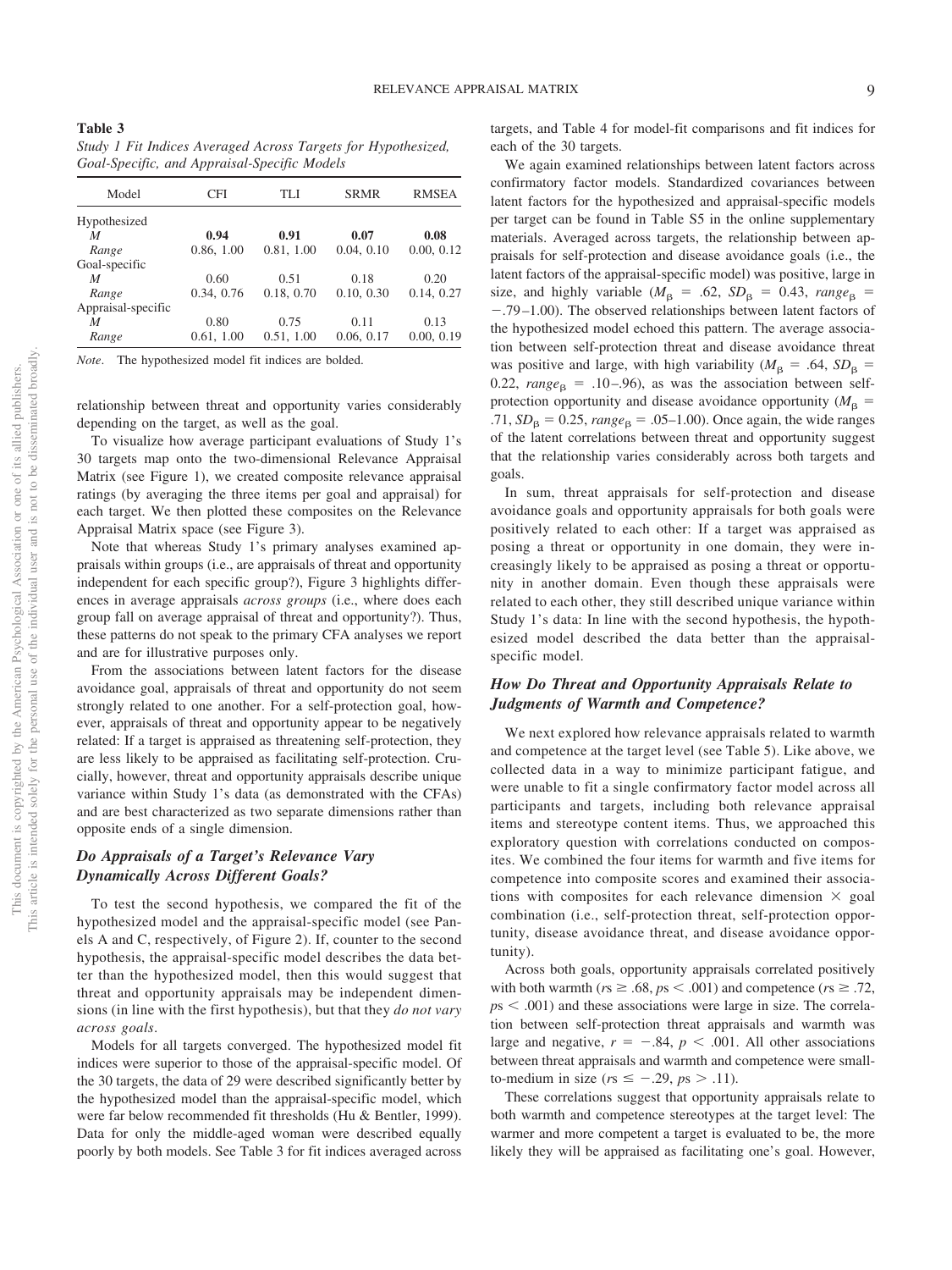This article is intended solely for the personal use of the individual user and is not to be disseminated broadly. This article is intended solely for the personal use of the individual user and is not to be disseminated broadly. This document is copyrighted by the American Psychological Association or one of its allied publishers. This document is copyrighted by the American Psychological Association or one of its allied publishers.

**Table 4**

Study 1 Model Fit Comparisons Between Hypothesized Model and Comparison Models, and Model Fit Indices for All Three Models Study 1 Model Fit Comparisons Between Hypothesized Model and Comparison Models, and Model Fit Indices for All Three Models

|                                                                                                                                                                                                                                                                                  | Model comparisons                |                                      |                                                                                                                                              |      |                    |                     |                  |                             |      | Model fit indices   |                            |                  |                               |      |                          |                          |                            |
|----------------------------------------------------------------------------------------------------------------------------------------------------------------------------------------------------------------------------------------------------------------------------------|----------------------------------|--------------------------------------|----------------------------------------------------------------------------------------------------------------------------------------------|------|--------------------|---------------------|------------------|-----------------------------|------|---------------------|----------------------------|------------------|-------------------------------|------|--------------------------|--------------------------|----------------------------|
|                                                                                                                                                                                                                                                                                  | Hypothesized<br>versus           | Hypothesized<br>appraisal-<br>versus |                                                                                                                                              |      |                    |                     |                  |                             |      |                     |                            |                  |                               |      |                          |                          |                            |
|                                                                                                                                                                                                                                                                                  | goal-specific                    | specific                             |                                                                                                                                              |      | Hypothesized model |                     |                  |                             |      | Goal-specific model |                            |                  |                               |      | Appraisal-specific model |                          |                            |
| Target                                                                                                                                                                                                                                                                           | $\Delta x^2$ ( $\Delta df = 5$ ) | ဂ<br>$\Delta \chi^2$ ( $\Delta df =$ | $df = 48$<br>$\approx$                                                                                                                       | E    | E                  | RMSEA               | <b>SRMR</b>      | $\chi^2 (df = 53)$          | E    | E                   | RMSEA                      | <b>SRMR</b>      | 53)<br>$=$ $\mathcal{P}$<br>℁ | E    | E                        | RMSEA                    | <b>SRMR</b>                |
| 5-year-old child                                                                                                                                                                                                                                                                 | $42.76***$                       | $27.59$ <sup>ass</sup>               | 99.16 <sup>***</sup>                                                                                                                         | 0.86 | $\overline{8}$     | $0.13^{*}$          | 0.08             | $141.92***$                 |      | 0.70                | $0.16***$                  |                  | $26.75***$                    | 0.80 | 0.75                     | $0.14***$                |                            |
| Bouncer                                                                                                                                                                                                                                                                          | $121.55***$                      | $101.51***$                          | $75.58***$                                                                                                                                   | 0.91 | 0.88               | $0.09^{\dagger}$    | 0.08             | $197.13***$                 | 0.54 | 0.43                | $0.20***$                  | 2.17             | $177.09^{\rm \,nm}$           | 0.61 | 0.51                     | $0.19***$                | 0.17                       |
| Doctor                                                                                                                                                                                                                                                                           | $278.15***$                      | $138.40***$                          | 58.99 <sup>*</sup>                                                                                                                           | 0.98 | 0.97               | 0.05                |                  | 347.14***                   | 0.67 | 0.59                | $0.17^{\circ\circ\circ}$   | 0.14             | .07.39***                     | 0.83 | 0.78                     | $0.12***$                | 0.09                       |
| Elderly stranger                                                                                                                                                                                                                                                                 | $81.50^{\rm \,nm}$               | $35.97***$                           | $70.45$ <sup>*</sup>                                                                                                                         | 0.93 | 0.90               | 0.08                | 0.04             | 51.95 <sup>***</sup>        | 0.69 | 0.62                | $0.17^{\circ\circ\circ}$   | 3.15             | $06.42***$                    | 0.83 | 0.79                     | $0.12***$                | 0.09                       |
| Gay man                                                                                                                                                                                                                                                                          | 197.94***                        | $20.93***$                           | 73.66 <sup>*</sup>                                                                                                                           | 0.96 | 0.94               | $0.09^{\dagger}$    | 0.06             | 271.60 <sup>***</sup>       | 0.63 | 0.54                | $0.25***$                  | 0.24             | 94.59***                      | 0.93 | 0.91                     | i<br>E                   | 0.09                       |
| Grandparent                                                                                                                                                                                                                                                                      | $171.61***$                      | $15.37**$                            | 74.07**                                                                                                                                      | 0.92 | 0.89               | $0.09^{\dagger}$    | 0.08             | 245.68 <sup>***</sup>       | 0.42 | 0.28                | $0.23***$                  | 0.24             | $89.44^{\circ\circ}$          | 0.89 | 0.86                     | $0.10^{*}$               | 0.08                       |
| Healthy person                                                                                                                                                                                                                                                                   | $26.05***$                       | $18.12***$                           | 65.84*                                                                                                                                       | 0.94 | 0.92               | 0.07                | 0.07             | $191.89***$                 | 0.55 | 0.44                | $0.20***$                  | 0.18             | $83.96***$                    | 0.90 | 0.88                     | $0.09^{*}$               |                            |
| Hippie                                                                                                                                                                                                                                                                           | $144.38***$                      | $30.40***$                           | $77.46^{\circ}$                                                                                                                              | 0.90 | 0.87               | $0.10^{*}$          | $0.08$<br>0.07   | $221.84***$                 | 0.45 | 0.31                | $0.22***$                  | 0.22             | $107.86^{\,\mathrm{ass}}$     | 0.82 | 0.78                     | $0.13***$                | $0.10$<br>$0.38$<br>$0.10$ |
| Homeless person                                                                                                                                                                                                                                                                  | 204.26***                        | $19.41***$                           | $63.00^{\dagger}$                                                                                                                            | 0.97 | 0.95               | 0.07                |                  | $267.26***$                 | 0.50 | 0.38                | $0.24***$                  | 0.26             | $82.41***$                    | 0.93 | 0.92                     | $0.09^{\dagger}$         |                            |
| Infectious disease nurse                                                                                                                                                                                                                                                         | 89.22 <sup>***</sup>             | $48.23***$                           | 60.62                                                                                                                                        | 0.97 | 0.96               | 0.06                | 0.07             | $149.84***$                 | 0.75 | 0.69                | $0.17^{\circ\circ\circ}$   | 0.12             | $08.85***$                    | 0.86 | 0.82                     | $0.13***$                |                            |
| Martial artist                                                                                                                                                                                                                                                                   | $105.32***$                      | $67.90^{\circ\circ\circ}$            | $70.40*$                                                                                                                                     | 0.92 | 0.89               | 0.08                | 0.09             | $175.71***$                 | 0.58 | 0.48                | $0.18***$                  | 0.16             | $138.29***$                   | 0.71 | 0.64                     | $0.15***$                |                            |
| Medical professional with a cold or flu                                                                                                                                                                                                                                          | $112.43***$                      | 82.96 <sup>***</sup>                 | 79.68 <sup>**</sup>                                                                                                                          | 0.90 | 0.87               | $0.10^{*}$          | 8.83<br>0.00     | $192.11***$                 | 0.58 | 0.47                | $0.20***$                  | 0.18             | $62.64***$                    | 0.67 | 0.58                     | $0.17***$                | 13<br>0.000<br>0.000       |
| Middle-aged woman                                                                                                                                                                                                                                                                | $183.82***$                      | $10.45^{\dagger}$                    | 37.59                                                                                                                                        | 1.00 | $-1.00$            | 0.00                |                  | $221.41***$                 | 0.63 | 0.54                | $0.21***$                  | 0.23             | 48.04                         | 1.00 | $-1.00$                  | 0.00                     |                            |
| Murderer                                                                                                                                                                                                                                                                         | $310.69***$                      | 245.44***                            | 53.69                                                                                                                                        | 0.99 | 0.99               | $0.02\,$            |                  | $364.38***$                 |      | 0.63                | $0.17***$                  | 0.15             | 299.13***                     | 0.76 | 0.71                     | $0.15***$                |                            |
| Muslim                                                                                                                                                                                                                                                                           | $208.63***$                      | 58.07***                             | 54.35                                                                                                                                        | 0.99 | 0.98               | 0.04                | 0.05             | $262.98^{\rm \, s\, s\, s}$ | 0.58 | 0.48                | $0.24***$                  | 0.24             | $12.42***$                    | 0.88 | 0.85                     | $0.13***$                |                            |
| Nurse                                                                                                                                                                                                                                                                            | $140.93***$                      | $72.67***$                           | $61.99^{\dagger}$                                                                                                                            | 0.95 | 0.94               | 0.07                | $0.08$           | $202.93***$                 | 0.51 | 0.40                | $0.20^{\ast\ast\ast}$      | 0.20             | 134.66 <sup>***</sup>         | 0.74 | 0.67                     | $0.15***$                | 0.14                       |
| Obese person                                                                                                                                                                                                                                                                     | $109.58^{\,\mathrm{ass}}$        | $17.85^{\circ\circ}$                 | $78.50***$                                                                                                                                   | 0.93 | 0.90               | $0.10^{4}$          | 0.08<br>0.07     | $188.09***$                 | 0.67 | 0.59                | $0.19***$                  | 0.13             | 96.36 <sup>***</sup>          | 0.90 | 0.87                     | $0.11$ <sup>**</sup>     | $0.35$<br>$0.11$           |
| Paramedic                                                                                                                                                                                                                                                                        | $80.44^{\,\mathrm{ass}}$         | $42.17***$                           | 59.75                                                                                                                                        | 0.95 | 0.94               | 0.06                |                  | $140.19***$                 | 0.65 | 0.57                | $0.16***$                  | $0.16$<br>$0.13$ | $101.92***$                   | 0.81 | 0.76                     | $0.12***$                |                            |
| Parent                                                                                                                                                                                                                                                                           | $81.90^{\rm \, s\, s\, s}$       | $52.58***$                           | 84.91 <sup>**</sup>                                                                                                                          | 0.91 | 0.88               | $0.11$ <sup>*</sup> |                  | $166.81***$                 | 0.73 | 0.67                | $0.18***$                  |                  | $(37.49***$                   | 0.80 | 0.75                     | $0.16***$                |                            |
| Person with a cold or flu                                                                                                                                                                                                                                                        | $181.84***$                      | $169.38***$                          | $82.93***$                                                                                                                                   | 0.95 | 0.93               | 0.06                | 0.06             | $264.77***$                 | 0.69 | 0.61                | $0.14^{\circ\circ\circ}$   | 0.12             | $252.31***$                   | 0.71 | 0.63                     | $0.14***$                | 0.14                       |
| Person with schizophrenia                                                                                                                                                                                                                                                        | $281.25***$                      | $42.54***$                           | $75.33***$                                                                                                                                   | 0.94 | 0.92               | $0.09^{\dagger}$    | 0.07             | $856.58***$                 | 0.35 | 0.18                | $0.29***$                  | 0.30             | $117.87^{\rm \, s\, s\, s}$   | 0.86 | 0.83                     | $0.13***$                | 119919911<br>500000000     |
| Police officer                                                                                                                                                                                                                                                                   | $128.46^{\,\mathrm{ass}}$        | $93.08^{\rm \tiny\rm sys}$           | 55.85                                                                                                                                        | 0.98 | 0.98               | 0.05                | $0.05$<br>$0.10$ | $184.31***$                 | 0.70 | 0.62                | $0.19^{\circ\circ\circ}$   | 0.15             | $148.94***$                   | 0.78 | 0.73                     | $0.16***$                |                            |
| Pro athlete                                                                                                                                                                                                                                                                      | $64.89^{\circ\circ\circ}$        | $29.21***$                           | 79.40 <sup>**</sup>                                                                                                                          | 0.88 | 0.83               | $0.10^{*}$          |                  | $44.29***$                  | 0.65 | 0.56                | $0.16***$                  | 0.13             | $108.61***$                   | 0.79 | 0.73                     | $0.13***$                |                            |
| Roommate                                                                                                                                                                                                                                                                         | $146.42***$                      | 99.29***                             | $61.78^{\dagger}$                                                                                                                            | 0.97 | 0.96               | 0.06                | 0.07             | $208.20***$                 | 0.66 | 0.58                | $0.21***$                  | 0.19             | $161.07***$                   | 0.76 | 0.71                     | $0.17***$                |                            |
| Security guard                                                                                                                                                                                                                                                                   | $89.55^{\rm \,nm}$               | $69.72***$                           | $72.76^{\circ}$                                                                                                                              | 0.91 | 0.87               | $0.09^{\dagger}$    | 0.08             | $62.31***$                  | 0.59 | 0.49                | $0.17***$                  | 0.14             | $142.48***$                   | 0.66 | 0.58                     | $0.16***$                |                            |
| Self-defense class instructor                                                                                                                                                                                                                                                    | $104.72***$                      | $67.65***$                           | 82.79**                                                                                                                                      | 0.88 | 0.83               | $0.10^{4}$          | 0.09             | $.87.51***$                 | 0.53 | 0.42                | $0.19^{\circ\circ\circ}$   | 0.16             | $150.44***$                   | 0.66 | 0.58                     | $0.16^{\circ\circ\circ}$ |                            |
| Strong friend                                                                                                                                                                                                                                                                    | $110.82***$                      | $65.74***$                           | $71.79^{\circ}$                                                                                                                              | 0.93 | 0.90               | $0.09^{\dagger}$    | 0.07             | $182.61***$                 | 0.60 | 0.51                | $0.19^{\circ\circ\circ}$   | 0.16             | $37.52***$                    | 0.74 | 0.68                     | $0.16^{\circ\circ\circ}$ |                            |
| Terrorist                                                                                                                                                                                                                                                                        | $81.10***$                       | $72.02***$                           | $55.95^{\dagger}$                                                                                                                            | 0.95 | 0.94               | 0.07                | 0.07             | 247.05***                   | 0.46 | 0.32                | $0.24***$                  | 0.26             | $.37.97***$                   | 0.76 | 0.70                     | $0.16***$                |                            |
| Tourist                                                                                                                                                                                                                                                                          | 99.95 <sup>***</sup>             | $38.73***$                           | $82.52***$                                                                                                                                   | 0.88 | 0.84               | $0.10^{\circ}$      | 0.08             | $-82.47***$                 | 0.55 | 0.44                | $0.19***$                  | 2.17             | $21.25***$                    | 0.76 | 0.71                     | $0.14***$                | 0.11                       |
| Trusted male relative                                                                                                                                                                                                                                                            | $111.71^{\,\mathrm{res}}$        | $60.60^{\,\mathrm{***}}$             | $63.88^{\dagger}$                                                                                                                            | 0.97 | 0.95               | 0.07                | 0.05             | $.75.59***$                 | 0.74 | 0.68                | $0.18^{\,\circ\circ\circ}$ | 0.15             | $124.47***$                   | 0.85 | 0.81                     | $0.14^{\circ\circ\circ}$ | $\overline{0}$ .           |
| standardized covariance (between latent factors) above 1.00 was returned for the terrorist target; we also treated this as a statistical artifact and reran the model, fixing the covariance to 1.00. The degrees<br>In several cases TLIs above 1.00 were returned; we<br>Note. |                                  |                                      | treated these as statistical artifacts and report these TLIs as 1.00 (denoted in the table with $\sim$ preceding the 1.00). In a single case |      |                    |                     |                  |                             |      |                     |                            |                  |                               |      |                          |                          | a                          |

of freedom for this specific model therefore vary slightly from what is reported below: Hypothesized $_{\text{df}}$  =

†

 $\bar{p}$   $<$  100.  $\tilde{p}$ 

 $p < .050$ .  $*$ 

-

 $p < 0.010$ .  $p \leq 0.010$ .

 $\frac{3}{4}$  $p > 0.001$ .

 $= 49$ ;  $\Delta df =$ 

4 for both model comparisons.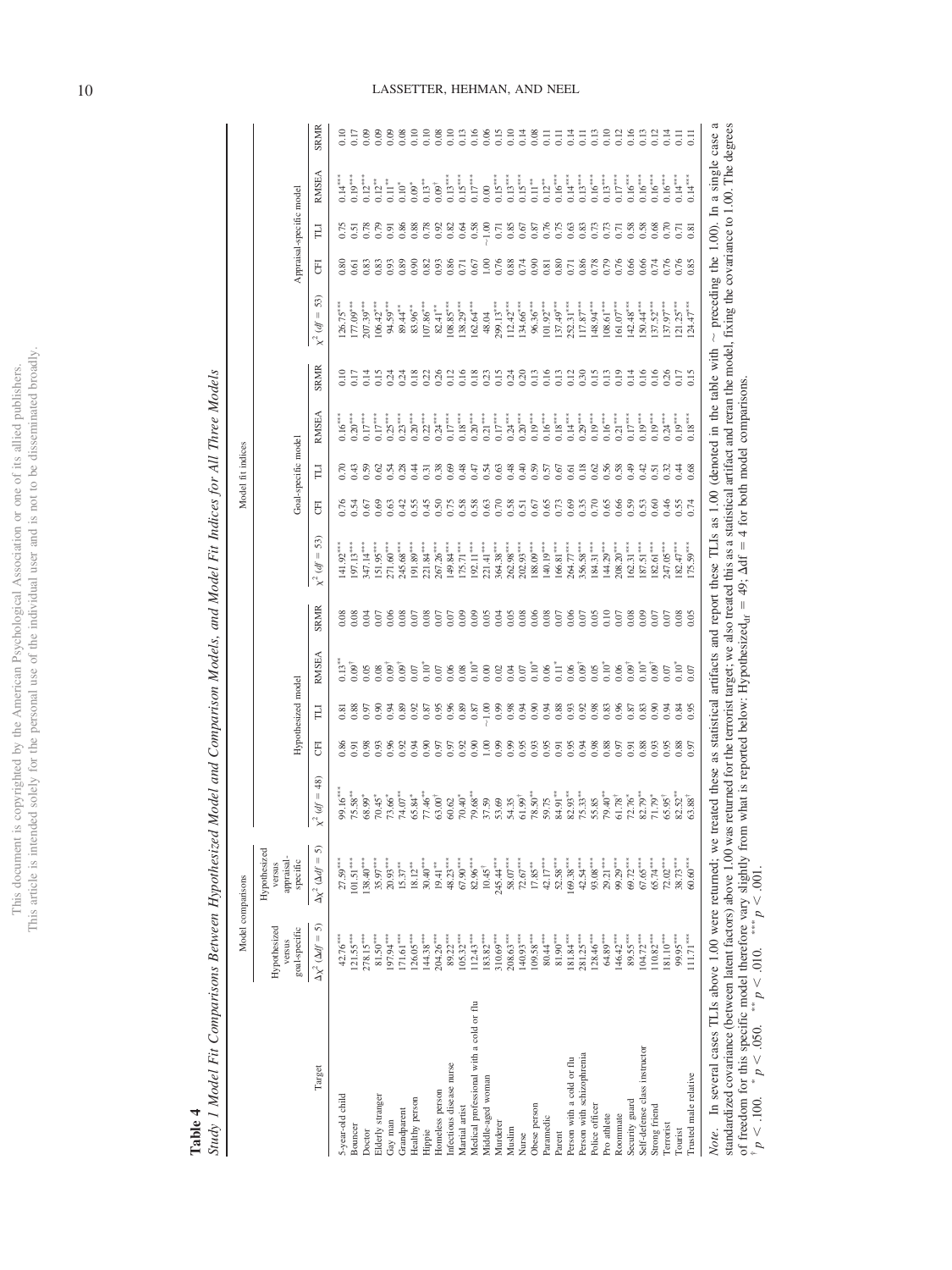#### **Figure 3**

*Plot of Study 1's Targets on the Two-Dimensional Relevance Appraisal Space for a Self-Protection Goal (Black Markers) and a Disease Avoidance Goal (Gray Markers)*



*Note.* Each target appears twice (once for each goal) on the plot. Target labels depicted in the legend have been shortened; see Table 1 for full labels.

threat appraisals are less strongly related to warmth and competence, and in some cases are entirely unrelated.

#### **Discussion**

Study 1 tested two focal hypotheses. We first examined whether threat and opportunity appraisals are independent from each other, existing as two separate dimensions rather than two ends of the same dimension. A latent factor solution separating relevance appraisals from each other *and* goals from each other described the data better than a solution separating only goals from each other. Study 1 therefore suggests that threat and opportunity appraisals of Study 1's 30 targets may be better described as two independent dimensions.<sup>2</sup> We next examined whether threat and opportunity appraisals vary across self-protection and disease avoidance goals. Once again, a factor solution separating relevance appraisals from each other *and* goals from each other described the data better than

<span id="page-11-0"></span>**Table 5**

| Pearson Correlations Between Threat and Opportunity      |  |  |
|----------------------------------------------------------|--|--|
| Appraisals, and Warmth and Competence Stereotype Content |  |  |

| Relevance appraisal | Goal                                 | Warmth             | Competence         |
|---------------------|--------------------------------------|--------------------|--------------------|
| <b>Threat</b>       | Self-protection                      | $-.84***$          | $-.29$             |
| Opportunity         | Disease avoidance<br>Self-protection | $-.18$<br>$.68***$ | $-.29$<br>$.78***$ |
|                     | Disease avoidance                    | $81***$            | $72***$            |

\*\*\*  $p < .001$ .

a solution separating only relevance appraisals from each other. In line with the second hypothesis, Study 1's data suggest that relevance appraisals for the 30 selected targets vary dynamically across self-protection and disease avoidance goals.

We also examined relationships between the latent factors within Study 1's confirmatory factor models. Patterns demonstrated a small, negative association between threat and opportunity appraisals. Further, threat appraisals made in relation to a self-protection and disease avoidance goal, and opportunity appraisals made in relation to those same two goals, were positively related to each other. Taken together, the data patterns of Study 1 suggest that although there likely exist relationships between threat and opportunity appraisals, at least for the two goals and across the targets tested in Study 1, threat and opportunity appraisals are best treated as distinct dimensions.

<sup>2</sup> Data patterns should be interpreted as evidence that threat and opportunity appraisals can be thought of as independent constructs. Of course, the generality of this conclusion is constrained by the extent to which the items we used cover the full constructs of threat and opportunity for each goal. We generated three items per appraisal  $\times$  goal combination that sought both to adequately cover the goal construct and to maximize internal consistency. Although this likely enhanced reliability, it may have impaired construct validity to the extent these items miss important content for additional aspects of the goals. Future work can examine whether there are other important aspects of threat and opportunity for these goals not covered by our items, and if so, test the extent to which the Relevance Appraisal Matrix describes relevance appraisals that are operationalized at a broader level.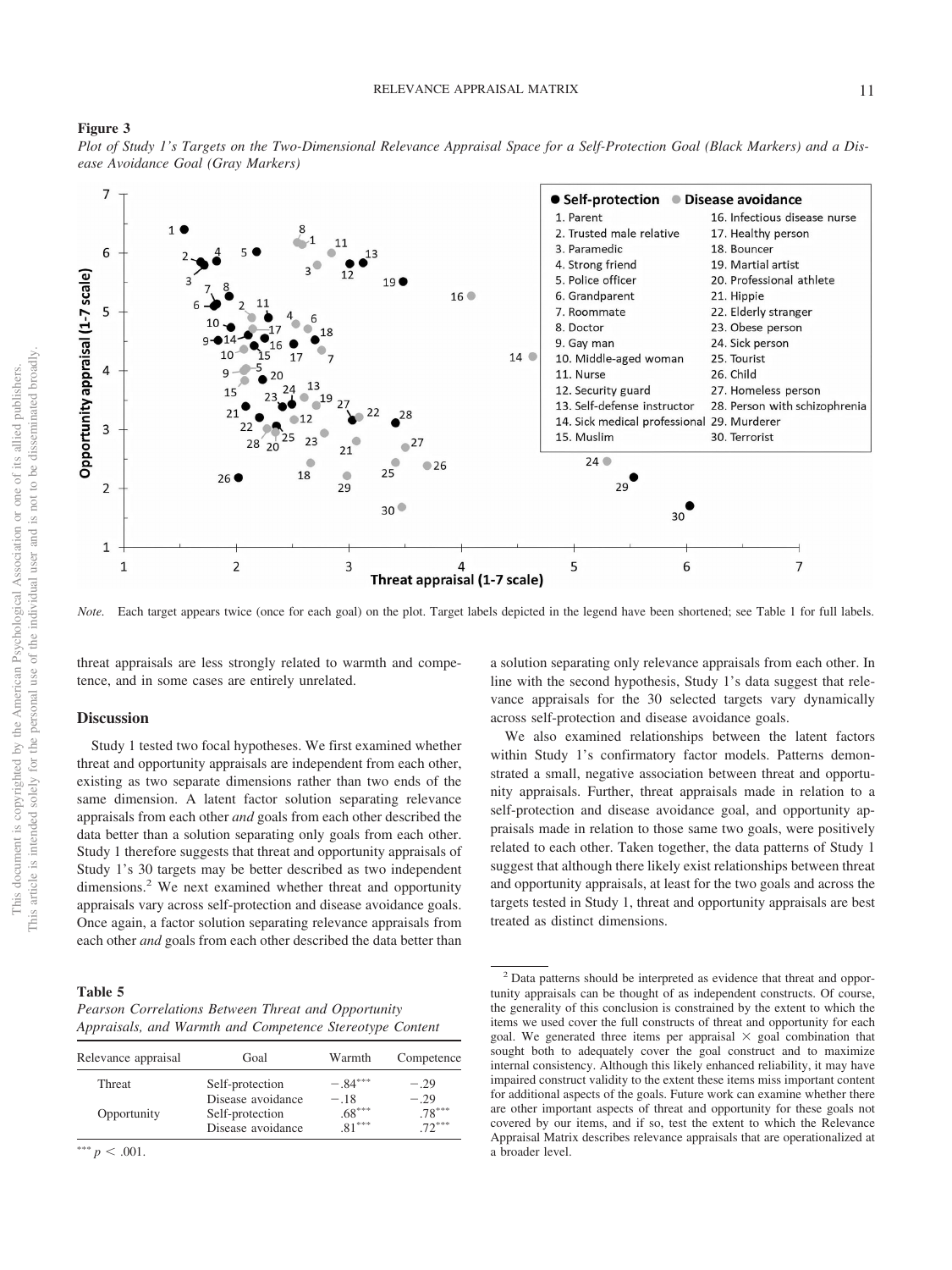Finally, we explored the relations between relevance appraisals and stereotype content. If the Relevance Appraisal Matrix simply recapitulates the stereotype content model, warmth and competence evaluations should map onto appraisals of threat and opportunity. The data patterns of Study 1 suggest that this is unlikely. Both warmth and competence evaluations were associated to a large extent with opportunity appraisals across self-protection and disease avoidance goals. In contrast, competence evaluations were not associated with threat appraisals, and warmth evaluations were associated negatively with only self-protection threat. This evidence is consistent with the possibility that warmth and competence inform, rather than comprise, relevance appraisals. With Study 2, we conduct correlations at the participant level to further explore the relationship between the Relevance Appraisal Matrix and stereotype content.

#### **Study 2**

Study 1 provides initial support for the two primary hypotheses: (a) that threat and opportunity appraisals are independent dimensions; and (b) that relevance appraisals vary dynamically across two different goals. Study 2 seeks to conceptually replicate Study 1 with a different sample population and with higher power at the participant level.

In addition, because people evaluate the relevance of others to numerous social goals beyond self-protection and disease avoidance, Study 2 examines the nature of relevance appraisals across a larger set of goals than in Study 1. In Study 2, participants rate the likelihood that six targets facilitate and impede *five* fundamental goals: Economic attainment (or status-seeking), mate-seeking, and affiliation, as well as self-protection and disease avoidance. Each of these goals represents recurrent adaptive problems experienced in our evolutionary past that likely shaped human social psychology (Kenrick et al., 2010). Further, these particular goals have been studied extensively as a set (e.g., Beall & Schaller, 2014; [Brown et al., 2015;](#page-21-1) Krems et al., 2017; Neel et al., 2016; Sacco et al., 2014) and targets may be appraised as differently relevant across these goals (Maner et al., 2005, 2012).

In addition to testing the two primary hypotheses outlined above, Study 2 extends Study 1's exploration of how relevance appraisals relate to stereotype content. Koch et al.'s (2016) measure was developed with a representative sample of targets and rated attributes and settled on three fundamental dimensions of stereotype content: agency/socioeconomic success (similar to the stereotype content model's *competence*), communion (similar to the stereotype content model's *warmth*), and progressive beliefs.

Study 2 participants appraised targets on their likelihood of posing an opportunity and a threat to self-protection, disease avoidance, economic attainment, mate-seeking, and affiliation goals. Participants also evaluated each target on agency, communion, and progressive beliefs. Study 2 was preregistered [\(https://](https://osf.io/m82kh/) [osf.io/m82kh/\)](https://osf.io/m82kh/).

## **Method**

# *Participants*

Because all participants saw every question in Study 2, we aimed for a sample of 400 participants. We embedded within the study three separate attention checks and preregistered them as a priori exclusions. After removing participants who failed these attention checks  $(N = 356)$ , 405 Amazon Mechanical Turk (MTurk) workers from the United States completed Study 2 (249 males, 155 females, one other gender identity;  $M_{\text{age}} = 36.13$  years,  $SD_{\text{age}} =$ 10.77 years; four American Indian or Alaska Native, 26 Asian or Asian American, 42 Black or African American, 12 Hispanic and/or Latinx, 302 White, 15 Biracial, two other racial and/or ethnic identities, two declined to respond).

The strict inclusion criteria based on Study 2's preregistered attention checks resulted in a very high attention check failure rate  $(46.8\% \text{ of the total sample of } N = 761)$ . This high failure rate was primarily attributable to the third and final attention check: A demographic question asking about religious affiliation that participants were instructed to leave blank. A total of 219 participants (28.8% of the full sample) failed this attention check but passed the other two checks. Adopting a multiverse approach (Steegen et al., 2016), we conducted primary analyses on the dataset with the preregistered exclusions as well as two additional versions that used looser inclusion criteria: (a) a version in which we ignored the third attention check described above, removing only participants who failed the first two attention checks or provided incomplete data ( $N = 624$  included); and (b) a version in which we ignored all three attention checks, removing only incomplete responses  $(N =$ 708 included). Data patterns of both versions were nearly identical to the results reported below on the preregistered sample of 405 participants, and results are robust to participant exclusion criteria. We report results according to the preregistered exclusions below. See [online supplementary materials](https://doi.org/10.1037/pspi0000359.supp) for additional detail and full multiverse analyses.

#### *Procedure*

Participants completed the study at their personal computers. After consenting to participate, participants answered two sets of questions (in counterbalanced order) about six different targets. In the first set, participants appraised targets on their likelihood of facilitating and impeding five different fundamental goals. The second set of questions asked participants to assess the same six targets on agency/socioeconomic success, progressive beliefs, and communion (Koch et al., 2016). The order of all individual items was counterbalanced. Participants completed demographic items and were then debriefed.

# *Materials and Measures*

**Social Group Targets.** Participants answered questions about six targets: a 5-year-old child, a police officer, a gay man, an elderly woman, a homeless person, and an Asian woman. We chose these targets with two aims in mind: To create a set of targets (a) with whom participants were likely familiar and have had some degree of social contact, and (b) who likely vary in their relevance to the five fundamental goals examined in this study.

**Relevance Appraisals.** Participants appraised targets on five different goals: Self-protection and disease avoidance (as in Study 1), economic attainment, mate-seeking, and affiliation. This created 10 relevance dimension  $\times$  goal combinations. Three items for each combination resulted in 30 total items per target (see Table 2).

To adequately power studies with planned CFAs, we followed Hoyle's (2012) recommendation of 400 observations per item.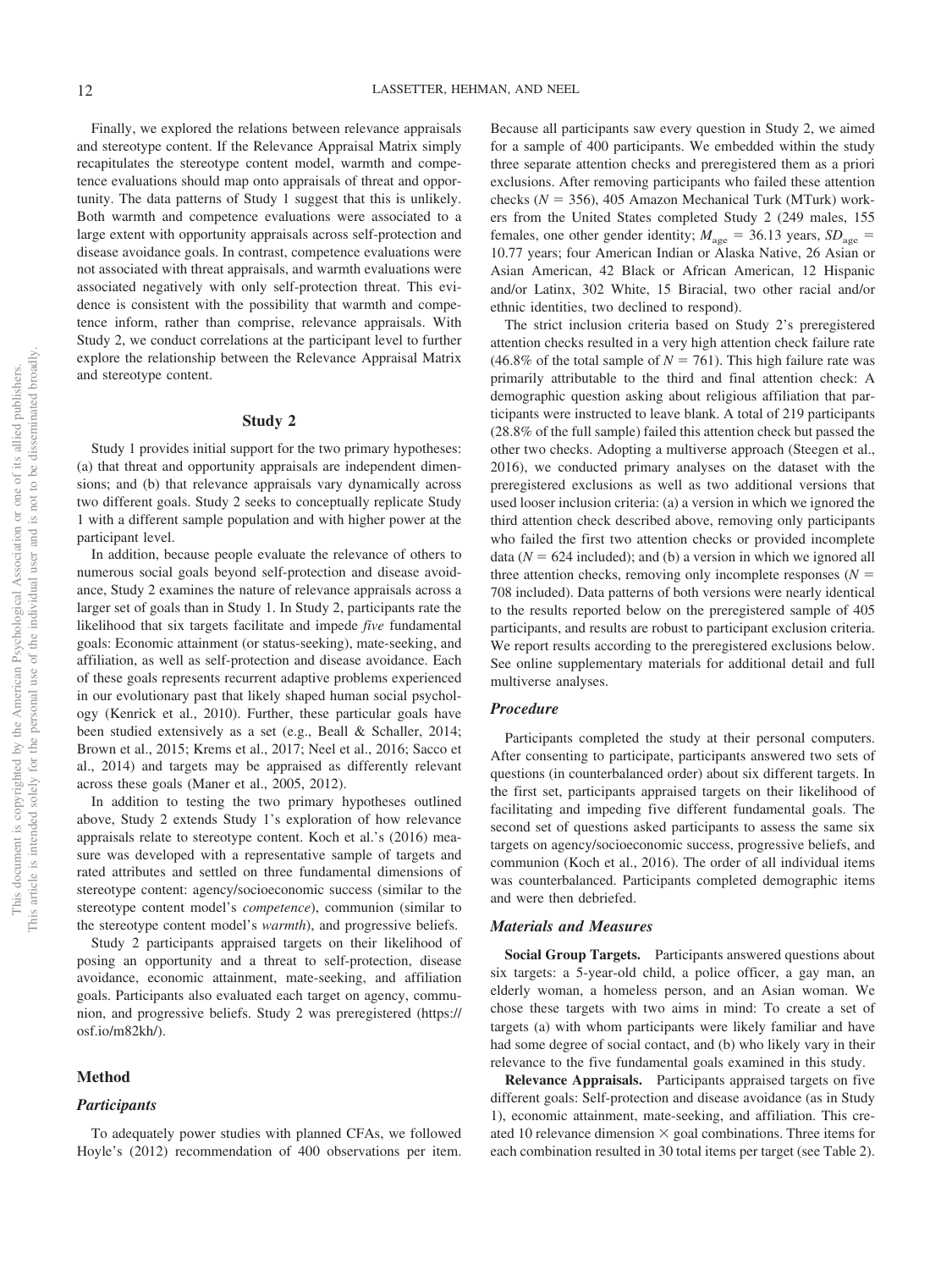Each item was anchored at 1 (*not likely at all*) and 7 (*extremely likely*). To maximize differences between targets, we blocked Study 2 by item. That is, participants rated all targets (in randomized order) on a single item before moving onto the next item. All items were randomized and participants responded to all items.

**Agency, Progressive Beliefs, and Communion Evaluations.** Using Koch et al.'s (2016) items, participants rated each target on agency/socioeconomic success (hereafter referred to as *agency*; six items), progressive beliefs (four items), and communion (six items). Participants were provided with 0 to 100 slider scales, the anchors of which were two different words (e.g., for agency: *powerless* [0] to *powerful* [100]; for progressive beliefs: *traditional* [0] to *modern* [100]; for communion: *cold* [0] to *warm* [100]). Participants indicated where they believed each target fell on the slider scale. Individual items for agency ( $M \Omega = .86$ , *SD* = .04, *range* = .82–.91), progressive beliefs (*M*  $\Omega$  = .52, *SD* = .28,  $range = .02<sup>3</sup> – .76$ , and communion (*M*  $\Omega = .88$ , *SD* = .04, *range* = .80–.92) were combined into separate composites (see [Table S8](https://doi.org/10.1037/pspi0000359.supp) in the online supplementary materials for McDonald's omegas, *N*s, means, and standard deviations for agency, progressive beliefs, and communion composites).

**Demographics.** Demographic items were identical to those in Study 1.

# **Results**

# *Analytical Strategy*

As in Study 1 we focused on CFAs to address the primary hypotheses. To explore relationships between the Relevance Appraisal Matrix and the ABC model, we examined correlations between the dimensions at the participant level.

# *Are Threat and Opportunity Appraisals Independent?*

In Study 1, we tested this hypothesis with CFAs for one target at a time on two measured goals. In Study 2, because of the complexity of comparing the hypothesized model (specifying that the 30 observed items load onto threat and opportunity factors for each of five goals, or 10 latent factors) to the alternative model (specifying that 30 observed items load onto one appraisal factor for each of five goals, or five latent factors), we chose to simplify. We built different confirmatory factor models for each target (of which there were six), and also for each goal (of which there were five). The hypothesized two-factor appraisal-specific model was built with independent latent factors (which we allowed to correlate) of threat and opportunity (Panel A of Figure 4). We compared this model to the alternative appraisal-general model, in which all items loaded onto a single latent factor (Panel B of Figure 4). Critically, this simplified test still addressed the focal hypothesis of whether threat and opportunity are best characterized as different ends of a single dimension, or, as hypothesized, as differentiable constructs. That is, if the appraisal-specific model describes the data better than the appraisal-general model, this would suggest that threat and opportunity appraisals are better characterized as two separate dimensions. We thus interpreted superior model fit for the appraisal-specific model as evidence in support of the hypothesis.

All models converged. The hypothesized appraisal-specific model fit indices were superior to the alternative appraisal-general model (see Table 6 for fit indices averaged across targets). Tests of model-fit comparison echoed these observations (see [Table 7](#page-15-0) for model fit comparisons and model fit indices per Target  $\times$  Goal combination). Of the 30 different Target  $\times$  Goal combinations, the data of 29 were described significantly better by the hypothesized appraisal-specific model than the alternative appraisal-general model, which were far below recommended fit thresholds (Hu & Bentler, 1999). The one exception was the model of the 5-year-old child in relation to a mate-seeking goal, for which both models fit equally poorly.

As in Study 1, we examined the relationships between latent factors for the two-factor appraisal-specific model. Standardized covariances per target can be found in [Table S9](https://doi.org/10.1037/pspi0000359.supp) in the online supplementary materials. Averaged across targets, the relationship between threat and opportunity appraisals was positive and medium in size, but highly variable  $(M_\beta = .32, SD_\beta = 0.48,$  $range_{\beta} = -.49-.97$ ). This pattern is notably different from what we saw in Study 1, in which the average relationships between latent factors for threat and opportunity tended to be small and negative. This difference could be due to the larger variety of goals on which Study 2 participants appraised targets or the very different set of targets on which participants made their relevance appraisals. Study 2's data allowed us to explore both potential explanations.

First, to examine whether the lack of convergence across studies was due to the different sets of goals, we examined Study 2's averaged standardized covariances for only self-protection and disease avoidance goals (mirroring Study 1's design). For both goals the relationship between threat and opportunity appraisals for Study 2 was positive and medium in size (self-protection:  $M_{\rm B} = .36$ ,  $SD_{\rm B} = 0.49$ ,  $range_{\rm B} = -.44-.85$ ; disease avoidance:  $M_{\rm \beta} = .28$ ,  $SD_{\rm \beta} = 0.15$ ,  $range_{\rm \beta} = .05 - .44$ ). These patterns still do not replicate those seen in Study 1, suggesting that the lack of replication may not be due to the goals on which participants appraised targets.

Four of Study 2's targets were included in both Studies 1 and 2: the 5-year-old child, the gay man, the homeless person, and the police officer. Unique to Study 2 were the Asian woman and the elderly woman. To examine whether the lack of convergence in the relationship between threat and opportunity appraisals across studies was due to the specific targets appraised, we examined the individual standardized covariances, separately for a self-protection and disease avoidance goal, for the targets that repeated across Studies 1 and 2. We also compared the elderly stranger from Study 1 with the elderly woman from Study 2. Table 8 displays these standardized covariances. The general pattern of associations between threat and opportunity replicated across Studies 1 and 2 for certain targets (i.e., the elderly stranger/elderly woman and the homeless person) but were somewhat mixed for others. For example, standardized covariances were consistent across studies for a self-protection goal (but not a disease avoidance goal) for the 5-year-old child and police officer.

<sup>3</sup> The progressive beliefs composite for the 5-year-old child had an unusually low McDonald's omega compared with the other composites. See [Table S8](https://doi.org/10.1037/pspi0000359.supp) in the online supplementary materials. It's likely that participants were unsure how to place a 5-year-old child on the progressive beliefs scales (i.e., traditional to modern; religious to science-oriented; conventional to alternative; conservative to liberal) as these group-level stereotypes are typically associated with adults.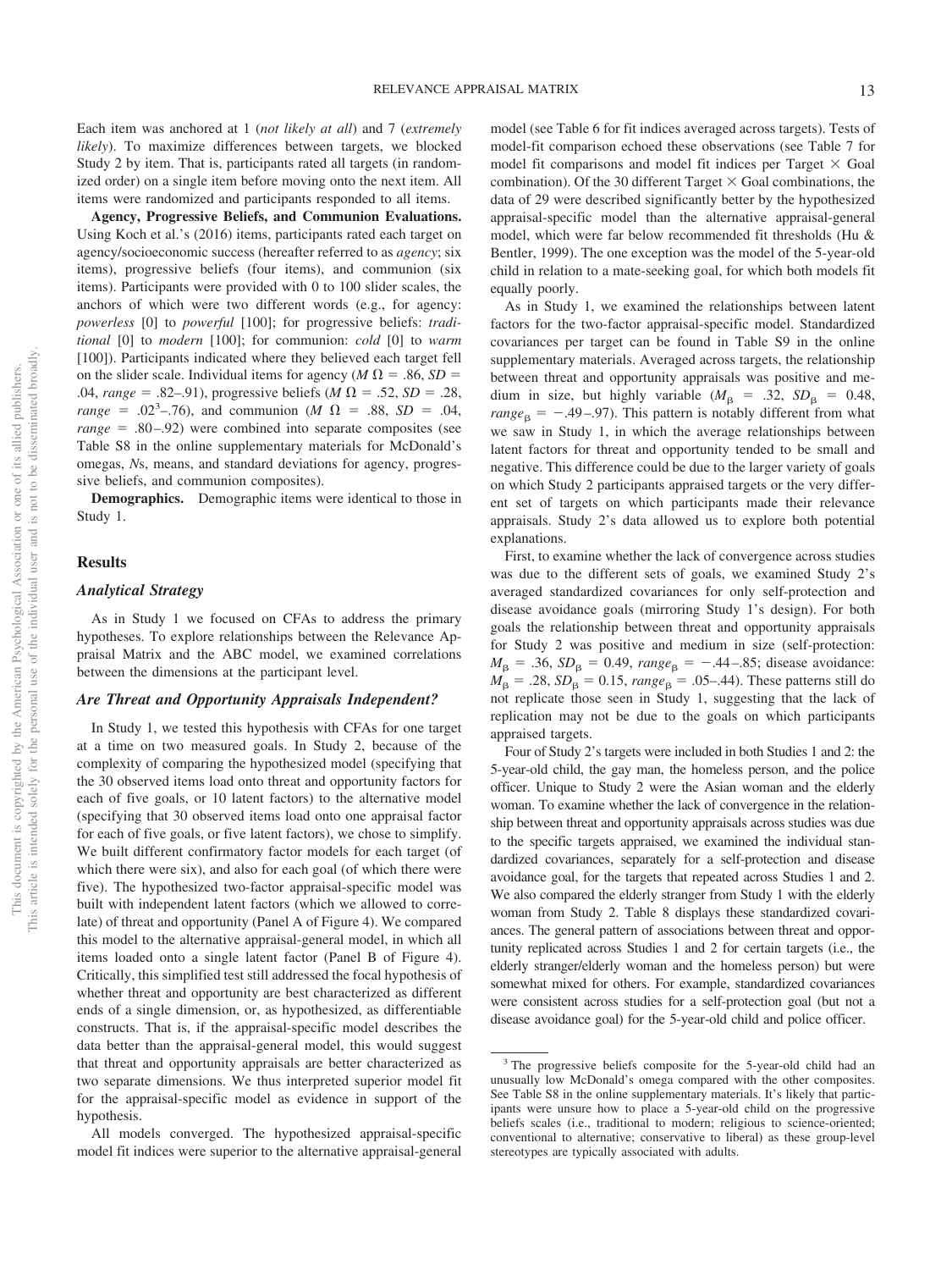#### **Figure 4**

*Study 2 Hypothesized Appraisal-Specific and Alternative Appraisal-General Latent Factor Solutions*



*Note.* Models were run *per target, per goal*. Ovals represent latent factors. Boxes represent observed indicators. Single-headed arrows represent indicator loadings. Double-headed arrows represent correlations between latent factors.

These follow-up analyses suggest that the divergent patterns across Studies 1 and 2 may not necessarily be about the differences in *goals* on which targets were appraised but more about the differences in *targets* that were appraised. Although the patterns of latent correlations observed in Study 2 do diverge from those observed in Study 1, the primary conclusions of Studies 1 and 2 are entirely consistent: Threat and opportunity appraisals are best described as two independent dimensions.

# *Do Appraisals of a Target's Relevance Vary Dynamically Across Different Goals?*

In Study 1, we tested this hypothesis for one target at a time, creating confirmatory factor models with latent factors for threat and opportunity (see Panels A and C of Figure 2). In Study 2, again due to the complexity of comparing the hypothesized model (specifying that 30 observed items load on 10 latent factors) to the alternative model (specifying that 30 observed items load on two factors, one for threat and one for opportunity), we chose to simplify. We built different confirmatory factor models for each target (of which there were six),

**Table 6**

| Study 2 Fit Indices Averaged Across Targets for Hypothesized |  |
|--------------------------------------------------------------|--|
| Appraisal-Specific and Alternative Appraisal-General Models  |  |

| Model                   | CFI        | TLI        | <b>SRMR</b> | <b>RMSEA</b> |
|-------------------------|------------|------------|-------------|--------------|
| Appraisal-specific<br>M | 0.96       | 0.93       | 0.05        | 0.09         |
| Range                   | 0.84, 1.00 | 0.72, 1.00 | 0.02, 0.17  | < 0.01, 0.23 |
| Appraisal-general       |            |            |             |              |
| M                       | 0.73       | 0.54       | 0.14        | 0.27         |
| Range                   | 0.48, 0.92 | 0.13, 0.87 | 0.05, 0.26  | 0.16, 0.40   |

*Note*. The averaged appraisal-specific model (the hypothesized model) fit indices are bolded.

and for each appraisal (of which there were two: threat and opportunity). The hypothesized goal-specific model was built with five independent latent factors (allowed to correlate) per goal (see Panel A of Figure 5). We compared this model with the alternative goal-general model, in which we collapsed all items onto a single latent factor (see Panel B of Figure 5). If, as predicted, the goal-specific model describes the data better than the goal-general model, this would suggest that relevance appraisals vary across goals: Just because a target is appraised as threatening one goal does not necessarily mean that they will be appraised as threatening other goals. We thus interpreted superior model fit for the hypothesized goal-specific model as evidence in support of the hypothesis.

All models converged. The hypothesized goal-specific model fit indices were superior as compared with the alternative goal-general model, which were far below recommended fit thresholds (Hu & Bentler, 1999). See [Table 9](#page-17-0) for fit indices averaged across targets and Table 10 for fit indices of both models for all target  $\times$  appraisal combinations. Across the 12 appraisal  $\times$  target combinations, all data were better described by the hypothesized goal-specific model. Study 2's data patterns again replicate those of Study 1: The extent to which a particular target is seen as a threat and as an opportunity varies dynamically across the five different goals.

We again examined the relationships between latent factors for the five-factor goal-specific model (the goal-general model comprised only one latent factor). Standardized covariances per target can be found in [Table S10](https://doi.org/10.1037/pspi0000359.supp) in the online supplementary materials. These relationships tended to be positive and large in size, again with high variability, for both threat appraisals  $(M_{\beta} = .63, SD_{\beta} = 0.17, range_{\beta} = .35{\text -}1.00)$  and opportunity appraisals ( $M_{\beta} = .53$ ,  $SD_{\beta} = 0.25$ ,  $range_{\beta} = .01-.97$ ), suggesting that for the six targets, appraisals of threat and opportunity were positively related to each other across different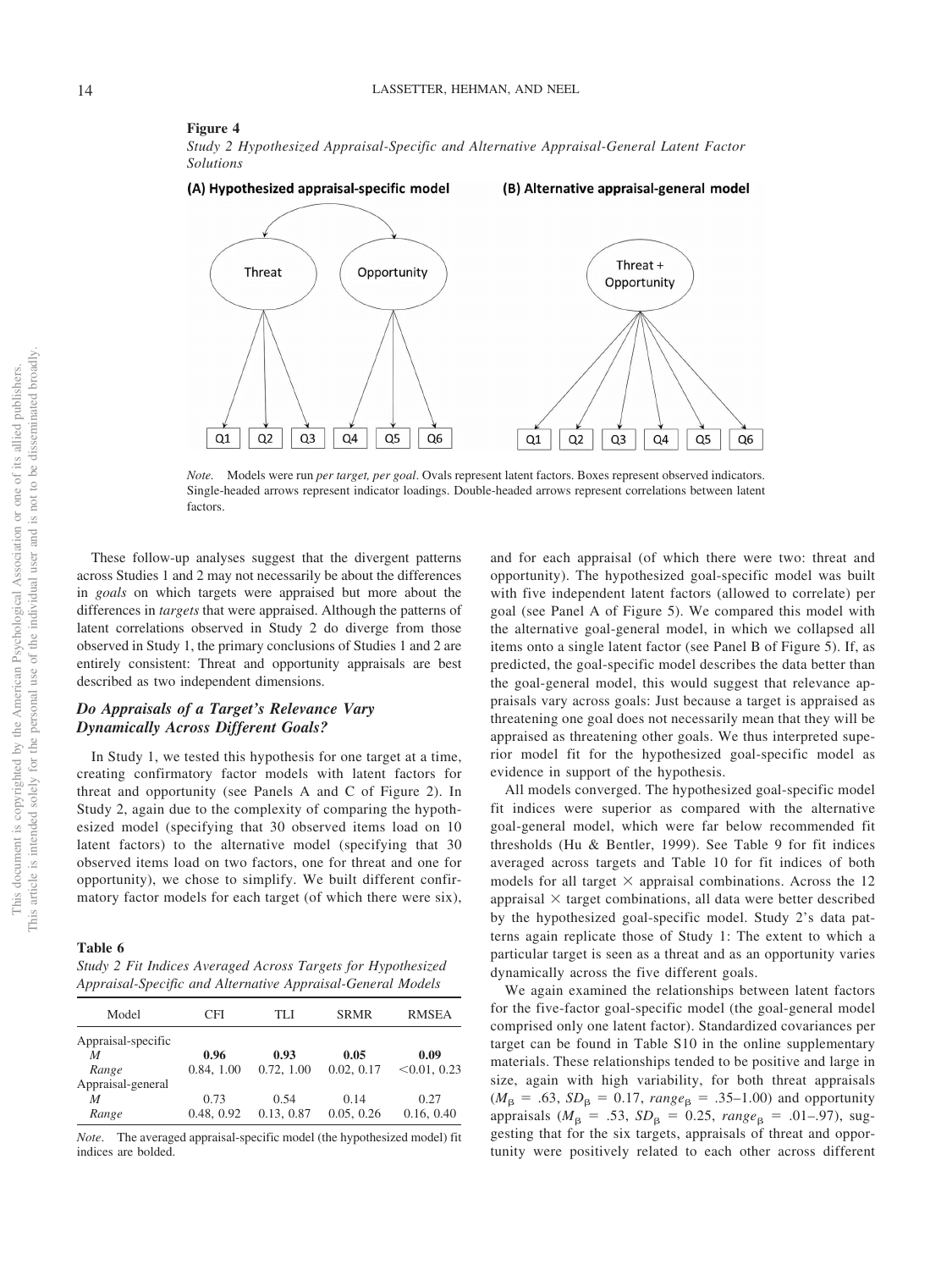#### RELEVANCE APPRAISAL MATRIX 15

#### <span id="page-15-0"></span>**Table 7**

*Study 2 Model Fit Comparisons Between Hypothesized Appraisal-Specific and Alternative Appraisal-General Models, and Model Fit Indices for Both Models*

|                  |                   | Model                          |                   |            |                          |                  |             | Model fit indices       |            |            |                         |             |
|------------------|-------------------|--------------------------------|-------------------|------------|--------------------------|------------------|-------------|-------------------------|------------|------------|-------------------------|-------------|
|                  |                   | comparison                     |                   |            | Appraisal-specific model |                  |             |                         |            |            | Appraisal-general model |             |
| Target           | Goal              | $\Delta \chi^2(\Delta df = 1)$ | $\chi^2(df = 8)$  | <b>CFI</b> | TLI                      | RMSEA            | <b>SRMR</b> | $\chi^2(df = 9)$        | <b>CFI</b> | <b>TLI</b> | RMSEA                   | <b>SRMR</b> |
| 5-year-old child | Affiliation       | $207.87***$                    | 5.53              | 1.00       | ~1.00                    | 0.00             | 0.02        | $213.39***$             | 0.68       | 0.46       | $0.24***$               | 0.14        |
|                  | Disease avoidance | 356.56***                      | $30.41***$        | 0.97       | 0.95                     | $0.08*$          | 0.05        | 386.97***               | 0.55       | 0.25       | $0.32***$               | 0.21        |
|                  | Economic          | $4.84*$                        | $124.01***$       | 0.92       | 0.86                     | $0.19***$        | 0.05        | $128.85***$             | 0.92       | 0.87       | $0.18***$               | 0.06        |
|                  | Mate-seeking      | < 0.01                         | $186.96***$       | 0.85       | 0.72                     | $0.24***$        | 0.11        | $186.96***$             | 0.85       | 0.75       | $0.22***$               | 0.11        |
|                  | Self-protection   | $134.95***$                    | $33.71***$        | 0.99       | 0.97                     | $0.09*$          | 0.02        | $168.66***$             | 0.91       | 0.85       | $0.21***$               | 0.05        |
| Asian woman      | Affiliation       | $228.22***$                    | 11.79             | 1.00       | 0.99                     | 0.03             | 0.02        | $240.01^{\ast\ast\ast}$ | 0.72       | 0.53       | $0.25***$               | 0.15        |
|                  | Disease avoidance | $331.66***$                    | 12.35             | 1.00       | 0.99                     | 0.04             | 0.02        | $344.01***$             | 0.65       | 0.41       | $0.30***$               | 0.17        |
|                  | Economic          | $152.88^{\ast\ast\ast}$        | $19.56*$          | 0.99       | 0.98                     | 0.06             | 0.03        | $172.44***$             | 0.83       | 0.72       | $0.21***$               | 0.09        |
|                  | Mate-seeking      | $502.87***$                    | $104.57***$       | 0.92       | 0.84                     | $0.17***$        | 0.12        | $607.44***$             | 0.48       | 0.13       | $0.41***$               | 0.17        |
|                  | Self-protection   | 278.82***                      | 12.10             | 1.00       | 0.99                     | 0.04             | 0.02        | 290.92***               | 0.76       | 0.60       | $0.28***$               | 0.11        |
| Elderly woman    | Affiliation       | $192.38^{\ast\ast\ast}$        | 3.67              | 1.00       | ~1.00                    | 0.00             | 0.02        | $196.05***$             | 0.71       | 0.51       | $0.23***$               | 0.13        |
|                  | Disease avoidance | $318.46***$                    | 4.86              | 1.00       | ~1.00                    | 0.00             | 0.02        | 323.32***               | 0.63       | 0.39       | $0.29***$               | 0.18        |
|                  | Economic          | $135.26***$                    | $17.58*$          | 0.99       | 0.98                     | 0.05             | 0.03        | 152.84***               | 0.84       | 0.74       | $0.20***$               | 0.08        |
|                  | Mate-seeking      | $11.00**$                      | $151.00***$       | 0.86       | 0.74                     | $0.21***$        | 0.08        | $162.00***$             | 0.85       | 0.76       | $0.20***$               | 0.09        |
|                  | Self-protection   | $144.62***$                    | $23.64***$        | 0.99       | 0.98                     | 0.07             | 0.03        | 168.26***               | 0.87       | 0.78       | $0.21***$               | 0.08        |
| Gay man          | Affiliation       | $302.61***$                    | $13.94^{\dagger}$ | 0.99       | 0.99                     | 0.04             | 0.03        | $316.55***$             | 0.67       | 0.45       | $0.29***$               | 0.16        |
|                  | Disease avoidance | $308.54***$                    | $13.87^{\dagger}$ | 0.99       | 0.99                     | 0.04             | 0.03        | 322.41***               | 0.67       | 0.45       | $0.29***$               | 0.19        |
|                  | Economic          | $132.90***$                    | $37.17***$        | 0.96       | 0.93                     | $0.09**$         | 0.05        | $170.06***$             | 0.79       | 0.65       | $0.21***$               | 0.10        |
|                  | Mate-seeking      | $26.58***$                     | $102.68***$       | 0.90       | 0.81                     | $0.17***$        | 0.08        | $129.26***$             | 0.87       | 0.78       | $0.18***$               | 0.09        |
|                  | Self-protection   | $478.43***$                    | $14.46^{\dagger}$ | 0.99       | 0.99                     | 0.04             | 0.03        | 492.89***               | 0.54       | 0.23       | $0.36***$               | 0.21        |
| Homeless person  | Affiliation       | 252.22***                      | $15.07^{\dagger}$ | 0.99       | 0.98                     | 0.05             | 0.03        | $267.29***$             | 0.59       | 0.31       | $0.27***$               | 0.17        |
|                  | Disease avoidance | $515.39***$                    | $21.68***$        | 0.99       | 0.98                     | 0.06             | 0.04        | 537.06***               | 0.53       | 0.22       | $0.38***$               | 0.25        |
|                  | Economic          | $70.84***$                     | $26.65***$        | 0.98       | 0.97                     | $0.08^{\dagger}$ | 0.03        | $97.49***$              | 0.92       | 0.86       | $0.16***$               | 0.06        |
|                  | Mate-seeking      | $18.46^{\ast\ast\ast}$         | $151.69***$       | 0.88       | 0.77                     | $0.21***$        | 0.09        | $170.15***$             | 0.86       | 0.77       | $0.21***$               | 0.10        |
|                  | Self-protection   | 590.02***                      | 6.22              | 1.00       | ~1.00                    | 0.00             | 0.02        | $596.23***$             | 0.51       | 0.19       | $0.40***$               | 0.26        |
| Police officer   | Affiliation       | 303.69***                      | $26.35***$        | 0.98       | 0.96                     | $0.08^{\dagger}$ | 0.03        | 330.04***               | 0.66       | 0.44       | $0.30***$               | 0.15        |
|                  | Disease avoidance | $292.85***$                    | $23.29***$        | 0.98       | 0.97                     | 0.07             | 0.04        | $316.14***$             | 0.67       | 0.46       | $0.29***$               | 0.16        |
|                  | Economic          | $105.98***$                    | $67.31***$        | 0.94       | 0.88                     | $0.14***$        | 0.07        | $173.29***$             | 0.82       | 0.71       | $0.21***$               | 0.10        |
|                  | Mate-seeking      | $190.75***$                    | $104.32***$       | 0.89       | 0.80                     | $0.17***$        | 0.12        | 295.07***               | 0.69       | 0.48       | $0.28***$               | 0.15        |
|                  | Self-protection   | 519.36***                      | $32.23***$        | 0.99       | 0.97                     | $0.09*$          | 0.04        | 551.59***               | 0.67       | 0.45       | $0.39***$               | 0.20        |

*Note*. In several cases TLIs above 1.00 were returned; we treated these as statistical artifacts and report these TLIs as 1.00 (denoted in the table with  $\sim$ preceding the 1.00).

 $\frac{1}{T}p < .100.$   $\frac{p}{p} < .050.$   $\frac{1}{T}p < .010.$   $\frac{1}{T}p < .001.$ 

fundamental goals: If a target was appraised as impeding a particular goal, it's likely that they'd be appraised as impeding a different goal.

# *How Do Threat and Opportunity Appraisals Relate to Judgments of Agency, Progressive Beliefs, and Communion?*

We next explored how participants' appraisals of a target's relevance related to their evaluations of that target's agency/ socioeconomic success, progressive beliefs, and communion (Koch et al., 2016). At the participant level, we examined correlations between the composites for agency, progressive beliefs, and communion, and the composites of each relevance dimension  $\times$  goal  $\times$  target combination. This resulted in a total of 180 correlations (see [Table S11](https://doi.org/10.1037/pspi0000359.supp) in the online supplementary materials). For interpretive ease, we summarize the general patterns below in text and in Table 11. Because Study 2 was well-powered and correlations were reliably estimated at the participant level, we rely on the benchmarks recently published by Funder and Ozer (2019) to interpret correlation size (i.e., small:  $r = .10$ ; medium:  $r = .20$ ; large:  $r = .30$ ).

**Agency.** Correlations between evaluations of agency, and threat and opportunity appraisals across goals and targets, were generally positive and medium-to-large in size  $(M_r = .21, SD_r =$ 0.20,  $range_r = -.28-.61$ ). Targets evaluated as more agentic were appraised as more likely to pose a threat *and* an opportunity across the five different goals. One exception to this pattern is that agency evaluations of the police officer were correlated with only selfprotection opportunity (positively and small in size;  $r = .18$ ,  $p <$ .001) and disease avoidance threat (negatively and medium in size;  $r = -.28$ ,  $p < .001$ ). All other correlations between agency and appraisals of the police officer were very small and not significant.

**Progressive Beliefs.** Correlations between evaluations of progressive beliefs, and threat and opportunity appraisals across goals and targets were generally positive and small-to-medium in size  $(M_r = .13, SD_r = 0.17, range_r = -.23-.55)$ . For only one target were these correlations mostly negative: As gay men were evaluated as more progressive, they tended to be appraised as less of a threat and opportunity across goals.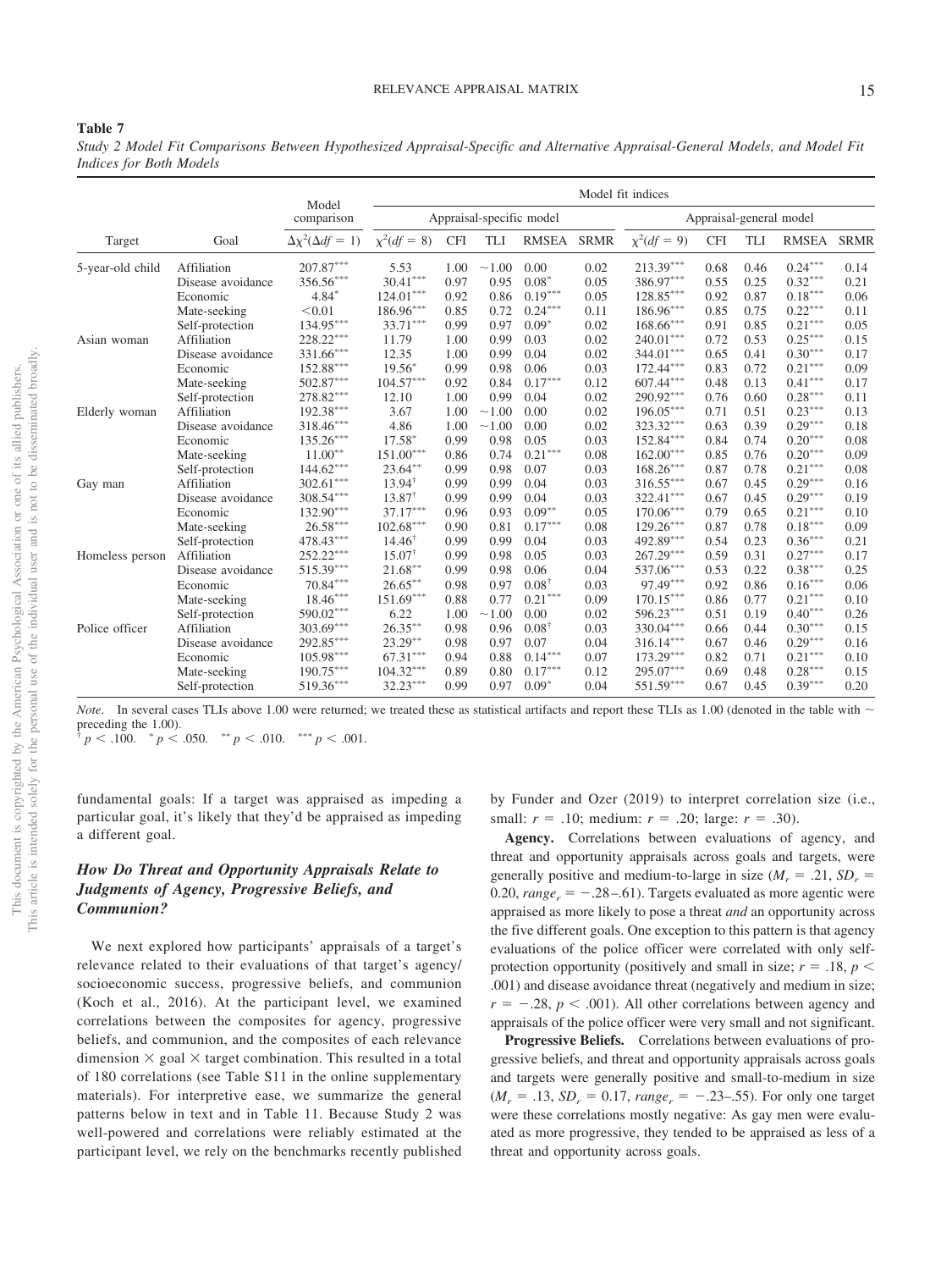| able 8 |
|--------|
|--------|

*Standardized Covariances Between "Threat" and "Opportunity" Factors of Studies 1 and 2*

|                                           |                   | Standardized covariances |         |  |  |
|-------------------------------------------|-------------------|--------------------------|---------|--|--|
| Target                                    | Goal              | Study 1                  | Study 2 |  |  |
| 5-year-old child                          | Self-protection   | .87                      | .85     |  |  |
|                                           | Disease avoidance | .48                      | .18     |  |  |
| Elderly stranger (S1); Elderly woman (S2) | Self-protection   | .53                      | .74     |  |  |
|                                           | Disease avoidance | .42                      | .34     |  |  |
| Gay man                                   | Self-protection   | $-.15$                   | .33     |  |  |
|                                           | Disease avoidance | .07                      | .27     |  |  |
| Homeless person                           | Self-protection   | $-.01$                   | .06     |  |  |
|                                           | Disease avoidance | $-.01$                   | .05     |  |  |
| Police officer                            | Self-protection   | $-.61$                   | $-.44$  |  |  |
|                                           | Disease avoidance | .04                      | .44     |  |  |

*Note.* Bolded covariances were significant at  $p < .050$ . Italicized covariances were not significant. S1 = Study 1. S2 - Study 2. These data were pulled from [Table S5](https://doi.org/10.1037/pspi0000359.supp) (Study 1) and [Table S9](https://doi.org/10.1037/pspi0000359.supp) (Study 2) in the online supplementary materials.

Correlations between progressive beliefs and affiliation threat and opportunity were less consistent: The correlation between progressive beliefs and affiliation threat was medium in size and positive for elderly women,  $r = .21$ ,  $p < .001$ , but not significant for any other target. Further, the correlation between progressive beliefs and affiliation opportunity was small-to-medium in size and positive for the child, gay man, and police officer ( $rs \geq .12$ ,  $p_s \leq .012$ ) but not significant for the Asian woman, the elderly woman, and the homeless person.

**Communion.** Finally, correlations between evaluations of communion and threat appraisals across goals and targets were typically small-to-medium in size and *negative*  $(M_r = -.17, SD_r = 0.14,$  $range_r = -.50-.12$ , whereas correlations between evaluations of communion and opportunity appraisals were medium-to-large in size and *positive* ( $M_r = .27$ ,  $SD_r = 0.22$ ,  $range_r = -.10-.66$ ). Correlations between communion and affiliation opportunity were notably large and positive across targets. Communion's correspondence to mate-seeking threat was less consistent, with small negative correlations only for elderly women,  $r = -.14$ ,  $p = .003$ , and gay men,  $r = -.13, p = .010.$ 

In sum, as targets are judged as more agentic or as holding more progressive beliefs, they are appraised as more likely to both impede and facilitate the five fundamental motives examined in Study 2. Additionally, targets evaluated as low communion were appraised as more likely to impede fundamental motives whereas targets appraised as high communion were appraised as more likely to facilitate motives.

# **Discussion**

With Study 2 we aimed to conceptually replicate Study 1 with a different and larger sample of over 400 U.S. MTurk workers. Rather than examining how relevance appraisals apply to only two goals, we broadened the scope by including five different goals. In general, we replicate the data patterns of Study 1, providing evidence for the two primary hypotheses across both in-lab (Study 1) and online data collection (Study 2). The data patterns of both studies suggest that for Study 1's and 2's targets, threat and opportunity appraisals are independent from each other, best represented as two separate dimensions rather than as two endpoints of a single continuum. Further, results across studies suggest that these relevance appraisals of different targets vary across a variety of goals.

A consistent trend emerged throughout Study 2's data that deserves further discussion: In testing the first primary hypothesis the CFA models did not fit the data particularly well when participants appraised targets on a mate-seeking goal. As a reminder, we compared the hypothesized appraisal-specific model (including two latent factors: threat vs. opportunity) with the alternative appraisal-general model (collapsing threat and opportunity items onto a single latent factor). Models were run per target, per goal. In all cases but one (appraisals of the child on the mate-seeking goal), the hypothesized appraisal-specific model described data better than the appraisalgeneral model. Of note, fit indices for models conducted on mateseeking appraisals represented the poorest six (of 30) appraisalspecific model fits.<sup>4</sup>

We expect these poor fits may be due to a restriction of range: Study 2's participants likely didn't appraise Study 2's targets as particularly relevant to a mate-seeking goal. Indeed, upon examining threat appraisal means across targets, we see low mean values ranging from 1.90 to 2.41 on a 7-point scale. Opportunity appraisals were also quite low, ranging from 1.45 to 3.20 (see [Table S12](https://doi.org/10.1037/pspi0000359.supp) in the online supplementary materials). A large proportion of participants indicated a 1 out of 7 response (indeed, the modal value was 1 across all appraisals for mate-seeking), suggesting low overall variance. We note that Study 2's data patterns for mateseeking differ substantially from those for other goals assessed in the same study. As a comparison, affiliation threat means across targets ranged from 2.52 to 3.43 (though as for mate-seeking the modal response was 1 out of 7 across targets), and affiliation opportunity means across targets ranged from 3.33 to 4.69, with a modal response of 4 or 5, depending on the target.

<sup>4</sup> See [Table 7.](#page-15-0) Across all thirty groups, the appraisal-specific model fit indices were as follows: The average CFI and TLI were around 0.95 (CFI:  $M = 0.96$ , *range<sub>CFI</sub>*: 0.84–1.00; TLI:  $M = 0.93$ , *range<sub>TLI</sub>*: 0.72–1.00), the average SRMR was 0.05 (range<sub>SRMR</sub>: 0.02-0.17), and the average RMSEA was 0.09 (*range<sub>RMSEA</sub>*: <0.01-0.23), indicating adequate model fit. Fit indices for models on mate-seeking appraisals were as follows: CFIs ranged from 0.84 to 0.92, TLIs ranged from 0.73 to 0.84, SRMRs ranged from 0.08 to 0.17, and RMSEAs ranged from 0.17 to 0.23.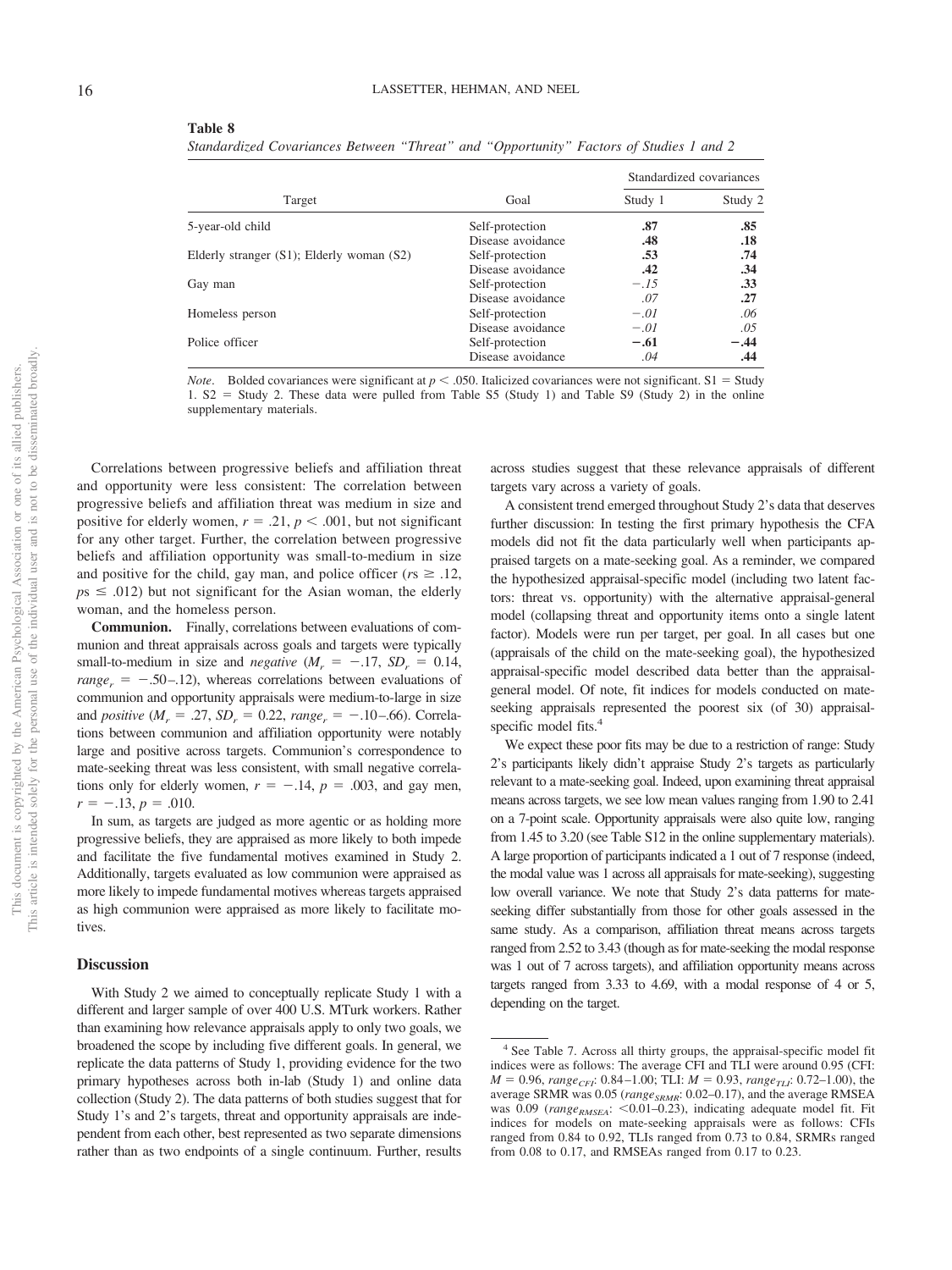#### **Figure 5**





(A) Hypothesized goal-specific model



Q8

Q9

 $Q10$ 

Q11

 $Q12$ 

Q13

Q7

Q<sub>6</sub>

These patterns are likely a function of both Study 2's participant sample and selected targets: For example, given that the majority (86.4%) of Study 2's sample identified as heterosexual, many may not have appraised a gay man as particularly relevant to a mate-seeking goal. Because social affordances emerge from how others fit with one's needs and motivations, characteristics of the perceiver, such as their sexual

 $Q1$ 

 $Q<sub>2</sub>$ 

Q<sub>3</sub>

Q4

Q5

### <span id="page-17-0"></span>**Table 9**

*Study 2 Fit Indices Averaged Across Targets for Hypothesized Goal-Specific and Alternative Goal-General Models*

| Model         | CFI        |            | <b>SRMR</b> | <b>RMSEA</b> |
|---------------|------------|------------|-------------|--------------|
| Goal-specific |            |            |             |              |
| M             | 0.94       | 0.93       | 0.06        | 0.07         |
| Range         | 0.89, 0.98 | 0.86, 0.97 | 0.03, 0.09  | 0.05, 0.10   |
| Goal-general  |            |            |             |              |
| M             | 0.72       | 0.67       | 0.10        | 0.15         |
| Range         | 0.58, 0.82 | 0.51, 0.78 | 0.08, 0.13  | 0.13, 0.20   |

*Note*. The averaged goal-specific model (the hypothesized model) fit indices are bolded.

orientation, will introduce some heterogeneity in relevance appraisals that we do not measure here (Gibson, 1979; McArthur & Baron, 1983; Zebrowitz & Montepare, 2006). We return to this point in the General Discussion section.

Q15

Q14

Study 2 also provides evidence of relationships between dimensions of the Relevance Appraisal Matrix and Koch et al.'s (2016) model of stereotype content. Evaluating a target as higher in agency and progressive beliefs predicted appraising that target as increasingly likely both to facilitate and impede one's goals. Evaluating a target as high in communion positively predicted opportunity appraisals, and negatively predicted threat appraisals. These patterns converge to some extent with the findings of Study 1: Appraisals of opportunity are positively associated with evaluations of both communion (warmth) and agency (competence). Importantly, the data pattern still supports distinguishing between stereotype content and relevance appraisals.

#### **General Discussion**

Across two studies, we investigated how relevance appraisals—a central component of social judgment and behavior—are structured.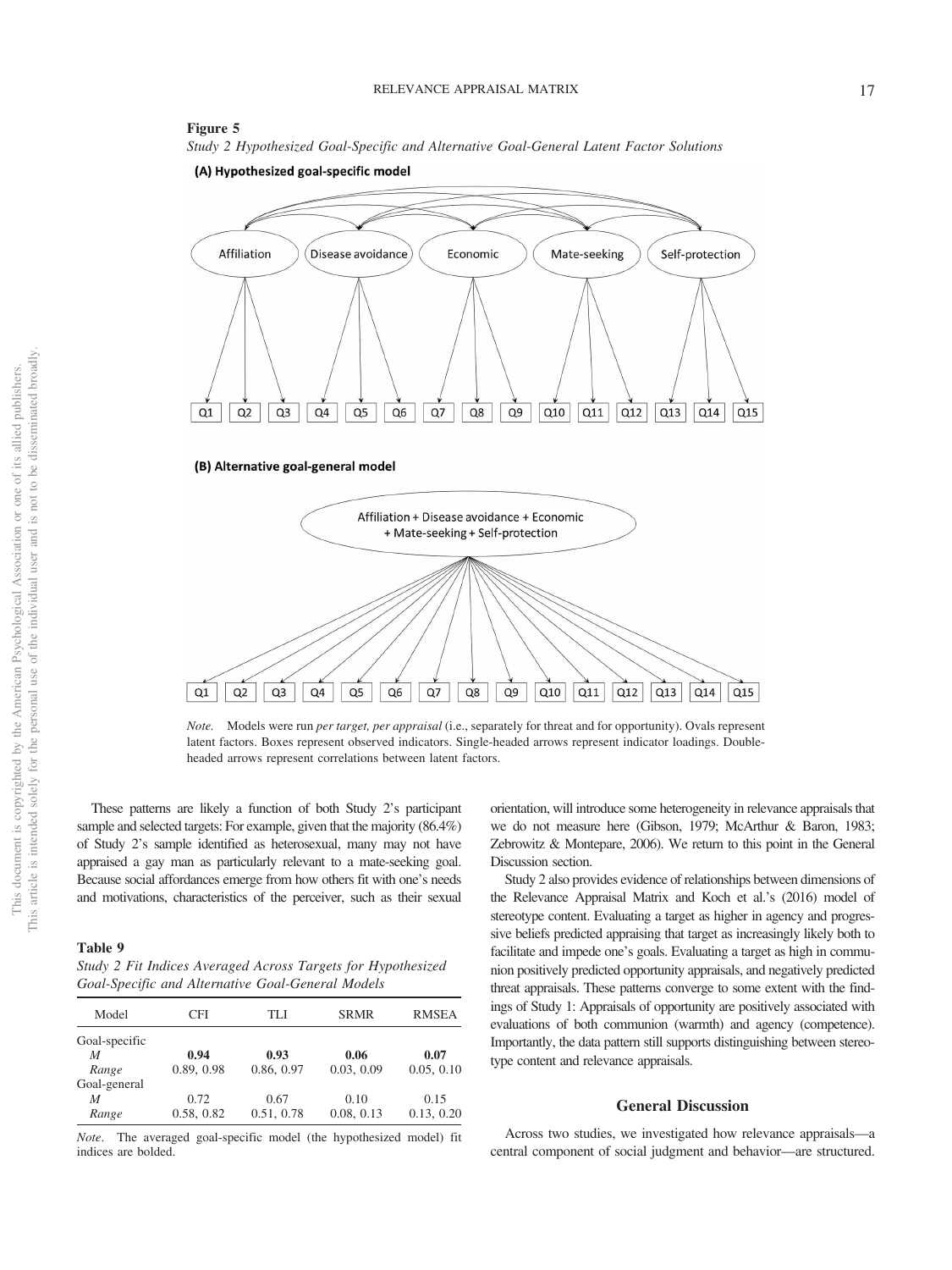# **Table 10**

*Study 2 Model Fit Comparisons Between Hypothesized Goal-Specific and Alternative Goal-General Models, and Model Fit Indices for Both Models*

|                     |                  | Model fit indices               |                |            |                    |                  |             |                   |            |      |              |             |
|---------------------|------------------|---------------------------------|----------------|------------|--------------------|------------------|-------------|-------------------|------------|------|--------------|-------------|
| Model<br>comparison |                  | Goal-specific model             |                |            | Goal-general model |                  |             |                   |            |      |              |             |
| Appraisal           | Target           | $\Delta \chi^2(\Delta df = 10)$ | $x^2(df = 80)$ | <b>CFI</b> | TLI                | <b>RMSEA</b>     | <b>SRMR</b> | $\chi^2(df = 90)$ | <b>CFI</b> | TLI  | <b>RMSEA</b> | <b>SRMR</b> |
| Opportunity         | 5-year-old child | $289.11***$                     | $199.77***$    | 0.97       | 0.96               | $0.06^*$         | 0.06        | 488.88***         | 0.90       | 0.88 | $0.10***$    | 0.08        |
|                     | Asian woman      | $1057.25***$                    | $300.06***$    | 0.93       | 0.90               | $0.08***$        | 0.10        | $1357.31***$      | 0.58       | 0.51 | $0.19***$    | 0.12        |
|                     | Elderly woman    | $701.72***$                     | 225.48***      | 0.94       | 0.93               | $0.07***$        | 0.07        | $927.20***$       | 0.68       | 0.62 | $0.15***$    | 0.11        |
|                     | Gay man          | $686.50***$                     | $275.14***$    | 0.93       | 0.91               | $0.08***$        | 0.09        | 961.64***         | 0.69       | 0.64 | $0.15***$    | 0.10        |
|                     | Homeless person  | 540.47***                       | $221.72***$    | 0.96       | 0.95               | $0.07***$        | 0.04        | $762.18***$       | 0.82       | 0.78 | $0.14***$    | 0.08        |
|                     | Police officer   | 1217.52***                      | 339.36***      | 0.93       | 0.90 <sub>1</sub>  | $0.09***$        | 0.08        | 1556.88***        | 0.58       | 0.51 | $0.20***$    | 0.13        |
| Threat              | 5-year-old child | $635.46***$                     | 443.89***      | 0.89       | 0.86               | $0.11***$        | 0.07        | 1079.34***        | 0.71       | 0.66 | $0.16***$    | 0.12        |
|                     | Asian woman      | 570.09***                       | $166.89***$    | 0.97       | 0.97               | 0.05             | 0.03        | 736.98***         | 0.80       | 0.77 | $0.13***$    | 0.08        |
|                     | Elderly woman    | 452.78***                       | $299.66***$    | 0.93       | 0.91               | $0.08***$        | 0.05        | 752.44***         | 0.79       | 0.76 | $0.13***$    | 0.08        |
|                     | Gay man          | 620.37***                       | $198.12***$    | 0.96       | 0.95               | $0.06^{\dagger}$ | 0.04        | 818.49***         | 0.75       | 0.71 | $0.14***$    | 0.08        |
|                     | Homeless person  | 917.18***                       | $295.11***$    | 0.93       | 0.91               | $0.08***$        | 0.06        | $1212.29***$      | 0.63       | 0.56 | $0.18***$    | 0.13        |
|                     | Police officer   | 939.59***                       | $154.12***$    | 0.98       | 0.97               | 0.05             | 0.04        | $1093.70***$      | 0.66       | 0.60 | $0.17***$    | 0.11        |

*Note*. In a single case a standardized covariance (between latent factors) above 1.00 was returned for the opportunity appraisal model of the 5-year-old child; we treated this as a statistical artifact and reran the model, fixing the covariance to 1.00. The degrees of freedom for this specific model therefore vary slightly from what is reported below: goal-specific model<sub>df</sub> = 81;  $\Delta df = 9$  for the model comparison.<br>
<sup>†</sup> *p* < .100. \* *p* < .050. \*\* *p* < .010. \*\*\* *p* < .001.  $p < .050.$   $\longrightarrow^{*} p < .010.$   $\longrightarrow^{*} p < .001.$ 

First, we tested whether appraisals that a target can help or hurt one's goals are best described as endpoints of a single dimension, or as two separate dimensions. In line with recent theorizing [\(Neel & Lassetter,](#page-23-0) [2019\)](#page-23-0) we find that structuring threat and opportunity appraisals as separate dimensions consistently described data better than collapsing the appraisals onto a single dimension. The correlations between the latent factors in the models show that for some targets appraisals of threat and opportunity can be related to each other (i.e., they are not always orthogonal), but that these correlations vary across goals. Within the current studies, threat and opportunity appraisals clearly each describe unique variance in relevance judgments.

We also examined whether perceiving a target as relevant to one goal predicts perceiving that same target as relevant *in the same way* to another goal. For example, if a perceiver believes that a target threatens their self-protection goal, is the target also seen as threatening the perceiver's disease avoidance, economic attainment, and mate-seeking goals? We hypothesized that, in fact, relevance appraisals vary dynamically across perceiver goals. We found support for this

hypothesis across two studies and in total, five different fundamental motivations.

# **Comparing the Relevance Appraisal Matrix to Other Models of Social Perception**

Our theoretical perspective posits that stereotypes and relevance appraisals are not the same. Rather, perceivers may use stereotypes to help appraise relevance to current goals [\(Neel & Lassetter,](#page-23-0) [2019;](#page-23-0) Pick & Neuberg, 2017, 2020). We expected that although dimensions of stereotype content might correlate with threat and opportunity appraisals, stereotype content dimensions and relevance appraisals would not be identical. We explored whether and how the Relevance Appraisal Matrix relates to two wellestablished models of stereotypes: the stereotype content model (Fiske et al., 2002; tested in Study 1) and the ABC model (Koch et al., 2016; tested in Study 2).

#### **Table 11**

*General Pattern of Associations Between Threat and Opportunity Appraisals, and Agency, Progressive Beliefs, and Communion*

| <b>Appraisal</b>                                                                                      |                                                                                                                                                                |  |  |  |
|-------------------------------------------------------------------------------------------------------|----------------------------------------------------------------------------------------------------------------------------------------------------------------|--|--|--|
| <b>Threat</b>                                                                                         | Opportunity                                                                                                                                                    |  |  |  |
| <b><i>Effect direction: Positive</i></b><br><i>Effect size:</i> Medium-to-large                       | Same patterns as <b>Threat</b> appraisal                                                                                                                       |  |  |  |
| <b>Effect direction: Positive</b><br><i>Effect size:</i> Small-to-medium                              | Same patterns as <b>Threat</b> appraisal                                                                                                                       |  |  |  |
| Affiliation goal (often not sig)<br><i>Effect direction:</i> Negative<br>Effect size: Small-to-medium | <b>Effect direction:</b> Positive<br><i>Effect size:</i> Medium-to-large<br><i>Exception:</i> Affiliation goal (consistently large effects)                    |  |  |  |
|                                                                                                       | <i>Exception:</i> Police officer (often not sig)<br><i>Exceptions:</i> Gay man (negative in direction);<br><i>Exception:</i> Mate-seeking goal (often not sig) |  |  |  |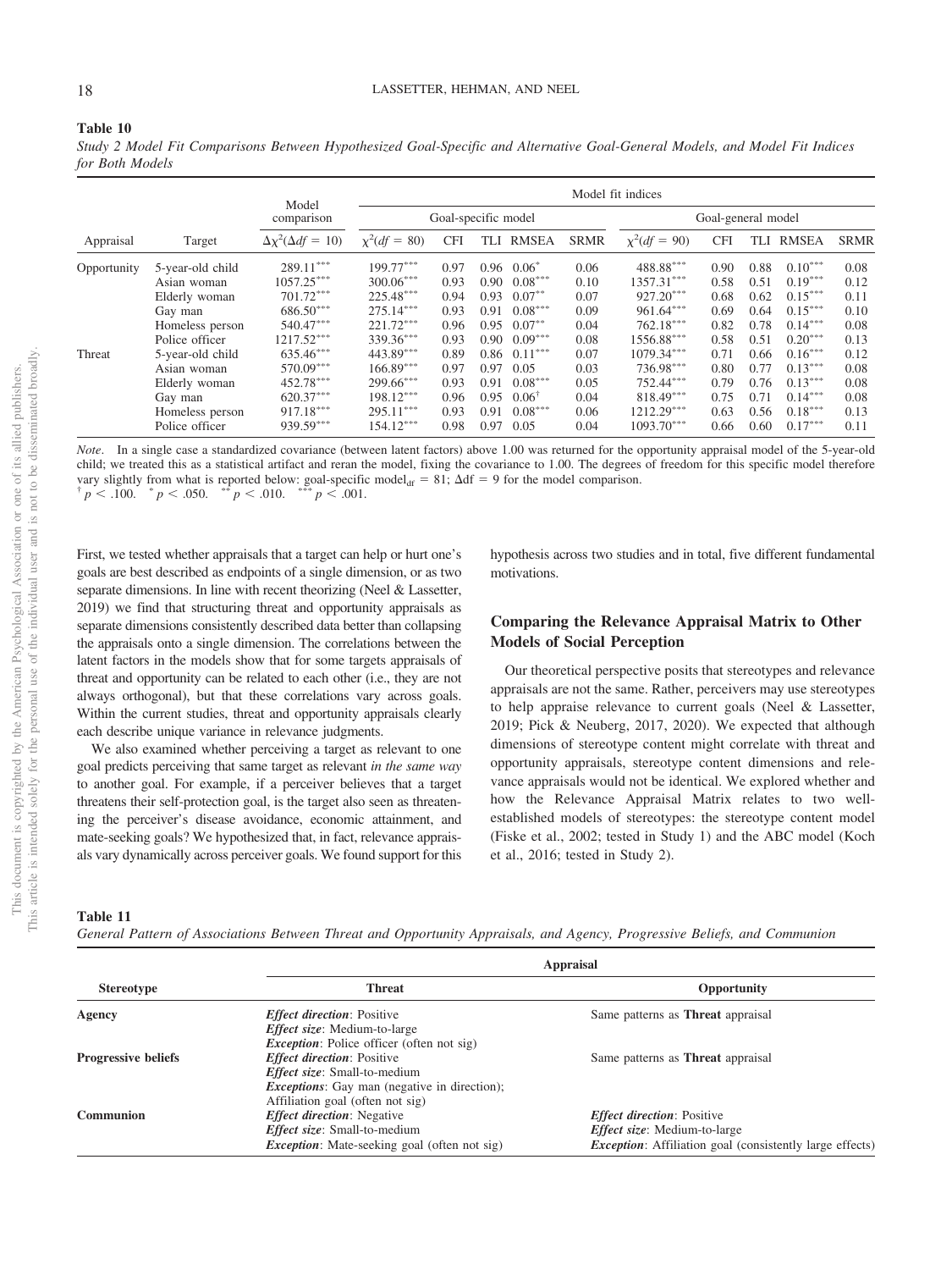Study 1 examined target-level correlations between stereotype content (i.e., warmth and competence) and relevance appraisals (i.e., threat and opportunity to two goals). Although dimensions of the Relevance Appraisal Matrix and the stereotype content model were related, there was no clear one-to-one mapping between, for example, threat appraisals and competence, and opportunity appraisals and warmth (or vice versa). Both warmth and competence evaluations tended to positively associate with opportunity appraisals. This suggests that targets rated as high warmth and/or high competence are more likely to be evaluated as facilitating one's goals. In contrast, associations between stereotype content and threat appraisals were smaller and more variable: Only warmth evaluations were associated (negatively) with self-protection threat.

Study 2 examined how the Relevance Appraisal Matrix relates to dimensions represented in Koch et al.'s (2016) ABC model. Data patterns generally converged with those of Study 1: Communion and agency evaluations (in line with the stereotype content model's warmth and competence, respectively) tended to associate positively with opportunity appraisals. Further, communion evaluations associated negatively with threat appraisals and agency evaluations associated positively with threat appraisals. Evaluations of targets' progressive beliefs tended to correlate positively with both threat and opportunity, though this pattern did not generalize across all goals.

Determining the precise relationship between these variables will require further testing, and future research may also examine how relevance appraisals of threat and opportunity relate to a target's combined warmth and competence evaluations. For example, targets judged as both competent and warm may be more likely to be appraised as facilitating multiple goals, whereas those judged as competent but cold may be appraised as more likely to impede multiple goals. We note, however, that this should only apply to a particular goal to the extent that general intentions (warmth) or capacities (competence) can inform relevance to that goal. More specific intentions and capacities (skills, relationship to the perceiver, etc.) not captured by warmth and competence are likely to inform relevance appraisals as well. The data patterns of Studies 1 and 2 support the notion that threat and opportunity evaluations cannot be reduced to basic dimensions of stereotype content, but further research is needed to fully articulate the ways in which stereotypes of warmth and competence may inform relevance appraisals.

## **Additional Theoretical and Practical Implications**

The current research provides the first empirical test of the Relevance Appraisal Matrix proposed by [Neel and Lassetter](#page-23-0) [\(2019\).](#page-23-0) This matrix builds on frameworks within numerous social psychological literatures (i.e., sociofunctional approaches to social perception and judgment, the stigma and prejudice literatures, motivational approaches to social cognition). Separating threat and opportunity as independent dimensions of social judgment points to the different ways that a person or group can be judged: Whereas some may be judged as helping or hindering goals, others may be seen at the same time as *both* helping and hindering goals, and still others may be seen as completely irrelevant to goals. The Relevance Appraisal Matrix provides scaffolding for future research seeking to further test the role of relevance appraisals in downstream social judgment and behavior.

Because relevance appraisals can serve as a mechanism between perceived characteristics of a target (e.g., stereotype content) and downstream attentional, emotional, and behavioral outcomes, they can help to explain how stereotypes lead to prejudice and discrimination (Pick & Neuberg, 2017, 2020). A perceiver who stereotypes Asian men as high achieving may in fact feel anger toward an Asian man when they're competing with him for a job. However, a perceiver concerned about their self-protection rather than economic advancement may appraise the Asian man as irrelevant to their current concerns, given that Asian men are not necessarily stereotyped as dangerous (Galinsky et al., 2013). The Asian man may thus experience interpersonal invisibility, which is very different from threat-based discrimination [\(Neel & Lassetter, 2019\)](#page-23-0).

Locating relevance appraisals as a mechanism between stereotypes and prejudice allows researchers to predict important nuances in targets' experiences, such as when they will experience active discrimination versus passive neglect.

Recognizing and differentiating threat from opportunity suggests that consequential interpersonal outcomes of relevance appraisals, such as stigma and prejudice, can take different forms [\(Neel & Lassetter, 2019\)](#page-23-0). Importantly, then, not all target experiences of prejudice and stigma will be the same, either within or between targets. Being feared or aggressed against are qualitatively different experiences from being ignored and neglected. We hope that future work will examine the situations that lead to these distinct forms of devaluation and the strategies that people might use to manage these experiences.

#### **Future Directions**

The current research provides the first empirical test of the Relevance Appraisal Matrix, initially theorized by [Neel and Lassetter](#page-23-0) [\(2019\),](#page-23-0) establishing that relevance appraisals of threat and opportunity are independent dimensions of social judgment that vary across perceiver goals. We highlight six (of many) potential directions for future research.

First, future research can examine in more depth whether and why target characteristics may produce stronger or weaker correlations between threat and opportunity appraisals. The current research included a variety of targets that differed across many characteristics (e.g., age, occupation, closeness to the participant) but did not vary characteristics systematically across all targets (e.g., we specified the gender and race identities of the Asian woman, but not the 5-year-old child). To fully articulate the predictive power of the Relevance Appraisal Matrix, future work can examine which specific target characteristics moderate the association between threat and opportunity, and why, ultimately building toward a taxonomy of targets that reveals how their characteristics shape threat and opportunity correlations for different fundamental goals. For example, because perceivers may form richer and more complex appraisals for targets with whom they interact frequently, are close, and have a lot of information, perceivers' appraisals of threat and opportunity may be less tightly linked for these targets. In sum, because relevance appraisals are multiply determined, future research should examine which target characteristics affect the richness and complexity of relevance appraisals, as well as the association between appraisals of threat and opportunity.

Second, appraising relevance for some goals may require more information than for other goals. For example, a perceiver may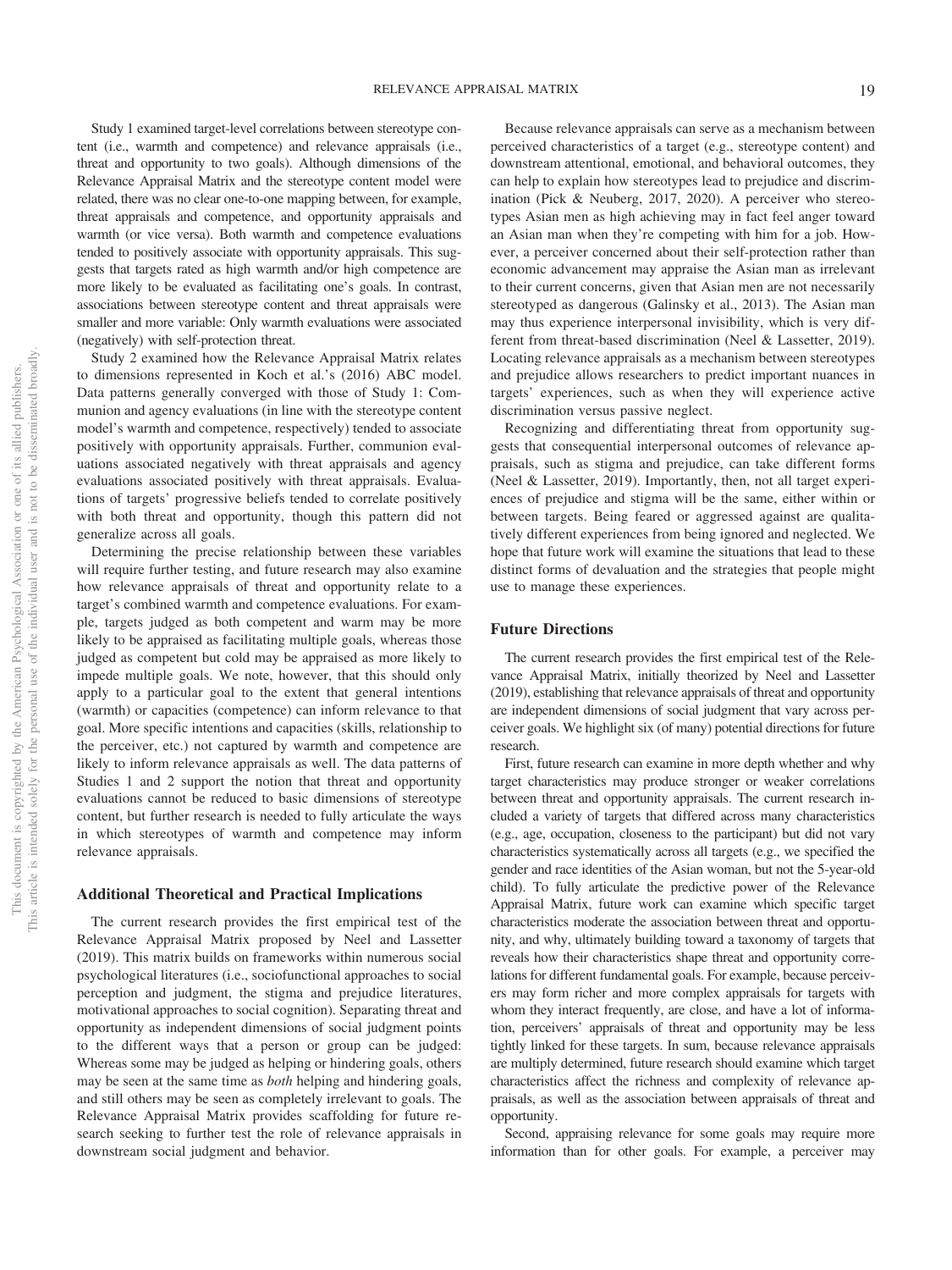quickly appraise a target as a health threat the moment the target sneezes or coughs (Michalak et al., 2020). On the other hand, because people are quite selective when it comes to romantic partners (e.g., Buss, 1989; Buss & Schmitt, 2019), perceivers may require a wealth of information (e.g., about the target's relationship status, health, attractiveness, intelligence, values) to appraise a target as a potential mate. Supporting the possibility of a comparatively high threshold for mating relevance, people have "deal-breakers" in assessing mate value—even if a target has all the qualities a perceiver desires, a single deal-breaker (e.g., dishonesty) may keep a perceiver from appraising the target as an opportunity (Jonason et al., 2015). Thus, certain goals may simply require more information than others to see the target as relevant.

Third, we focused our studies on individual-level rather than grouplevel appraisals. The current framework suggests several ways that group-level processes inform and intersect with individual-level appraisals. Group stereotypes help give meaning to target cues whether those targets are individuals or groups—and thus likely shape both individual- and group-level relevance appraisals. For example, if a woman stereotypes Asian men as competent (e.g., Butz & Yogeeswaran, 2011) she may appraise Asian men—the social group—as threatening her ability to gain economic status in certain domains. This could lead her to support institutional or governmental policies that affect Asian men as a group in order to manage the threats she perceives Asian men to pose (Cottrell & Neuberg, 2005; Pick & Neuberg, 2017, 2020). However, if the woman is up for a promotion and her competitor is an Asian man, she may apply the same group stereotype to this individual, leading her to appraise her competitor as a threat (e.g., Cantor & Mischel, 1979; Fein & Hilton, 1992; Fiske et al., 1987). As a result, she may behave in discriminatory ways toward him, specifically. We suspect that the current studies' novel insights about relevance appraisals of individual targets (i.e., independent appraisals of opportunity and threat; different appraisals across goals) would generalize to the group level, but this awaits empirical test.

Fourth, the degree of independence between threat and opportunity may vary across goals. For example, in Study 1 the latent variable correlations between self-protection threat and self-protection opportunity were, on average, negative and approximately double the size of correlations between disease avoidance threat and disease avoidance opportunity. If replicable, this suggests that self-protection motivations may produce more "bipolar appraisals," so to speak, than do appraisals for other goals: If a target is appraised as likely to physically hurt you, they also may be appraised as unlikely to protect you. One reason for this pattern may be that for a self-protection goal, the same information may be seen as highly informative of both threat and opportunity appraisals. For example, a target's nefarious intentions may be seen to indicate both high threat and low opportunity for a self-protection goal. In contrast, intentions may be perceived as less informative for threat and opportunity to other goals, such as a disease avoidance goal, in which a target could easily be a threat regardless of their intentions. However, we note that whereas this idea is supported by Study 1's latent variable correlations, it is not well supported by Study 2's latent variable correlations: For Study 2, the relationships between threat and opportunity for both self-protection and disease avoidance goals were on average small and positive, though the association between threat and opportunity was stronger for selfprotection than disease avoidance. Follow-up analyses suggested that the divergent patterns across Studies 1 and 2 may be due to the different sets of targets participants appraised across studies. Future work should test whether and when the relationship between threat and opportunity differs in strength across different fundamental goals and for different targets.

Fifth, the current theoretical framework focuses on target cues and perceiver goals as antecedents of relevance appraisals. Perceiver characteristics—for example, age, gender, sexual orientation, beliefs, ideologies—also shape relevance appraisals, as relevance appraisals must be made in reference to the perceiver (Gibson, 1979; McArthur & Baron, 1983; Zebrowitz & Montepare,  $2006$ .<sup>5</sup> For example, a person's gender and sexual orientation combine with a target's gender and sexual orientation to produce appraisals of romantic opportunity and/or threat. A straightforward next step of the current research would be a replication study that is well-powered to detect moderation by participant gender, sexual orientation, or age. Future research can more directly examine how perceiver characteristics shape relevance appraisals (see Pick & Neuberg, 2017, 2020).

Finally, as for any study, the extent to which our conclusions generalize beyond the current studies' specific targets, goals, items, and participants is not yet known. We selected a set of targets that drew in part from work using more representative group samples (e.g., Fiske et al., 2002; Koch et al., 2016) that nonetheless does not represent every possible target group. We found support for our hypotheses across a variety of different targets, and the current patterns of results should be interpreted in reference to the set of targets used in these studies. We also aimed to capture the breadth of threat and opportunity appraisals for each goal, but note that the specific items used in Studies 1 and 2 do not necessarily cover all possible appraisals for these goals (see Footnote 2). For example, as operationalized in these studies, appraising a target as an economic threat includes viewing them as a competitor for a desirable job, and as taking away or reducing economic opportunities. However, economic threat could also involve perceiving a target group as taking away jobs from one's ingroup, specifically, or costing citizens tax money by relying on government assistance. Future research can consider other operationalizations of appraisals for these goals, as well as the relation of threat and opportunity across a broader selection of targets and participants.

#### **Conclusion**

Two studies examined evaluations of others' goal-relevance and suggest that threat and opportunity are separate appraisals, rather than two endpoints of a single dimension. Threat and opportunity appraisals also vary dynamically across goals: Targets appraised as relevant to one goal are not necessarily appraised as relevant to a different goal. Finally, although relevance appraisals relate to stereotype content, they are clearly distinct, supporting the contention that stereotype content informs, rather than encompasses, relevance appraisals. The current studies empirically test the Relevance Appraisal Matrix, providing a framework for understanding how other people influence goal pursuit and illuminate a mechanism—relevance appraisals—through which goals may guide attention, emotion, and social behavior.

<sup>5</sup> We thank an anonymous reviewer for this suggestion.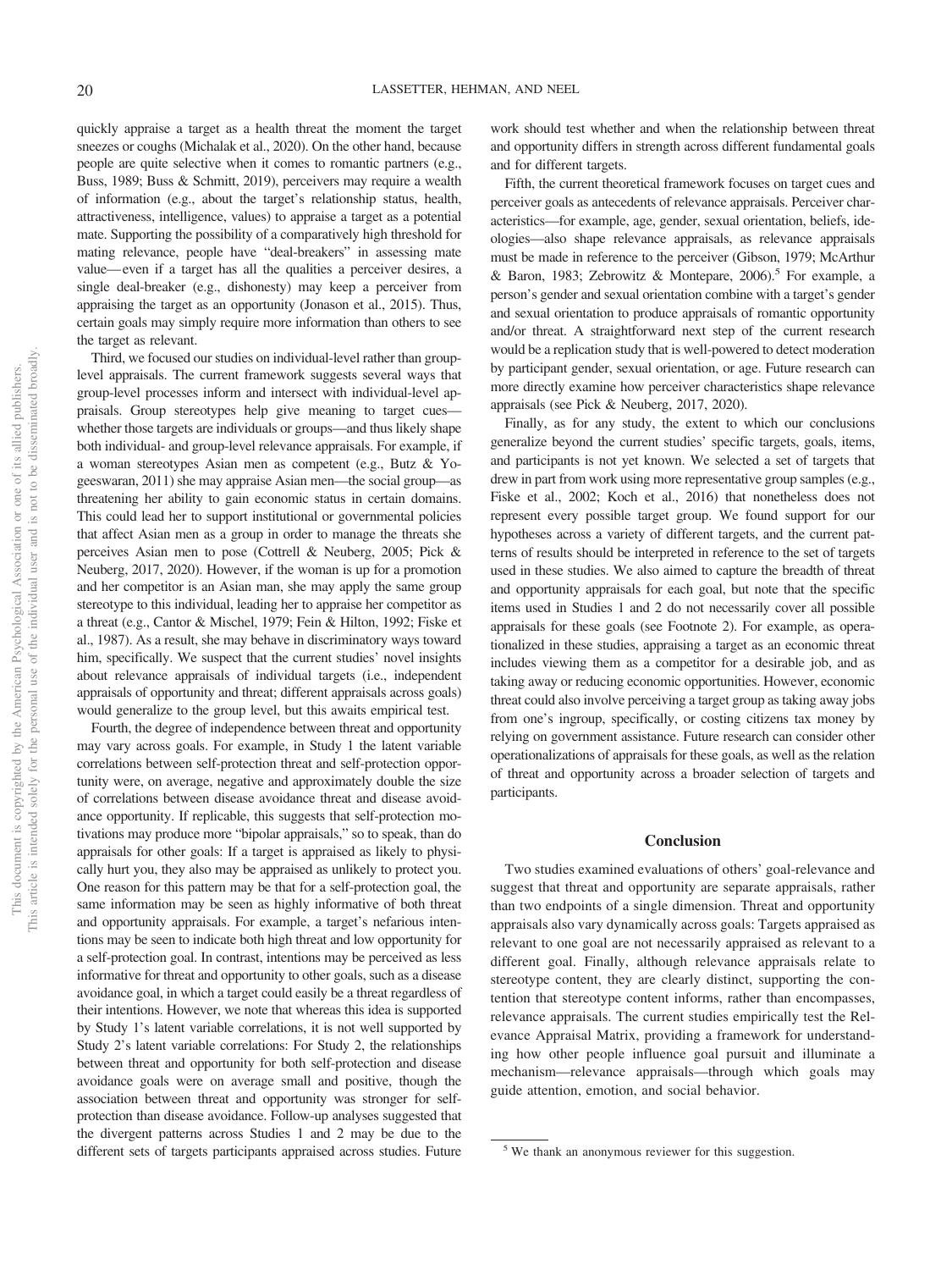# **References**

- Adams, R. B., Jr., Albohn, D. N., & Kveraga, K. (2017). Social vision: Applying a social-functional approach to face and expression perception. *Current Directions in Psychological Science*, *26*(3), 243–248. [https://](https://doi.org/10.1177/0963721417706392) [doi.org/10.1177/0963721417706392](https://doi.org/10.1177/0963721417706392)
- Anderson, C., Hildreth, J. A. D., & Howland, L. (2015). Is the desire for status a fundamental human motive? A review of the empirical literature. *Psychological Bulletin*, *141*(3), 574 – 601. [https://doi.org/10.1037/](https://doi.org/10.1037/a0038781) [a0038781](https://doi.org/10.1037/a0038781)
- Austin, J., & Vancouver, J. (1996). Goal constructs in psychology: Structure, process, and content. *Psychological Bulletin*, *120*(3), 338 –375. <https://doi.org/10.1037/0033-2909.120.3.338>
- Baumeister, R. F., & Leary, M. R. (1995). The need to belong: Desire for interpersonal attachments as a fundamental human motivation. *Psychological Bulletin*, *117*(3), 497–529. [https://doi.org/10.1037/0033-2909](https://doi.org/10.1037/0033-2909.117.3.497) [.117.3.497](https://doi.org/10.1037/0033-2909.117.3.497)
- Beall, A. T., & Schaller, M. (2014). Affective implications of the mating/ parenting trade-off: Short-term mating motives and desirability as a short-term mate predict less intense tenderness responses to infants. *Personality and Individual Differences*, *68*, 112–117. [https://doi.org/10](https://doi.org/10.1016/j.paid.2014.03.049) [.1016/j.paid.2014.03.049](https://doi.org/10.1016/j.paid.2014.03.049)
- Becker, D. V., Kenrick, D. T., Neuberg, S. L., Blackwell, K. C., & Smith, D. M. (2007). The confounded nature of angry men and happy women. *Journal of Personality and Social Psychology*, *92*(2), 179 –190. [https://](https://doi.org/10.1037/0022-3514.92.2.179) [doi.org/10.1037/0022-3514.92.2.179](https://doi.org/10.1037/0022-3514.92.2.179)
- Bem, S. L. (1974). The measurement of psychological androgyny. *Journal of Consulting and Clinical Psychology*, *42*(2), 155–162. [https://doi.org/](https://doi.org/10.1037/h0036215) [10.1037/h0036215](https://doi.org/10.1037/h0036215)
- <span id="page-21-0"></span>Brewer, M. B. (1988). Advances in social cognition. In T. K. Srull & R. S. Wyer, Jr., (Eds.), *A dual process model of impression formation* (1st ed., pp. 1–36). Erlbaum Associations, Inc.
- <span id="page-21-1"></span>Brown, N. A., Neel, R., & Sherman, R. A. (2015). Measuring the evolutionarily important goals of situations: Situational affordances for adaptive problems. *Evolutionary Psychology*, *13*(3), 1–15. [https://doi.org/10](https://doi.org/10.1177/1474704915593662) [.1177/1474704915593662](https://doi.org/10.1177/1474704915593662)
- Brown-Iannuzzi, J. L., Hoffman, K. M., Payne, B. K., & Trawalter, S. (2014). The invisible man: Interpersonal goals moderate inattentional blindness to African Americans. *Journal of Experimental Psychology: General*, *143*(4), 33–37.<https://doi.org/10.1037/a0031407>
- Buss, D. M. (1989). Sex differences in human mate preferences: Evolutionary hypotheses tested in 37 cultures. *Behavioral and Brain Sciences*, *12*(1), 1–14.<https://doi.org/10.1017/S0140525X00023992>
- Buss, D. M., & Schmitt, D. P. (2019). Mate preferences and their behavioral manifestations. *Annual Review of Psychology*, *70*, 77–110. [https://](https://doi.org/10.1146/annurev-psych-010418-103408) [doi.org/10.1146/annurev-psych-010418-103408](https://doi.org/10.1146/annurev-psych-010418-103408)
- Butz, D. A., & Yogeeswaran, K. (2011). A new threat in the air: Macroeconomic threat increases prejudice against Asian Americans. *Journal of Experimental Social Psychology*, *47*(1), 22–27. [https://doi.org/10.1016/](https://doi.org/10.1016/j.jesp.2010.07.014) [j.jesp.2010.07.014](https://doi.org/10.1016/j.jesp.2010.07.014)
- Cacioppo, J. T., Crites, S. L., Jr., & Gardner, W. L. (1996). Attitudes to the right: Evaluative processing is associated with lateralized late positive event-related brain potentials. *Personality and Social Psychology Bulletin*, *22*(12), 1205–1219.<https://doi.org/10.1177/01461672962212002>
- Cantor, N., & Mischel, W. (1979). Prototypes in person perception. In L. Berkowitz (Ed.), *Advances in experimental social psychology* (Vol. 12, pp. 3–52). Academic Press. [https://doi.org/10.1016/S0065-](https://doi.org/10.1016/S0065-2601%2808%2960258-0) [2601\(08\)60258-0](https://doi.org/10.1016/S0065-2601%2808%2960258-0)
- Carver, C. S. (2004). Negative affects deriving from the behavioral approach system. *Emotion*, *4*(1), 3–22. [https://doi.org/10.1037/1528-3542](https://doi.org/10.1037/1528-3542.4.1.3) [.4.1.3](https://doi.org/10.1037/1528-3542.4.1.3)
- Collova, J. R., Sutherland, C. A. M., & Rhodes, G. (2019). Testing the functional basis of first impressions: Dimensions for children's faces are not the same as for adults' faces. *Journal of Personality and Social Psychology*, *117*(5), 900 –924.<https://doi.org/10.1037/pspa0000167>
- Cook, C. L., Li, Y. J., Newell, S. M., Cottrell, C. A., & Neel, R. (2018). The world is a scary place: Individual differences in belief in a dangerous world predict specific intergroup prejudices. *Group Processes & Intergroup Relations*, *21*(4), 584 –596. [https://doi.org/10.1177/](https://doi.org/10.1177/1368430216670024) [1368430216670024](https://doi.org/10.1177/1368430216670024)
- Cottrell, C. A., & Neuberg, S. L. (2005). Different emotional reactions to different groups: A sociofunctional threat-based approach to "prejudice." *Journal of Personality and Social Psychology*, *88*(5), 770 –789. <https://doi.org/10.1037/0022-3514.88.5.770>
- Crandall, C. S. (1994). Prejudice against fat people: Ideology and selfinterest. *Journal of Personality and Social Psychology*, *66*(5), 882– 894. <https://doi.org/10.1037/0022-3514.66.5.882>
- Cuddy, A. J. C., Fiske, S. T., & Glick, P. (2008). Warmth and competence as universal dimensions of social perception: The stereotype content model and the BIAS map. In M. P. Zanna (Ed.), *Advances in experimental social psychology* (Vol. 40, pp. 61–149). Elsevier Academic Press. [https://doi.org/10.1016/S0065-2601\(07\)00002-0](https://doi.org/10.1016/S0065-2601%2807%2900002-0)
- Cunningham, W. A., Espinet, S. D., DeYoung, C. G., & Zelazo, P. D. (2005). Attitudes to the right and left: Frontal ERP asymmetries associated with stimulus valence and processing goals. *NeuroImage*, *28*(4), 827– 834.<https://doi.org/10.1016/j.neuroimage.2005.04.044>
- Cunningham, W. A., & Kirkland, T. (2014). The joyful, yet balanced, amygdala: Moderated responses to positive but not negative stimuli in trait happiness. *Social Cognitive and Affective Neuroscience*, *9*(6), 760 – 766.<https://doi.org/10.1093/scan/nst045>
- Cunningham, W. A., Zelazo, P. D., Packer, D. J., & Van Bavel, J. J. (2007). The iterative reprocessing model: A multilevel framework for attitudes and evaluation. *Social Cognition*, *25*(5), 736 –760. [https://doi.org/10](https://doi.org/10.1521/soco.2007.25.5.736) [.1521/soco.2007.25.5.736](https://doi.org/10.1521/soco.2007.25.5.736)
- Dasgupta, N., DeSteno, D., Williams, L. A., & Hunsinger, M. (2009). Fanning the flames of prejudice: The influence of specific incidental emotions on implicit prejudice. *Emotion*, *9*(4), 585–591. [https://doi.org/](https://doi.org/10.1037/a0015961) [10.1037/a0015961](https://doi.org/10.1037/a0015961)
- Davidson, R. J., & Fox, N. A. (1982). Asymmetrical brain activity discriminates between positive and negative affective stimuli in human infants. *Science*, *218*(4578), 1235–1237. [https://doi.org/10.1126/science](https://doi.org/10.1126/science.7146906) [.7146906](https://doi.org/10.1126/science.7146906)
- Duncan, L. A., & Schaller, M. (2009). Prejudicial attitudes toward older adults may be exaggerated when people feel vulnerable to infectious disease: Evidence and implications. *Analyses of Social Issues and Public Policy*, *9*(1), 97–115.<https://doi.org/10.1111/j.1530-2415.2009.01188.x>
- Eitam, B., & Higgins, E. T. (2010). Motivation in mental accessibility: Relevance of a representation (ROAR) as a new framework. *Social and Personality Psychology Compass*, *4*(10), 951–967. [https://doi.org/10](https://doi.org/10.1111/j.1751-9004.2010.00309.x) [.1111/j.1751-9004.2010.00309.x](https://doi.org/10.1111/j.1751-9004.2010.00309.x)
- Eitam, B., Miele, D. B., & Higgins, E. T. (2013). Motivated remembering: Remembering as accessibility and accessibility as motivational relevance. In D. E. Carlston (Ed.), *The Oxford handbook of social cognition* (pp. 463– 475). Oxford University Press. [https://doi.org/10.1093/](https://doi.org/10.1093/oxfordhb/9780199730018.013.0022) [oxfordhb/9780199730018.013.0022](https://doi.org/10.1093/oxfordhb/9780199730018.013.0022)
- Ellsworth, P. C., & Scherer, K. R. (2003). Appraisal processes in emotion. In R. J. Davidon, K. R. Scherer, & H. H. Goldsmith (Eds.), *Handbook of affective sciences* (pp. 572–595). Oxford University Press.
- Emmons, R. A. (1992). Abstract versus concrete goals: Personal striving level, physical illness, and psychological well-being. *Journal of Personality and Social Psychology*, *62*(2), 292–300. [https://doi.org/10.1037/](https://doi.org/10.1037/0022-3514.62.2.292) [0022-3514.62.2.292](https://doi.org/10.1037/0022-3514.62.2.292)
- Fein, S., & Hilton, J. L. (1992). Attitudes toward groups and behavioral intentions toward individual group members: The impact of nondiagnostic information. *Journal of Experimental Social Psychology*, *28*(2), 101–124. [https://doi.org/10.1016/0022-1031\(92\)90034-H](https://doi.org/10.1016/0022-1031%2892%2990034-H)
- Ferguson, R. B. (1984). *Warfare, culture, and environment*. Academic Press.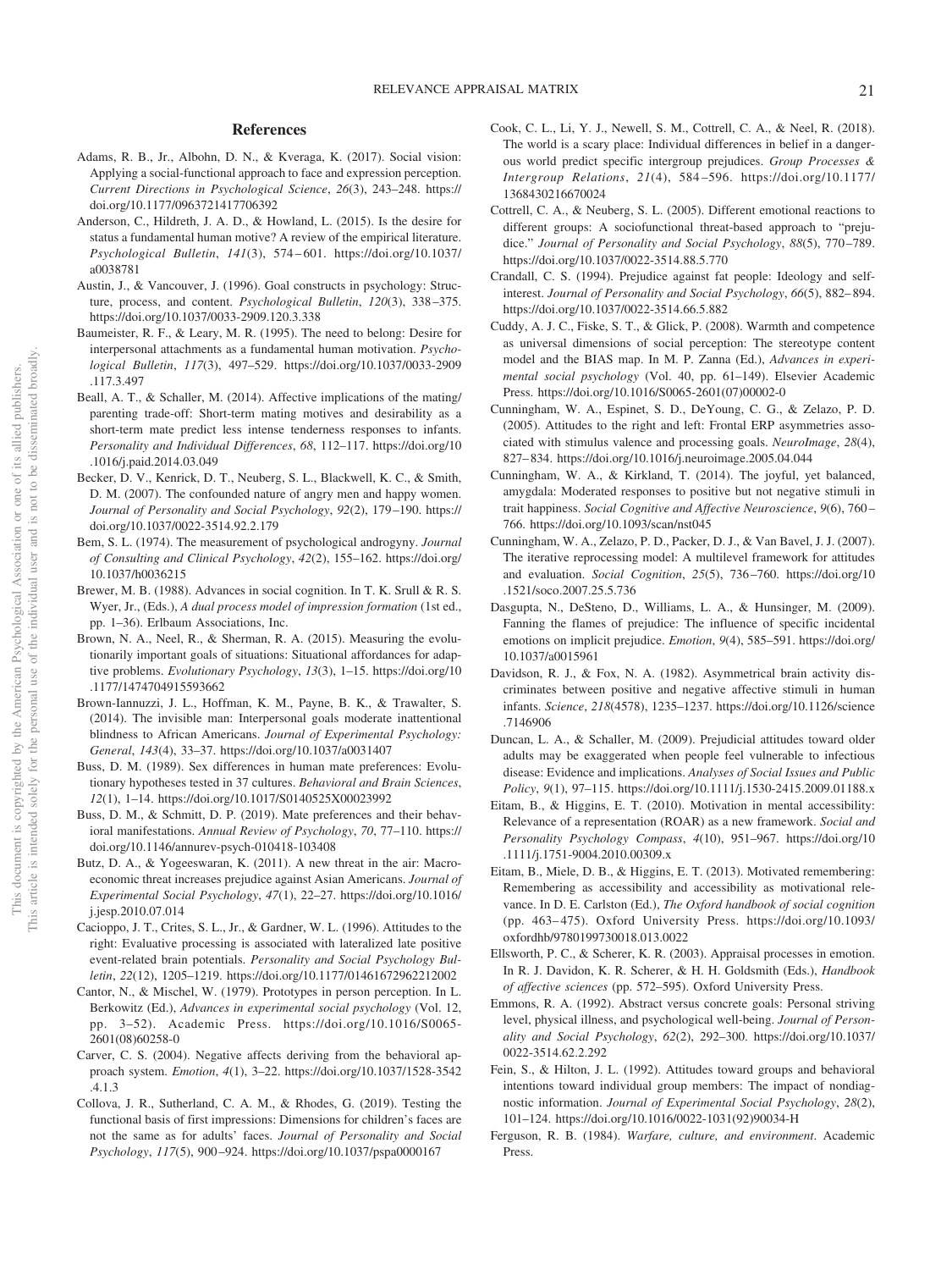- Fiske, S. T., Cuddy, A. J. C., & Glick, P. (2007). Universal dimensions of social cognition: Warmth and competence. *Trends in Cognitive Sciences*, *11*(2), 77– 83.<https://doi.org/10.1016/j.tics.2006.11.005>
- Fiske, S. T., Cuddy, A. J. C., Glick, P., & Xu, J. (2002). A model of (often mixed) stereotype content: Competence and warmth respectively follow from perceived status and competition. *Journal of Personality and Social Psychology*, *82*(6), 878 –902. [https://doi.org/10.1037/0022-3514](https://doi.org/10.1037/0022-3514.82.6.878) [.82.6.878](https://doi.org/10.1037/0022-3514.82.6.878)
- Fiske, S. T., & Neuberg, S. L. (1990). A continuum of impression formation, from category-based to individuating processes: Influences of information and motivation on attention and interpretation. In M. P. Zanna (Ed.), *Advances in experimental social psychology* (Vol. 23, pp. 1–74). Academic Press. [https://doi.org/10.1016/S0065-2601\(08\)60317-2](https://doi.org/10.1016/S0065-2601%2808%2960317-2)
- Fiske, S. T., Neuberg, S. L., Beattie, A. E., & Milberg, S. J. (1987). Category-based and attribute-based reactions to others: Some informational conditions of stereotyping and individuating processes. *Journal of Experimental Social Psychology*, *23*(5), 399 – 427. [https://doi.org/10](https://doi.org/10.1016/0022-1031%2887%2990038-2) [.1016/0022-1031\(87\)90038-2](https://doi.org/10.1016/0022-1031%2887%2990038-2)
- Flake, J. K., & Fried, E. I. (2020). Measurement schmeasurement: Questionable measurement practices and how to avoid them. *Advances in Methods and Practices in Psychological Science*, *3*(4), 456 – 465. [https://](https://doi.org/10.1177/2515245920952393) [doi.org/10.1177/2515245920952393](https://doi.org/10.1177/2515245920952393)
- Freeman, J. B., & Ambady, N. (2011). A dynamic interactive theory of person construal. *Psychological Review*, *118*(2), 247–279. [https://doi](https://doi.org/10.1037/a0022327) [.org/10.1037/a0022327](https://doi.org/10.1037/a0022327)
- Frijda, N. H. (1987). Emotion, cognitive structure, and action tendency. *Cognition and Emotion*, *1*(2), 115–143. [https://doi.org/10.1080/](https://doi.org/10.1080/02699938708408043) [02699938708408043](https://doi.org/10.1080/02699938708408043)
- Funder, D. C., & Ozer, D. J. (2019). Evaluating effect size in psychological research: Sense and nonsense. *Advances in Methods and Practices in Psychological Science*, *2*(2), 156 –168. [https://doi.org/10.1177/](https://doi.org/10.1177/2515245919847202) [2515245919847202](https://doi.org/10.1177/2515245919847202)
- Galinsky, A. D., Hall, E. V., & Cuddy, A. J. C. (2013). Gendered races: Implications for interracial marriage, leadership selection, and athletic participation. *Psychological Science*, *24*(4), 498 –506. [https://doi.org/10](https://doi.org/10.1177/0956797612457783) [.1177/0956797612457783](https://doi.org/10.1177/0956797612457783)
- Gawronski, B., Cunningham, W. A., LeBel, E. P., & Deutsch, R. (2010). Attentional influences on affective priming: Does categorisation influence spontaneous evaluations of multiply categorisable objects? *Cognition and Emotion*, *24*(6), 1008 –1025. [https://doi.org/10.1080/](https://doi.org/10.1080/02699930903112712) [02699930903112712](https://doi.org/10.1080/02699930903112712)
- Gibson, J. J. (1979). *The ecological approach to visual perception*. Houghton Mifflin.
- Gray, H. M., Gray, K., & Wegner, D. M. (2007). Dimensions of mind perception. *Science*, *315*(5812), 619. [https://doi.org/10.1126/science](https://doi.org/10.1126/science.1134475) [.1134475](https://doi.org/10.1126/science.1134475)
- Haas, J. (1990). *The anthropology of war*. Cambridge University Press.
- Haslam, N. (2006). Dehumanization: An integrative review. *Personality and Social Psychology Review*, *10*(3), 252–264. [https://doi.org/10.1207/](https://doi.org/10.1207/s15327957pspr1003_4) [s15327957pspr1003\\_4](https://doi.org/10.1207/s15327957pspr1003_4)
- Hester, N., Jones, B. C., & Hehman, E. (2020). Perceived femininity and masculinity contribute independently to facial expressions. *Journal of Experimental Psychology: General*. Advance online publication. [https://](https://doi.org/10.1037/xge0000989) [doi.org/10.1037/xge0000989](https://doi.org/10.1037/xge0000989)
- Hoyle, R. H. (2012). *Handbook of structural equation modeling*. Guilford Press.
- Hu, L. T., & Bentler, P. M. (1999). Cutoff criteria for fit indexes in covariance structure analysis: Conventional criteria versus new alternatives. *Structural Equation Modeling*, *6*(1), 1–55. [https://doi.org/10.1080/](https://doi.org/10.1080/10705519909540118) [10705519909540118](https://doi.org/10.1080/10705519909540118)
- Ito, T. A., Larsen, J. T., Smith, N. K., & Cacioppo, J. T. (1998). Negative information weighs more heavily on the brain: The negativity bias in evaluative categorizations. *Journal of Personality and Social Psychology*, *75*(4), 887–900.<https://doi.org/10.1037/0022-3514.75.4.887>
- Jonason, P. K., Garcia, J. R., Webster, G. D., Li, N. P., & Fisher, H. E. (2015). Relationship dealbreakers: Traits people avoid in potential mates. *Personality and Social Psychology Bulletin*, *41*(12), 1697–1711. <https://doi.org/10.1177/0146167215609064>
- Kawakami, K., Amodio, D. M., & Hugenberg, K. (2017). Intergroup perception and cognition In J. Olson (Ed.), *Advances in experimental social psychology* (Vol. 55, pp. 1– 80). Elsevier.
- Kelley, T. L. (1927). *Interpretation of educational measurements*. World Book Co.
- Kenrick, D. T., Griskevicius, V., Neuberg, S. L., & Schaller, M. (2010). Renovating the pyramid of needs: Contemporary extensions built upon ancient foundations. *Perspectives on Psychological Science*, *5*(3), 292– 314.<https://doi.org/10.1177/1745691610369469>
- Koch, A., Imhoff, R., Dotsch, R., Unkelbach, C., & Alves, H. (2016). The ABC of stereotypes about groups: Agency/socioeconomic success, conservative-progressive beliefs, and communion. *Journal of Personality and Social Psychology*, *110*(5), 675–709. [https://doi.org/10.1037/](https://doi.org/10.1037/pspa0000046) [pspa0000046](https://doi.org/10.1037/pspa0000046)
- Koivisto, M., & Revonsuo, A. (2007). How meaning shapes seeing. *Psychological Science*, *18*(10), 845– 849. [https://doi.org/10.1111/j.1467-](https://doi.org/10.1111/j.1467-9280.2007.01989.x) [9280.2007.01989.x](https://doi.org/10.1111/j.1467-9280.2007.01989.x)
- Krems, J. A., Kenrick, D. T., & Neel, R. (2017). Individual perceptions of self-actualization: What functional motives are linked to fulfilling one's full potential? *Personality and Social Psychology Bulletin*, *43*(9), 1337– 1352.<https://doi.org/10.1177/0146167217713191>
- Kunda, Z., & Thagard, P. (1996). Forming impressions from stereotypes, traits, and behaviors: A parallel-constraint-satisfaction theory. *Psychological Review*, *103*(2), 284 –308. [https://doi.org/10.1037/0033-295X](https://doi.org/10.1037/0033-295X.103.2.284) [.103.2.284](https://doi.org/10.1037/0033-295X.103.2.284)
- Kurzban, R., & Leary, M. R. (2001). Evolutionary origins of stigmatization: The functions of social exclusion. *Psychological Bulletin*, *127*(2), 187–208.<https://doi.org/10.1037/0033-2909.127.2.187>
- Lench, H. C., Bench, S. W., Darbor, K. E., & Moore, M. (2015). A functionalist manifesto: Goal-related emotions from an evolutionary perspective. *Emotion Review*, *7*(1), 90 –98. [https://doi.org/10.1177/](https://doi.org/10.1177/1754073914553001) [1754073914553001](https://doi.org/10.1177/1754073914553001)
- Levine, L. J. (1996). The anatomy of disappointment: A naturalistic test of appraisal models of sadness, anger, and hope. *Cognition and Emotion*, *10*(4), 337–360.<https://doi.org/10.1080/026999396380178>
- Macrae, C. N., & Bodenhausen, G. V. (2000). Social cognition: Thinking categorically about others. *Annual Review of Psychology*, *51*(1), 93–120. <https://doi.org/10.1146/annurev.psych.51.1.93>
- Maner, J. K., Kenrick, D. T., Becker, D. V., Robertson, T. E., Hofer, B., Neuberg, S. L., Delton, A. W., Butner, J., & Schaller, M. (2005). Functional projection: How fundamental social motives can bias interpersonal perception. *Journal of Personality and Social Psychology*, *88*(1), 63–78.<https://doi.org/10.1037/0022-3514.88.1.63>
- Maner, J. K., Miller, S. L., Moss, J. H., Leo, J. L., & Plant, E. A. (2012). Motivated social categorization: Fundamental motives enhance people's sensitivity to basic social categories. *Journal of Personality and Social Psychology*, *103*(1), 70 – 83.<https://doi.org/10.1037/a0028172>
- Martin, A. E., & Slepian, M. L. (2020). The primacy of gender: Gendered cognition underlies the "Big Two" dimensions of social perception. *Perspectives on Psychological Science*. Advance online publication. <https://doi.org/10.1177/1745691620904961>
- McArthur, L. Z., & Baron, R. M. (1983). Toward an ecological theory of social perception. *Psychological Review*, *90*(3), 215–238. [https://doi](https://doi.org/10.1037/0033-295X.90.3.215) [.org/10.1037/0033-295X.90.3.215](https://doi.org/10.1037/0033-295X.90.3.215)
- McClelland, D. C. (1985). How motives, skills, and values determine what people do. *American Psychologist*, *40*(7), 812– 825. [https://doi.org/10](https://doi.org/10.1037/0003-066X.40.7.812) [.1037/0003-066X.40.7.812](https://doi.org/10.1037/0003-066X.40.7.812)
- McDonald, M. M., Navarrete, C. D., & Van Vugt, M. (2012). Evolution and the psychology of intergroup conflict: The male warrior hypothesis. *Philosophical Transactions of the Royal Society of London Series B,*